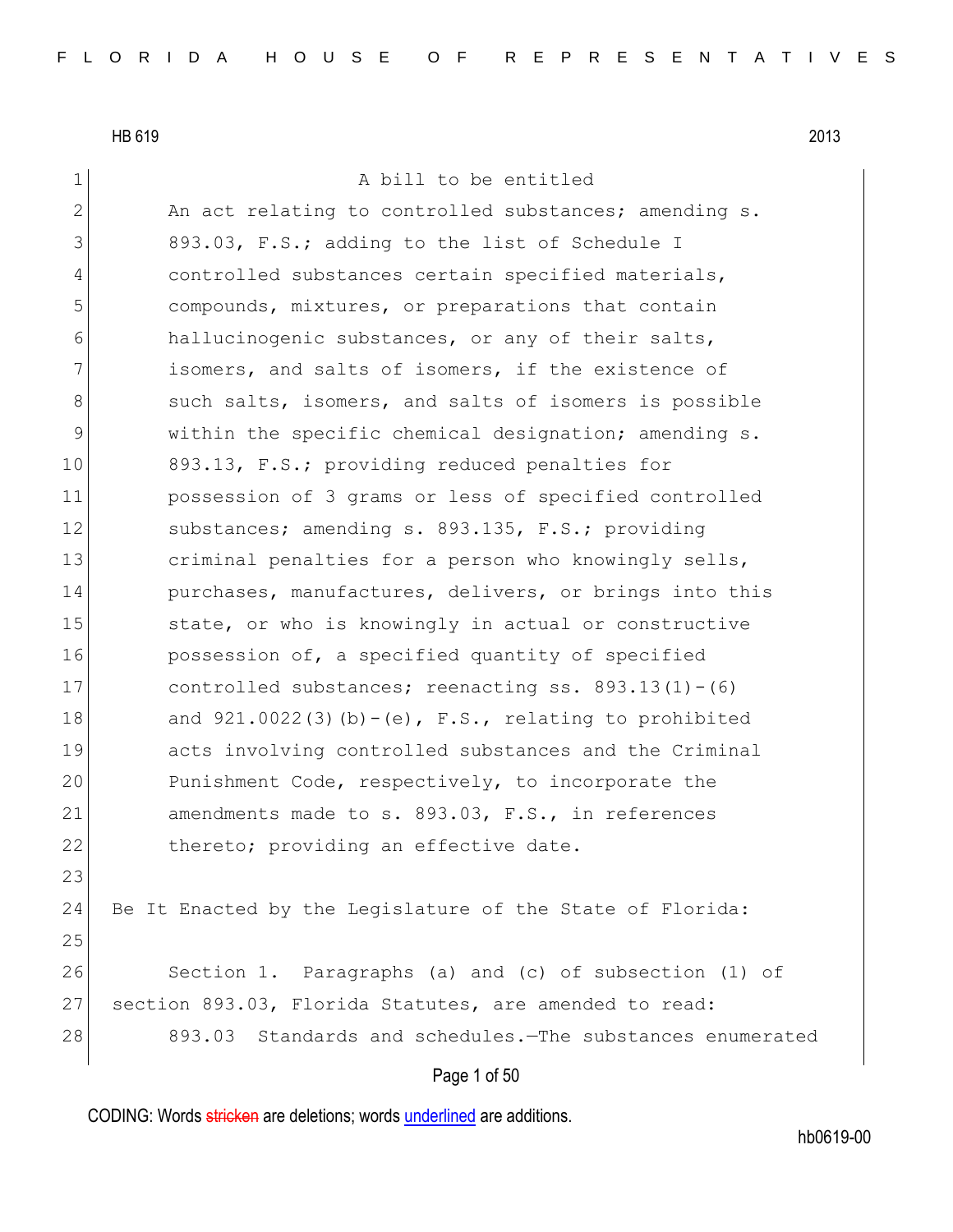in this section are controlled by this chapter. The controlled substances listed or to be listed in Schedules I, II, III, IV, 31 and V are included by whatever official, common, usual, chemical, or trade name designated. The provisions of this section shall not be construed to include within any of the schedules contained in this section any excluded drugs listed within the purview of 21 C.F.R. s. 1308.22, styled "Excluded Substances"; 21 C.F.R. s. 1308.24, styled "Exempt Chemical Preparations"; 21 C.F.R. s. 1308.32, styled "Exempted Prescription Products"; or 21 C.F.R. s. 1308.34, styled "Exempt Anabolic Steroid Products."

40 (1) SCHEDULE I.—A substance in Schedule I has a high 41 potential for abuse and has no currently accepted medical use in 42 treatment in the United States and in its use under medical 43 supervision does not meet accepted safety standards. The 44 following substances are controlled in Schedule I:

45 (a) Unless specifically excepted or unless listed in 46 another schedule, any of the following substances, including 47 | their isomers, esters, ethers, salts, and salts of isomers, 48 esters, and ethers, whenever the existence of such isomers, 49 esters, ethers, and salts is possible within the specific 50 chemical designation:

51 1. Acetyl-alpha-methylfentanyl.

52 2. Acetylmethadol.

53 3. Allylprodine.

54 4. Alphacetylmethadol (except levo-alphacetylmethadol, 55 also known as levo-alpha-acetylmethadol, levomethadyl acetate, 56 or LAAM).

# Page 2 of 50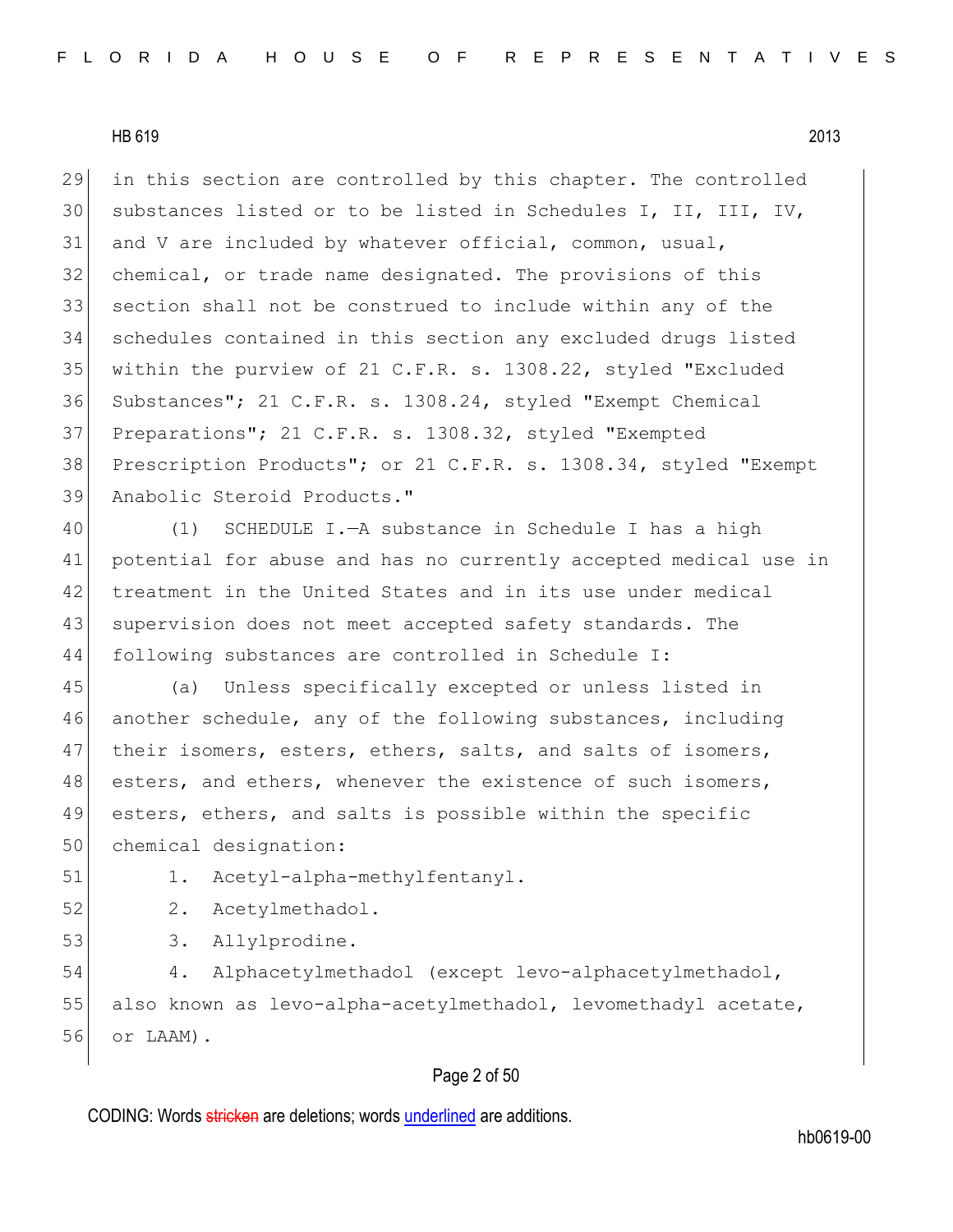HB 619 2013 57 5. Alphamethadol. 58 6. Alpha-methylfentanyl (N-[1-(alpha-methyl-betaphenyl) 59 ethyl-4-piperidyl] propionanilide; 1-(1-methyl-2-phenylethyl)-4- 60 (N-propanilido) piperidine). 61 7. Alpha-methylthiofentanyl. 62 8. Alphameprodine. 63 9. Benzethidine. 64 10. Benzylfentanyl. 65 11. Betacetylmethadol. 66 12. Beta-hydroxyfentanyl. 67 13. Beta-hydroxy-3-methylfentanyl. 68 14. Betameprodine. 69 15. Betamethadol. 70 16. Betaprodine. 71 17. Clonitazene. 72 18. Dextromoramide. 73 19. Diampromide. 74 20. Diethylthiambutene. 75 21. Difenoxin. 76 22. Dimenoxadol. 77 23. Dimepheptanol. 78 24. Dimethylthiambutene. 79 25. Dioxaphetyl butyrate. 80 26. Dipipanone. 81 27. Ethylmethylthiambutene. 82 28. Etonitazene. 83 29. Etoxeridine. 84 30. Flunitrazepam.

Page 3 of 50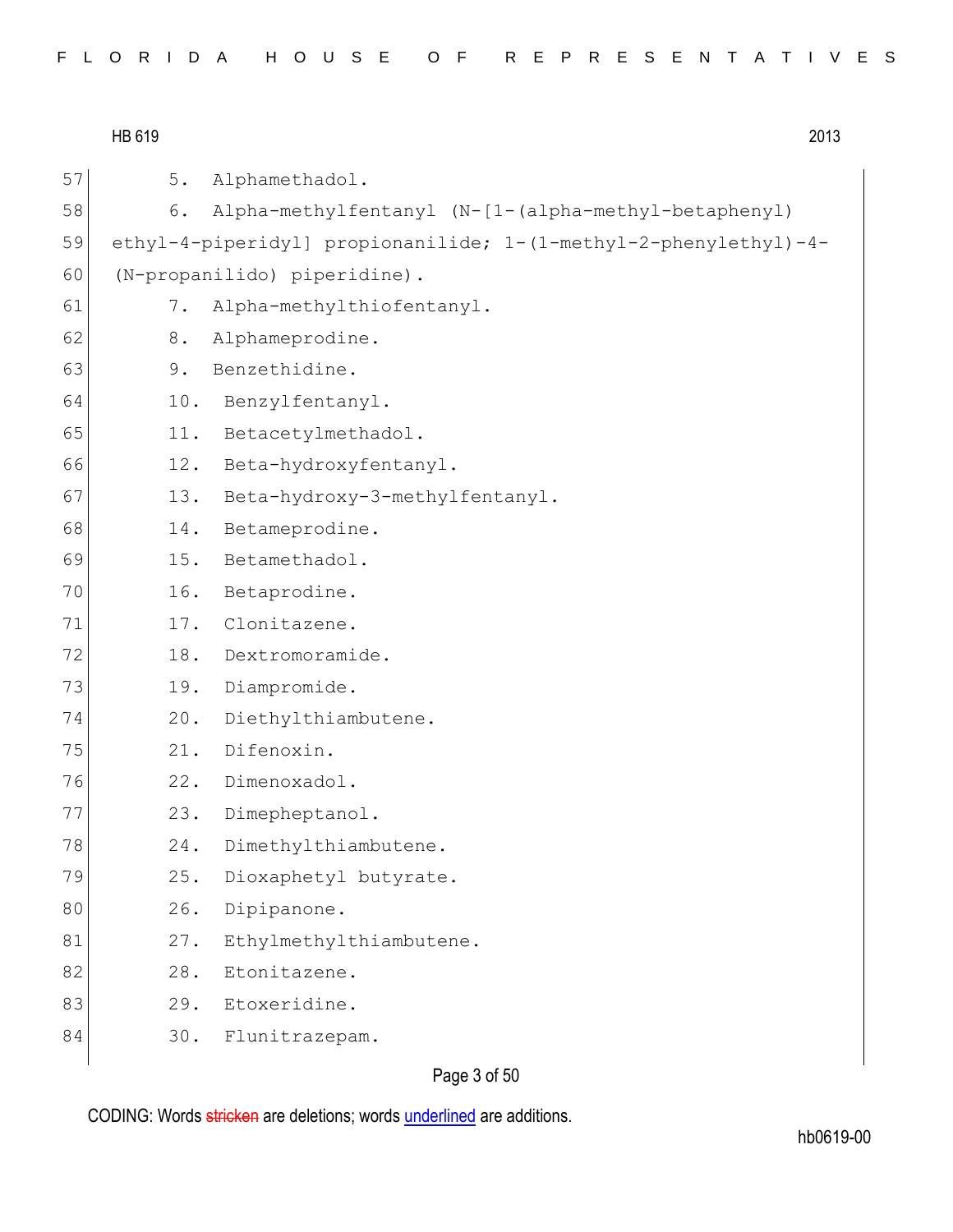|     | HB 619     |                                                                | 2013 |
|-----|------------|----------------------------------------------------------------|------|
| 85  | 31.        | Furethidine.                                                   |      |
| 86  | 32.        | Hydroxypethidine.                                              |      |
| 87  | 33.        | Ketobemidone.                                                  |      |
| 88  | 34.        | Levomoramide.                                                  |      |
| 89  |            | 35. Levophenacylmorphan.                                       |      |
| 90  |            | 36. 1-Methyl-4-Phenyl-4-Propionoxypiperidine (MPPP).           |      |
| 91  |            | 37. 3-Methylfentanyl (N-                                       |      |
| 92  |            | [3-methyl-1-(2-phenylethyl)-4-piperidyl]-N-phenylpropanamide). |      |
| 93  | 38.        | 3-Methylthiofentanyl.                                          |      |
| 94  |            | 39. 3, 4-Methylenedioxymethamphetamine                         |      |
| 95  | $(HDMA)$ . |                                                                |      |
| 96  |            | 39.40. Morpheridine.                                           |      |
| 97  |            | 40.41. Noracymethadol.                                         |      |
| 98  |            | 41.42. Norlevorphanol.                                         |      |
| 99  |            | 42.43. Normethadone.                                           |      |
| 100 |            | 43.44. Norpipanone.                                            |      |
| 101 |            | 44.45. Para-Fluorofentanyl.                                    |      |
| 102 |            | 45.46. Phenadoxone.                                            |      |
| 103 |            | 46.47. Phenampromide.                                          |      |
| 104 |            | 47.48. Phenomorphan.                                           |      |
| 105 | 48.49.     | Phenoperidine.                                                 |      |
| 106 |            | 49.50. 1-(2-Phenylethyl)-4-Phenyl-4-Acetyloxypiperidine        |      |
| 107 | (PEPAP).   |                                                                |      |
| 108 |            | 50.51. Piritramide.                                            |      |
| 109 |            | 51.52. Proheptazine.                                           |      |
| 110 |            | 52. <del>53.</del> Properidine.                                |      |
| 111 |            | 53. <del>54.</del> Propiram.                                   |      |
| 112 |            | 54.55. Racemoramide.                                           |      |
|     |            |                                                                |      |

Page 4 of 50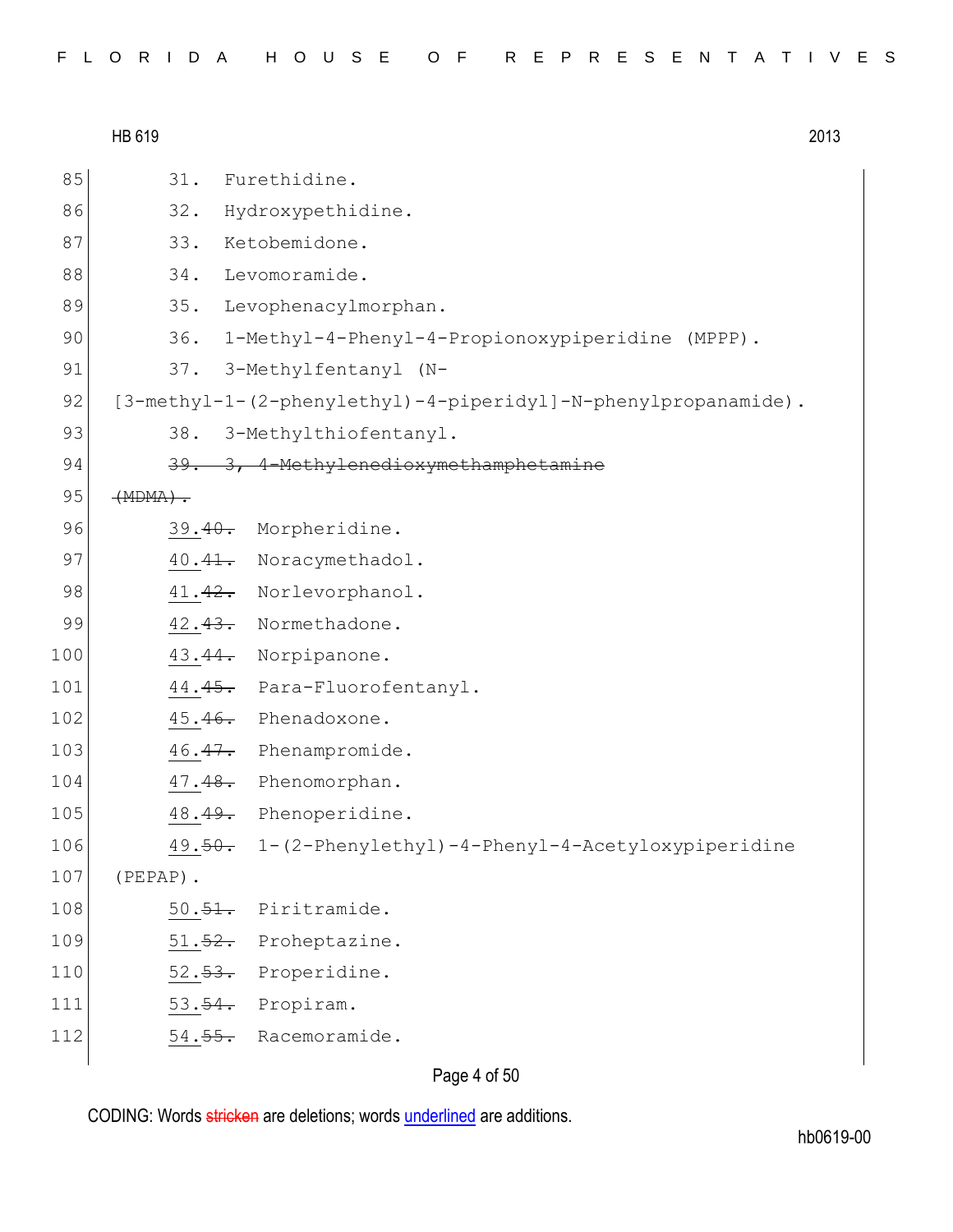| HB 619 | 2013 |
|--------|------|
|--------|------|

113 55.56. Thenylfentanyl.

- 114 56.<del>57.</del> Thiofentanyl.
- 115 57.<del>58.</del> Tilidine.
- 116 58.59. Trimeperidine.

 (c) Unless specifically excepted or unless listed in 118 another schedule, any material, compound, mixture, or preparation that contains any quantity of the following 120 hallucinogenic substances or that contains any of their salts, isomers, including optical, positional, or geometric isomers, 122 and salts of isomers, if the existence of such salts, isomers, and salts of isomers is possible within the specific chemical designation:

- 
- 125 1. Alpha-ethyltryptamine.
- 126 2. 2-Amino-4-methyl-5-phenyl-2-oxazoline (4-

127 methylaminorex).

- 128 3. 2-Amino-5-phenyl-2-oxazoline (Aminorex).
- 129 4. 4-Bromo-2,5-dimethoxyamphetamine.
- 130 5. 4-Bromo-2,5-dimethoxyphenethylamine.
- 131 6. Bufotenine.
- 132 7. Cannabis.
- 133 8. Cathinone.
- 134 9. Diethyltryptamine.
- 135 10. 2,5-Dimethoxyamphetamine.
- 136 11. 2,5-Dimethoxy-4-ethylamphetamine (DOET).
- 137 12. Dimethyltryptamine.
- 138 13. N-Ethyl-1-phenylcyclohexylamine (PCE) (Ethylamine
- 139 analog of phencyclidine).
- 140 14. N-Ethyl-3-piperidyl benzilate.

# Page 5 of 50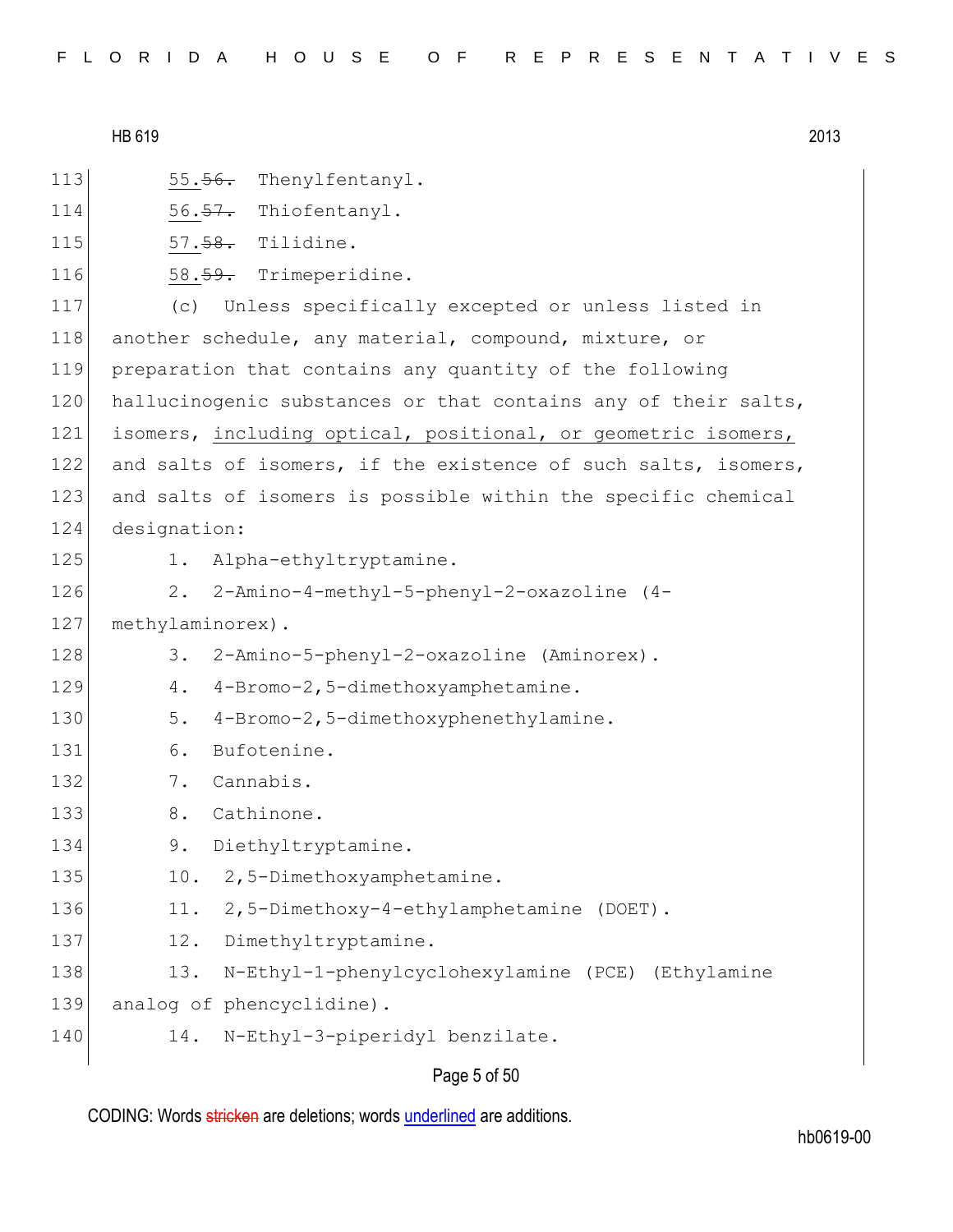|     | HB 619 | 2013                                                             |
|-----|--------|------------------------------------------------------------------|
| 141 | 15.    | N-ethylamphetamine.                                              |
| 142 | 16.    | Fenethylline.                                                    |
| 143 | 17.    | N-Hydroxy-3, 4-methylenedioxyamphetamine.                        |
| 144 | 18.    | Ibogaine.                                                        |
| 145 | 19.    | Lysergic acid diethylamide (LSD).                                |
| 146 | 20.    | Mescaline.                                                       |
| 147 | 21.    | Methcathinone.                                                   |
| 148 | 22.    | 5-Methoxy-3, 4-methylenedioxyamphetamine.                        |
| 149 | 23.    | 4-methoxyamphetamine.                                            |
| 150 | 24.    | 4-methoxymethamphetamine.                                        |
| 151 | 25.    | 4-Methyl-2,5-dimethoxyamphetamine.                               |
| 152 | 26.    | 3, 4-Methylenedioxy-N-ethylamphetamine.                          |
| 153 | 27.    | 3, 4-Methylenedioxyamphetamine.                                  |
| 154 | 28.    | N-Methyl-3-piperidyl benzilate.                                  |
| 155 | 29.    | N, N-dimethylamphetamine.                                        |
| 156 | 30.    | Parahexyl.                                                       |
| 157 | 31.    | Peyote.                                                          |
| 158 | 32.    | N-(1-Phenylcyclohexyl)-pyrrolidine (PCPY) (Pyrrolidine           |
| 159 |        | analog of phencyclidine).                                        |
| 160 |        | 33. Psilocybin.                                                  |
| 161 | 34.    | Psilocyn.                                                        |
| 162 |        | 35. Salvia divinorum, except for any drug product approved       |
| 163 |        | by the United States Food and Drug Administration which contains |
| 164 |        | Salvia divinorum or its isomers, esters, ethers, salts, and      |
| 165 |        | salts of isomers, esters, and ethers, if the existence of such   |
| 166 |        | isomers, esters, ethers, and salts is possible within the        |
| 167 |        | specific chemical designation.                                   |
| 168 | 36.    | Salvinorin A, except for any drug product approved by            |
|     |        | Page 6 of 50                                                     |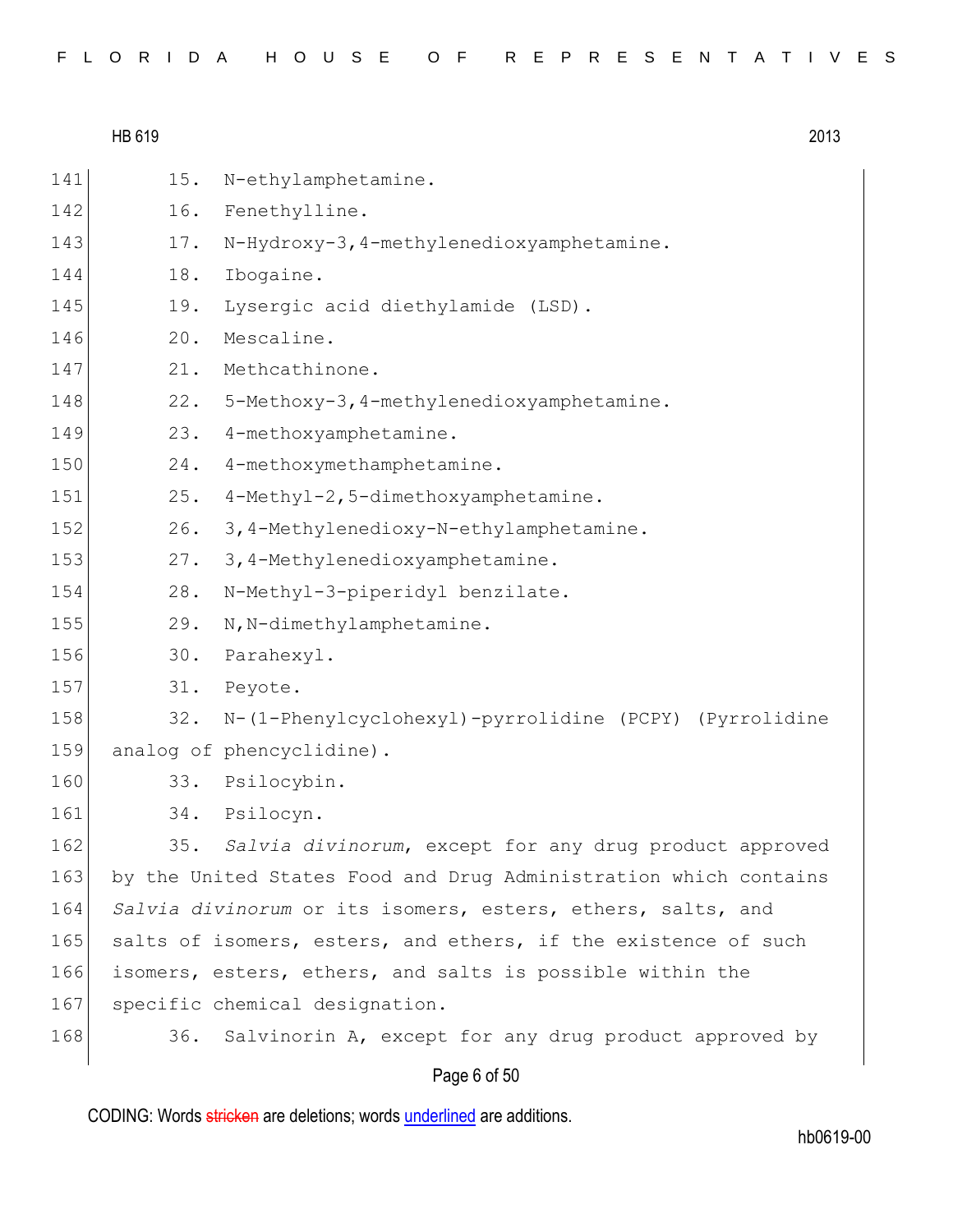|     | HB 619<br>2013                                                               |
|-----|------------------------------------------------------------------------------|
| 169 | the United States Food and Drug Administration which contains                |
| 170 | Salvinorin A or its isomers, esters, ethers, salts, and salts of             |
| 171 | isomers, esters, and ethers, if the existence of such isomers,               |
| 172 | esters, ethers, and salts is possible within the specific                    |
| 173 | chemical designation.                                                        |
| 174 | 37.<br>Tetrahydrocannabinols.                                                |
| 175 | 38. 1-[1-(2-Thienyl)-cyclohexyl]-piperidine (TCP)                            |
| 176 | (Thiophene analog of phencyclidine).                                         |
| 177 | 3, 4, 5-Trimethoxyamphetamine.<br>39.                                        |
| 178 | 3, 4-Methylenedioxymethcathinone.<br>40.                                     |
| 179 | 3,4-Methylenedioxypyrovalerone (MDPV).<br>41.                                |
| 180 | 42.<br>Methylmethcathinone.                                                  |
| 181 | 43.<br>Methoxymethcathinone.                                                 |
| 182 | Fluoromethcathinone.<br>44.                                                  |
| 183 | Methylethcathinone.<br>45.                                                   |
| 184 | $2 - [(1R, 3S) - 3 - hydroxycyclohexyl] - 5 - (2 - methyloctan - 2 -$<br>46. |
| 185 | yl)phenol, also known as CP 47,497 and its dimethyloctyl (C8)                |
| 186 | homologue.                                                                   |
| 187 | $(6aR, 10aR) - 9$ - (hydroxymethyl) -6, 6-dimethyl-3-(2-<br>47.              |
| 188 | methyloctan-2-yl)-6a, 7, 10, 10a-tetrahydrobenzo [c]chromen-1-ol,            |
| 189 | also known as HU-210.                                                        |
| 190 | 1-Pentyl-3-(1-naphthoyl)indole, also known as JWH-018.<br>48.                |
| 191 | 1-Butyl-3-(1-naphthoyl)indole, also known as JWH-073.<br>49.                 |
| 192 | 1-[2-(4-morpholinyl)ethyl]-3-(1-naphthoyl) indole,<br>50.                    |
| 193 | also known as JWH-200.                                                       |
| 194 | BZP (Benzylpiperazine).<br>51.                                               |
| 195 | 52.<br>Fluorophenylpiperazine.                                               |
| 196 | 53.<br>Methylphenylpiperazine.                                               |
|     | $Dess 7 - FCD$                                                               |

Page 7 of 50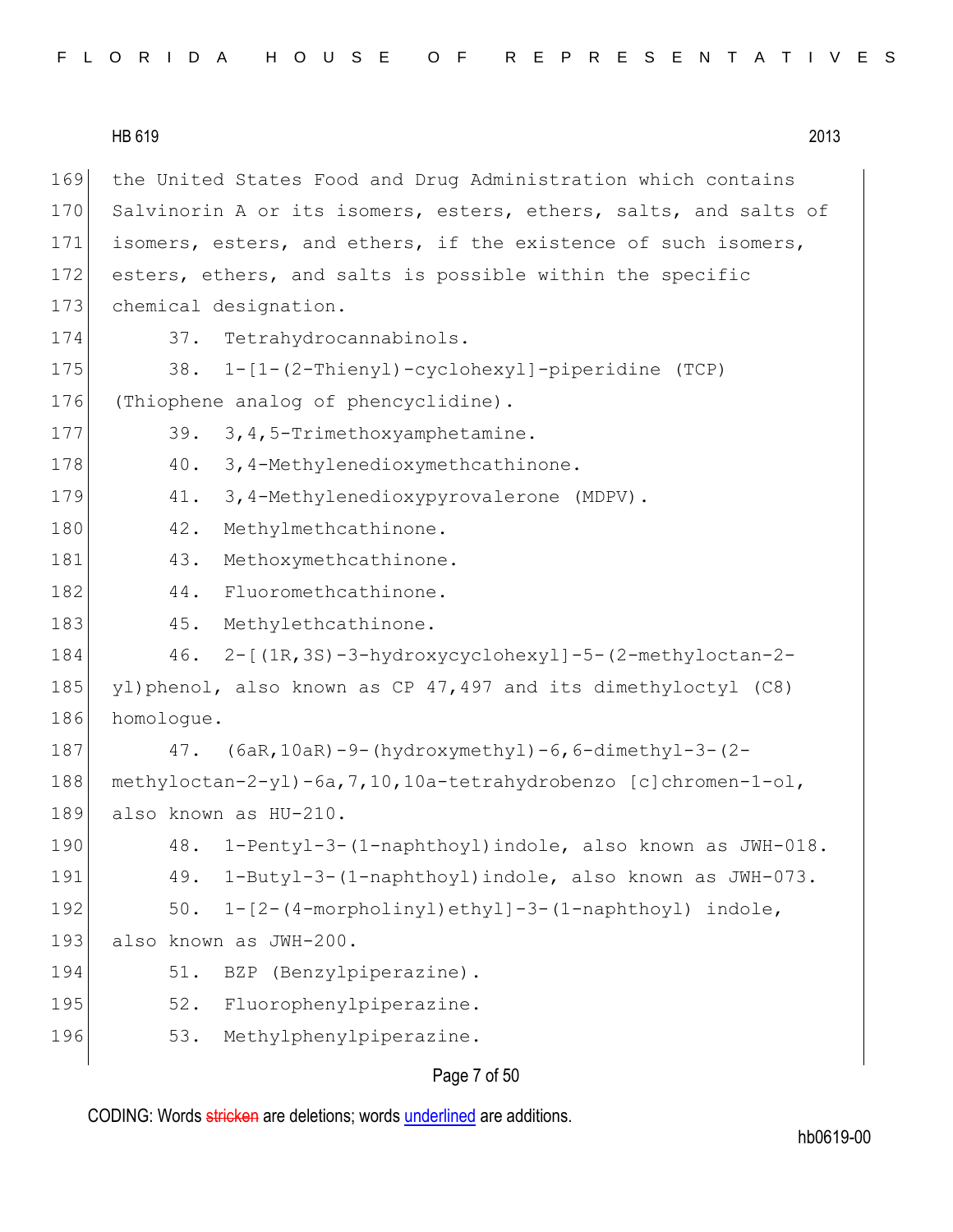| 197 | 54. | Chlorophenylpiperazine.                                |
|-----|-----|--------------------------------------------------------|
| 198 | 55. | Methoxyphenylpiperazine.                               |
| 199 | 56. | DBZP (1,4-dibenzylpiperazine).                         |
| 200 | 57. | TFMPP (3-Trifluoromethylphenylpiperazine).             |
| 201 | 58. | (Methylbenzodioxolylbutanamine).<br>MBDB               |
| 202 | 59. | 5-Hydroxy-alpha-methyltryptamine.                      |
| 203 | 60. | 5-Hydroxy-N-methyltryptamine.                          |
| 204 | 61. | 5-Methoxy-N-methyl-N-isopropyltryptamine.              |
| 205 | 62. | 5-Methoxy-alpha-methyltryptamine.                      |
| 206 | 63. | Methyltryptamine.                                      |
| 207 | 64. | 5-Methoxy-N, N-dimethyltryptamine.                     |
| 208 | 65. | 5-Methyl-N, N-dimethyltryptamine.                      |
| 209 | 66. | Tyramine (4-Hydroxyphenethylamine).                    |
| 210 | 67. | 5-Methoxy-N, N-Diisopropyltryptamine.                  |
| 211 | 68. | DiPT (N, N-Diisopropyltryptamine).                     |
| 212 | 69. | DPT (N, N-Dipropyltryptamine).                         |
| 213 | 70. | 4-Hydroxy-N, N-diisopropyltryptamine.                  |
| 214 | 71. | N, N-Diallyl-5-Methoxytryptamine.                      |
| 215 | 72. | DOI (4-Iodo-2,5-dimethoxyamphetamine).                 |
| 216 | 73. | DOC (4-Chloro-2,5-dimethoxyamphetamine).               |
| 217 | 74. | 2C-E (4-Ethyl-2,5-dimethoxyphenethylamine).            |
| 218 | 75. | 2C-T-4 (2,5-Dimethoxy-4-isopropylthiophenethylamine).  |
| 219 | 76. | 2C-C (4-Chloro-2,5-dimethoxyphenethylamine).           |
| 220 | 77. | 2C-T (2,5-Dimethoxy-4-methylthiophenethylamine).       |
| 221 | 78. | 2C-T-2 (2,5-Dimethoxy-4-ethylthiophenethylamine).      |
| 222 | 79. | 2C-T-7 (2,5-Dimethoxy-4-(n)-propylthiophenethylamine). |
| 223 | 80. | 2C-I (4-Iodo-2,5-dimethoxyphenethylamine).             |
| 224 | 81. | Butylone (beta-keto-N-methylbenzodioxolylpropylamine). |
|     |     |                                                        |

# Page 8 of 50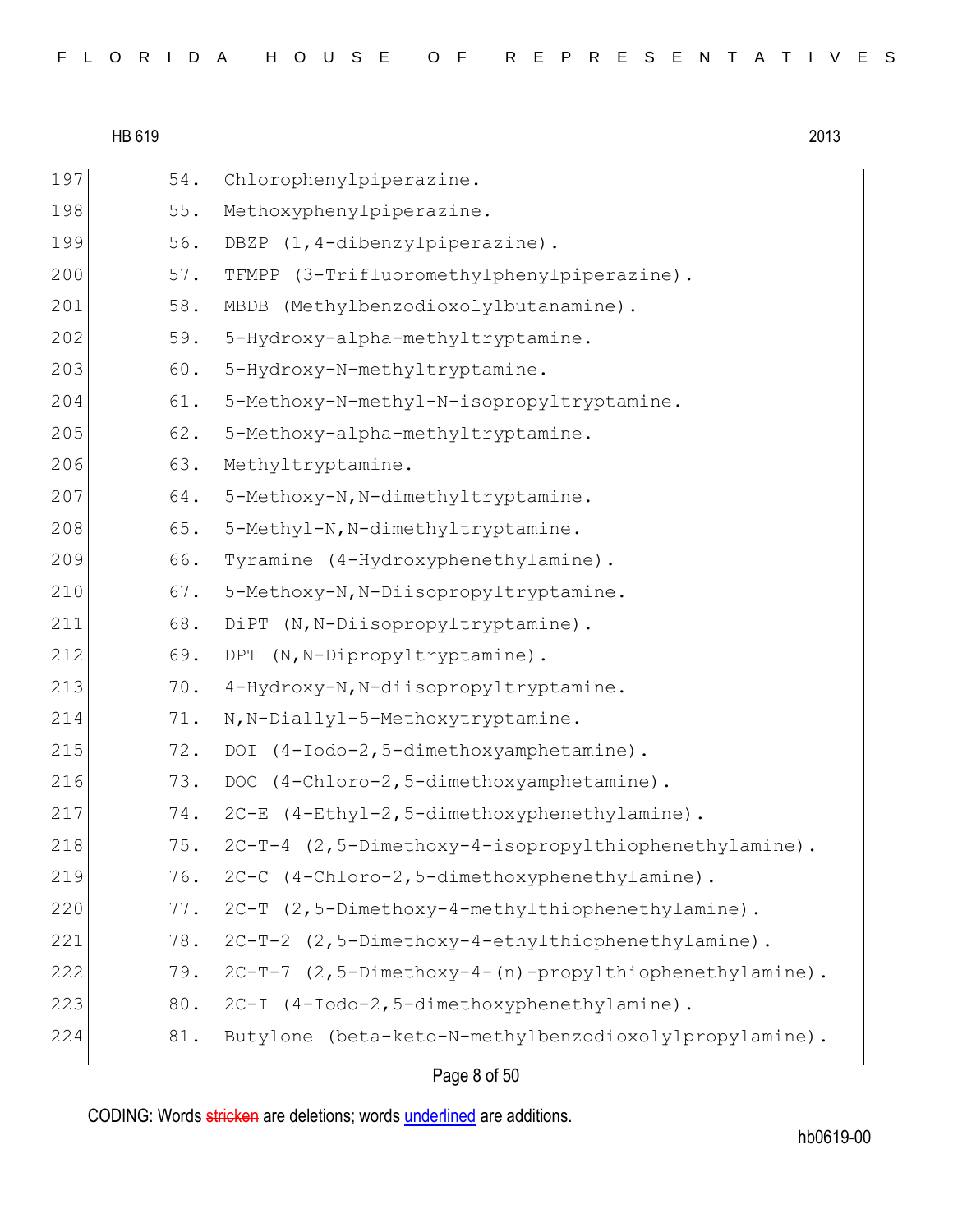|  |  |  |  |  |  |  |  |  |  |  |  |  |  |  |  |  |  |  |  |  |  |  |  |  |  |  |  |  |  |  | FLORIDA HOUSE OF REPRESENTATIVES |  |
|--|--|--|--|--|--|--|--|--|--|--|--|--|--|--|--|--|--|--|--|--|--|--|--|--|--|--|--|--|--|--|----------------------------------|--|
|--|--|--|--|--|--|--|--|--|--|--|--|--|--|--|--|--|--|--|--|--|--|--|--|--|--|--|--|--|--|--|----------------------------------|--|

225 82. Ethcathinone. 226 83. Ethylone (3,4-methylenedioxy-N-ethylcathinone). 227 84. Naphyrone (naphthylpyrovalerone). 228 85. N-N-Dimethyl-3,4-methylenedioxycathinone. 229 86. N-N-Diethyl-3,4-methylenedioxycathinone. 230 87. 3,4-methylenedioxy-propiophenone. 231 88. 2-Bromo-3,4-Methylenedioxypropiophenone. 232 89. 3,4-methylenedioxy-propiophenone-2-oxime. 233 90. N-Acetyl-3,4-methylenedioxycathinone. 234 91. N-Acetyl-N-Methyl-3,4-Methylenedioxycathinone. 235 92. N-Acetyl-N-Ethyl-3,4-Methylenedioxycathinone. 236 93. Bromomethcathinone. 237 94. Buphedrone (alpha-methylamino-butyrophenone). 238 95. Eutylone (beta-Keto-Ethylbenzodioxolylbutanamine). 239 96. Dimethylcathinone. 240 97. Dimethylmethcathinone. 241 98. Pentylone (beta-Keto-Methylbenzodioxolylpentanamine). 242 99. (MDPPP) 3,4-Methylenedioxy-alpha-243 pyrrolidinopropiophenone. 244 100. (MDPBP) 3,4-Methylenedioxy-alpha-245 pyrrolidinobutiophenone. 246 101. Methoxy-alpha-pyrrolidinopropiophenone (MOPPP). 247 102. Methyl-alpha-pyrrolidinohexiophenone (MPHP). 248 103. Benocyclidine (BCP) or 249 benzothiophenylcyclohexylpiperidine (BTCP). 250 104. Fluoromethylaminobutyrophenone (F-MABP). 251 105. Methoxypyrrolidinobutyrophenone (MeO-PBP). 252 106. Ethyl-pyrrolidinobutyrophenone (Et-PBP).

Page 9 of 50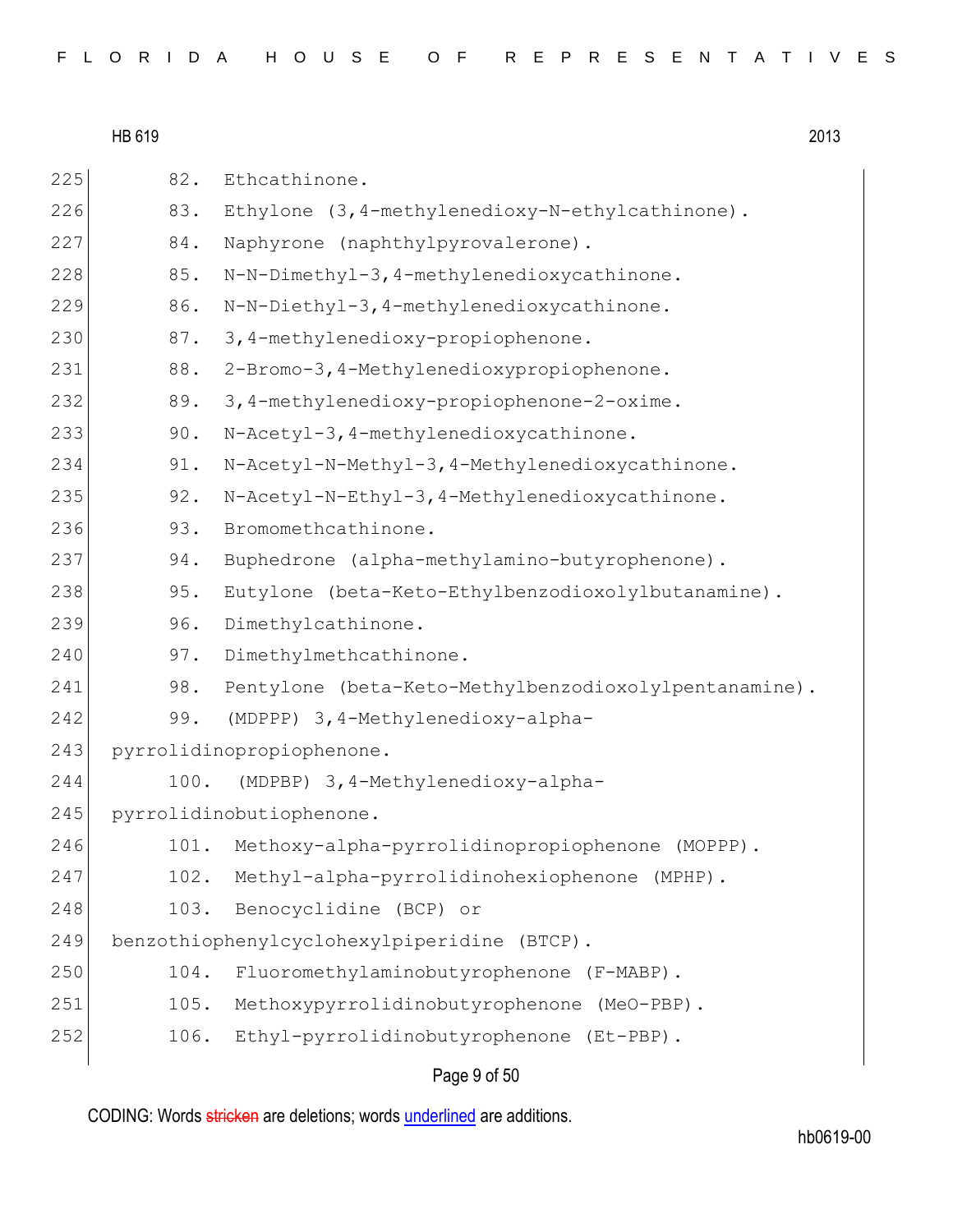| FLORIDA HOUSE OF REPRESENTATIVES |  |  |  |  |  |  |  |  |  |  |  |  |  |  |  |  |  |  |  |  |  |  |  |  |
|----------------------------------|--|--|--|--|--|--|--|--|--|--|--|--|--|--|--|--|--|--|--|--|--|--|--|--|
|----------------------------------|--|--|--|--|--|--|--|--|--|--|--|--|--|--|--|--|--|--|--|--|--|--|--|--|

| 253 | 107.                    | 3-Methyl-4-Methoxymethcathinone (3-Me-4-MeO-MCAT).                      |
|-----|-------------------------|-------------------------------------------------------------------------|
| 254 | 108.                    | Methylethylaminobutyrophenone (Me-EABP).                                |
| 255 | 109.                    | Methylamino-butyrophenone (MABP).                                       |
| 256 | 110.                    | Pyrrolidinopropiophenone (PPP).                                         |
| 257 | 111.                    | Pyrrolidinobutiophenone (PBP).                                          |
| 258 | 112.                    | Pyrrolidinovalerophenone (PVP).                                         |
| 259 | 113.                    | Methyl-alpha-pyrrolidinopropiophenone (MPPP).                           |
| 260 | 114.                    | JWH-007 (1-pentyl-2-methyl-3-(1-naphthoyl)indole).                      |
| 261 | 115.                    | JWH-015 (2-Methyl-1-propyl-1H-indol-3-yl)-1-                            |
| 262 | naphthalenylmethanone). |                                                                         |
| 263 | 116.                    | JWH-019 (Naphthalen-1-yl-(1-hexylindol-3-                               |
| 264 | yl) methanone).         |                                                                         |
| 265 |                         | 117. JWH-020 (1-heptyl-3-(1-naphthoyl)indole).                          |
| 266 | 118.                    | JWH-072 (Naphthalen-1-yl-(1-propyl-1H-indol-3-                          |
| 267 | yl) methanone).         |                                                                         |
| 268 | 119.                    | JWH-081 (4-methoxynaphthalen-1-yl-(1-pentylindol-3-                     |
| 269 | yl) methanone).         |                                                                         |
| 270 | 120.                    | JWH-122 (1-pentyl-3-(4-methyl-1-naphthoyl)indole).                      |
| 271 | 121.                    | JWH-133 ((6aR, 10aR) -3-(1, 1-Dimethylbutyl) -                          |
| 272 |                         | 6a, 7, 10, 10a-tetrahydro-6, 6, 9-trimethyl-6H-dibenzo [b, d] pyran) ). |
| 273 | 122.                    | JWH-175 (3-(naphthalen-1-ylmethyl)-1-pentyl-1H-                         |
| 274 | indole).                |                                                                         |
| 275 | 123.                    | JWH-201 (1-pentyl-3-(4-methoxyphenylacetyl)indole).                     |
| 276 | 124.                    | JWH-203 (2-(2-chlorophenyl)-1-(1-pentylindol-3-                         |
| 277 | yl)ethanone).           |                                                                         |
| 278 | 125.                    | JWH-210 (4-ethylnaphthalen-1-yl-(1-pentylindol-3-                       |
| 279 | yl) methanone).         |                                                                         |
| 280 | 126.                    | JWH-250 (2-(2-methoxyphenyl)-1-(1-pentylindol-3-                        |
|     |                         |                                                                         |

# Page 10 of 50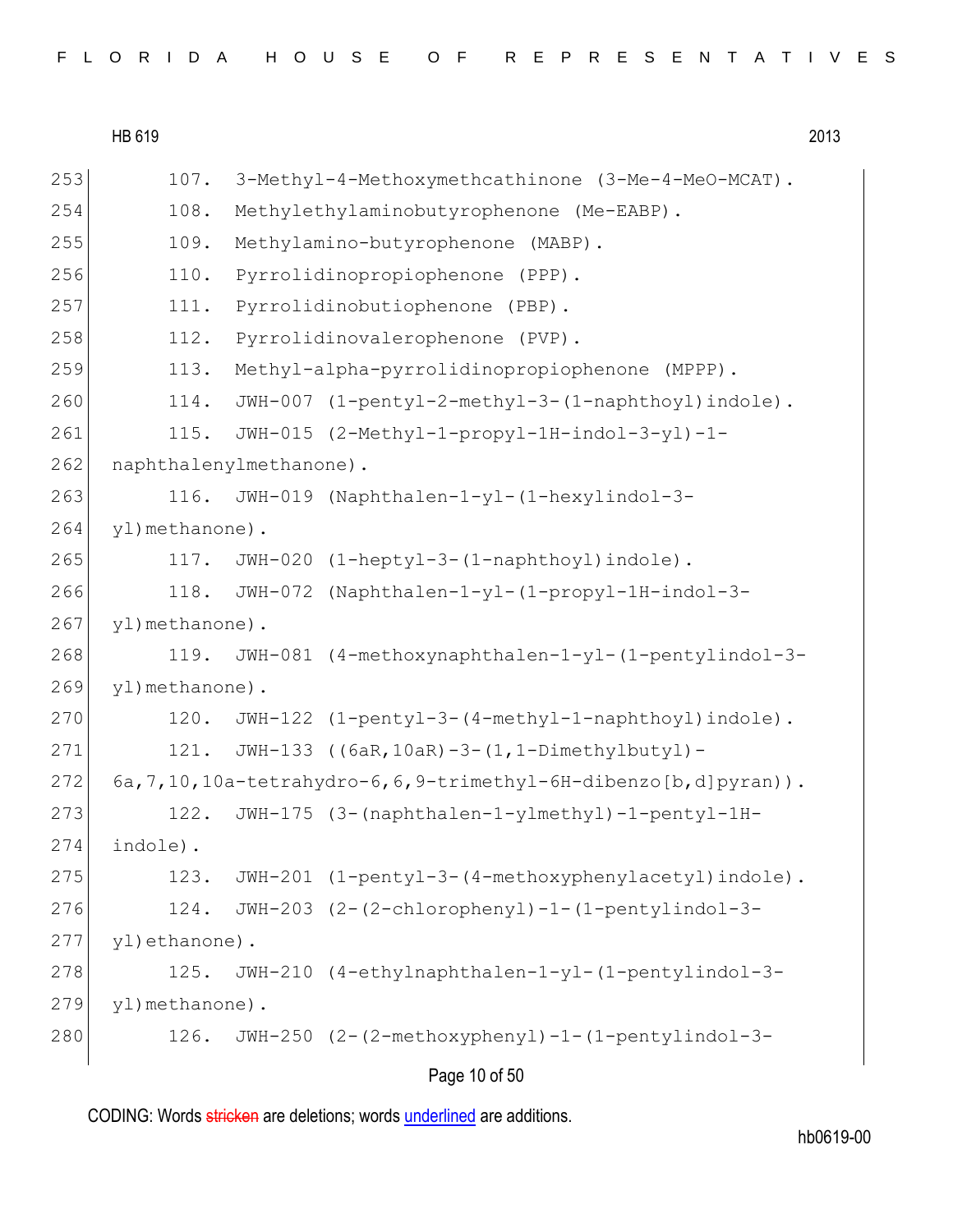```
HB 619 2013
281 yl)ethanone).
282 127. JWH-251 (2-(2-methylphenyl)-1-(1-pentyl-1H-indol-3-
283 yl)ethanone).
284 128. JWH-302 (1-pentyl-3-(3-methoxyphenylacetyl)indole).
285 129. JWH-398 (1-pentyl-3-(4-chloro-1-naphthoyl)indole).
286 130. HU-211 ((6aS,10aS)-9-(Hydroxymethyl)-6,6-dimethyl-3-
287 (2-methyloctan-2-yl)-6a,7,10,10a-tetrahydrobenzo[c]chromen-1-
288 ol).
289 131. HU-308 ([(1R,2R,5R)-2-[2,6-dimethoxy-4-(2-
290 methyloctan-2-yl)phenyl]-7,7-dimethyl-4-bicyclo[3.1.1]hept-3-
291 enyl] methanol).
292 132. HU-331 (3-hydroxy-2-[(1R,6R)-3-methyl-6-(1-
293 methylethenyl)-2-cyclohexen-1-yl]-5-pentyl-2,5-cyclohexadiene-
294 1, 4-dione).
295 133. CB-13 (Naphthalen-1-yl-(4-pentyloxynaphthalen-1-
296 yl)methanone).
297 134. CB-25 (N-cyclopropyl-11-(3-hydroxy-5-pentylphenoxy)-
298 undecanamide).
299 135. CB-52 (N-cyclopropyl-11-(2-hexyl-5-hydroxyphenoxy)-
300 undecanamide).
301 136. CP 55,940 (2-[(1R,2R,5R)-5-hydroxy-2-(3-
302 hydroxypropyl)cyclohexyl]-5-(2-methyloctan-2-yl)phenol).
303 137. AM-694 (1-[(5-fluoropentyl)-1H-indol-3-yl]-(2-
304 iodophenyl)methanone).
305 138. AM-2201 (1-[(5-fluoropentyl)-1H-indol-3-yl]-
306 (naphthalen-1-yl)methanone).
307 139. RCS-4 ((4-methoxyphenyl) (1-pentyl-1H-indol-3-
308 yl)methanone).
```
# Page 11 of 50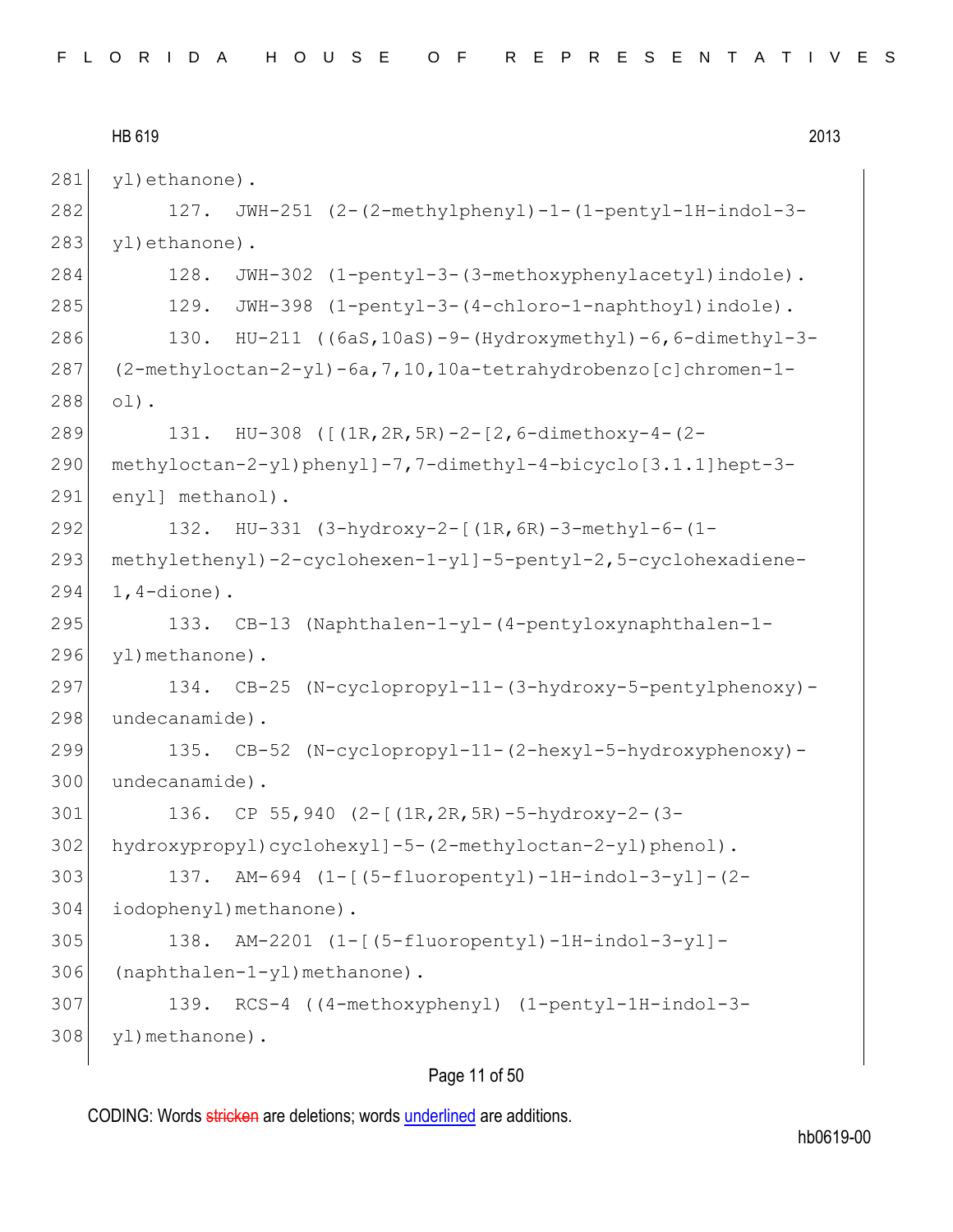| 309 | $RCS-8$ $(1-(1-(2-cyclohexylethyl)-1H-indol-3-yl)-2-(2-$<br>140. |
|-----|------------------------------------------------------------------|
| 310 | methoxyphenylethanone).                                          |
| 311 | WIN55, 212-2 $((R)-(+) - [2, 3-Dihydro-5-methyl-3-(4-$<br>141.   |
| 312 | morpholinylmethyl) pyrrolo[1,2,3-de]-1,4-benzoxazin-6-yl]-1-     |
| 313 | naphthalenylmethanone).                                          |
| 314 | WIN55, 212-3 ([(3S)-2, 3-Dihydro-5-methyl-3-(4-<br>142.          |
| 315 | morpholinylmethyl) pyrrolo[1,2,3-de]-1,4-benzoxazin-6-yl]-1-     |
| 316 | naphthalenylmethanone).                                          |
| 317 | Pentedrone (2-(methylamino)-1-phenyl-1-pentanone).<br>143.       |
| 318 | Fluoroamphetamine.<br>144.                                       |
| 319 | Fluoromethamphetamine.<br>145.                                   |
| 320 | 146.<br>Methoxetamine.                                           |
| 321 | 147. Methiopropamine.                                            |
| 322 | 4-Methylbuphedrone (2-Methylamino-1-(4-<br>148.                  |
| 323 | methylphenyl)butan-1-one).                                       |
| 324 | APB ((2-aminopropyl)benzofuran).<br>149.                         |
| 325 | APDB ((2-aminopropyl)-2,3-dihydrobenzofuran).<br>150.            |
| 326 | 151.<br>UR-144 $((1-penty1-1H-indol-3-y1)$ $(2, 2, 3, 3-$        |
| 327 | tetramethylcyclopropyl) methanone).                              |
| 328 | XLR11 ((1-(5-fluoropentyl)-1H-indol-3-yl)(2, 2, 3, 3-<br>152.    |
| 329 | tetramethylcyclopropyl) methanone).                              |
| 330 | 153. (1-(5-chloropentyl)-1H-indol-3-yl)(2,2,3,3-                 |
| 331 | tetramethylcyclopropyl) methanone.                               |
| 332 | AKB48 (1-pentyl-N-tricyclo[3.3.1.13,7]dec-1-yl-1H-<br>154.       |
| 333 | indazole-3-carboxamide).                                         |
| 334 | 155.<br>AM-2233((2-iodophenyl)[1-[(1-methyl-2-                   |
| 335 | piperidinyl)methyl]-1H-indol-3-yl]-methanone).                   |
| 336 | STS-135 (1-(5-fluoropentyl)-N-<br>156.                           |
|     | Page 12 of 50                                                    |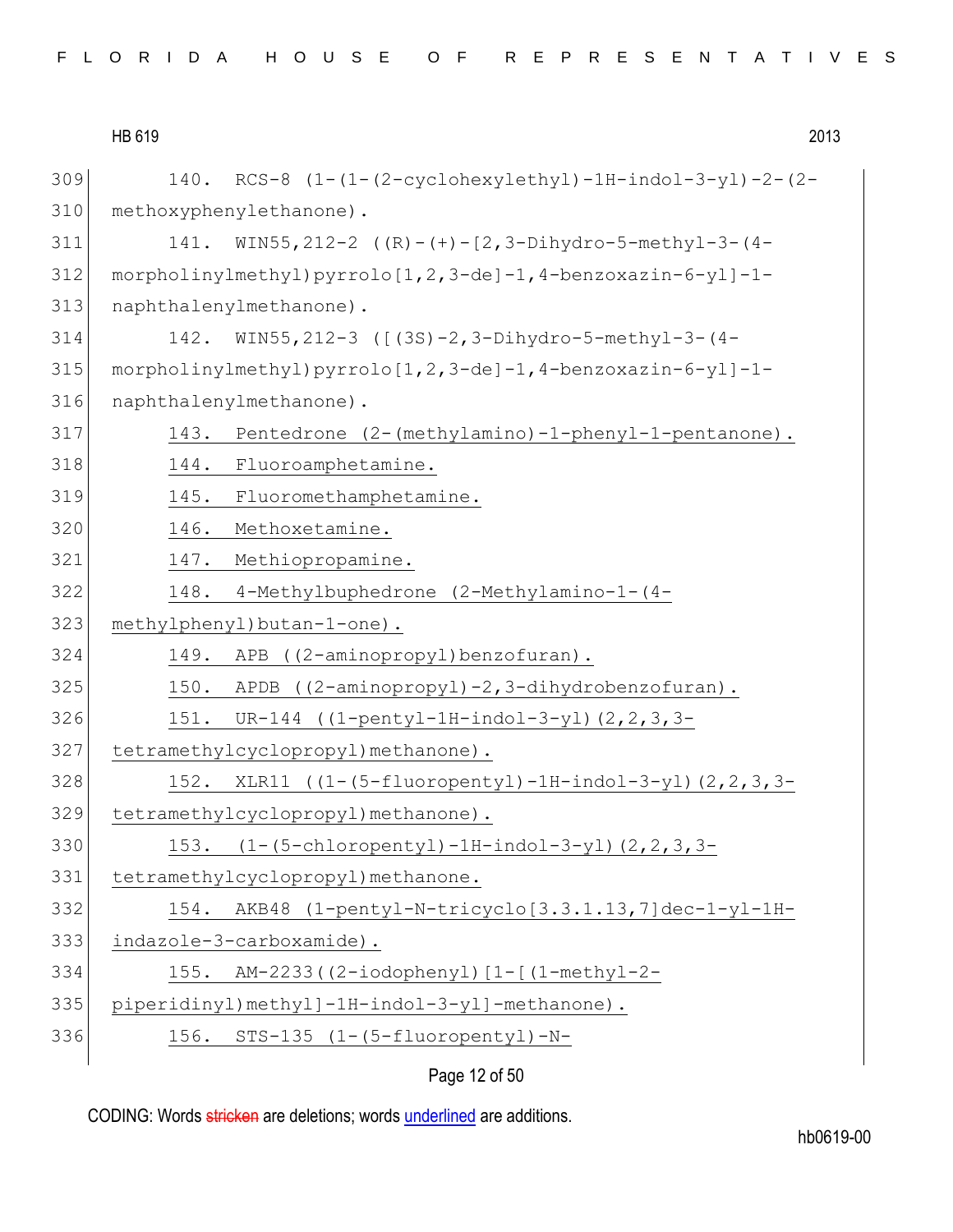|  | FLORIDA HOUSE OF REPRESENTATIVES |
|--|----------------------------------|
|--|----------------------------------|

HB 619 2013 Page 13 of 50 tricyclo[3.3.1.13,7]dec-1-yl-1H-indole-3-carboxamide). 157. URB-597 ((3'-(aminocarbonyl)[1,1'-biphenyl]-3-yl)- 339 cyclohexylcarbamate). 158. URB-602 ( $[1,1'$ -biphenyl]-3-yl-carbamic acid, cyclohexyl ester). 159. URB-754 (6-methyl-2-[(4-methylphenyl)amino]-1- 343 benzoxazin-4-one). 160. 2C-D  $(2-(2,5-Dimethoxy-4-methylphenyl)ethanamine)$ . 345 161. 2C-H (2-(2,5-Dimethoxyphenyl)ethanamine). 162. 2C-N  $(2-(2,5-Dimethoxy-4-nitrophenyl)ethanamine)$ . 163. 2C-P  $(2-(2,5-Dimethoxy-4-(n)-$  propylphenyl)ethanamine). 164. 25I-NBOMe (4-iodo-2,5-dimethoxy-N-[(2- 350 methoxyphenyl) methyl]-benzeneethanamine). 351 165. 3,4-Methylenedioxymethamphetamine (MDMA). Section 2. Paragraph (b) of subsection (6) of section 893.13, Florida Statutes, is amended to read: 354 893.13 Prohibited acts; penalties.- (6) (b) If the offense is the possession of not more than 20 grams of cannabis, as defined in this chapter, or 3 grams or 358 less of a controlled substance described in s.  $893.03(1)(c)46.$ - 50., and  $114.-142.$ , or  $151.-159.$ , the person commits a misdemeanor of the first degree, punishable as provided in s. 361 775.082 or s. 775.083. For the purposes of this subsection, "cannabis" does not include the resin extracted from the plants of the genus *Cannabis*, or any compound manufacture, salt, derivative, mixture, or preparation of such resin, and a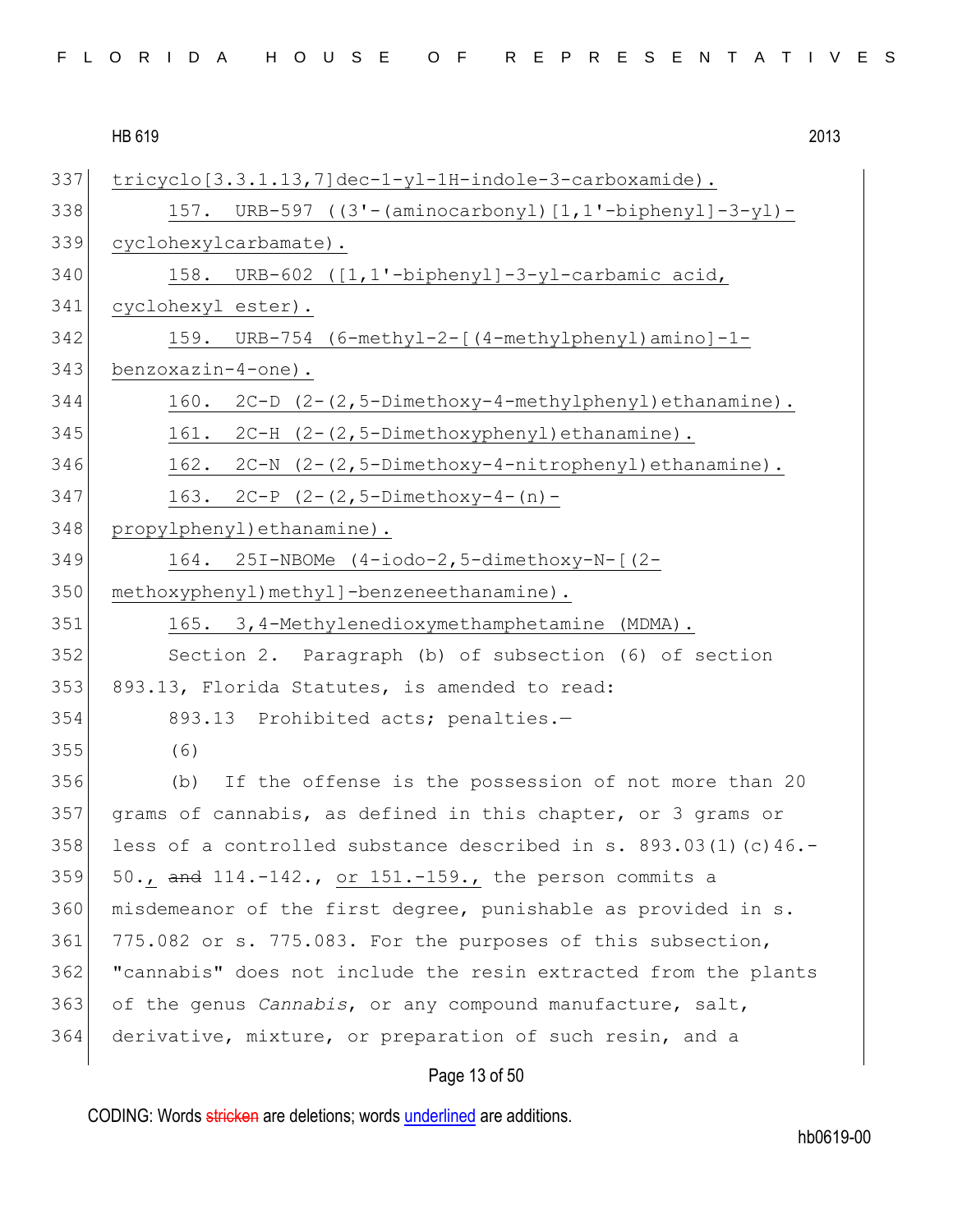| HB 619 | 2013 |
|--------|------|
|        |      |

365 controlled substance described in s.  $893.03(1)(c)46.-50$ ., and 366 114.-142., or 151.-159., does not include the substance in a 367 powdered form. 368 Section 3. Paragraph (k) of subsection (1) of section 369 893.135, Florida Statutes, is amended to read: 370 893.135 Trafficking; mandatory sentences; suspension or 371 reduction of sentences; conspiracy to engage in trafficking.-372 (1) Except as authorized in this chapter or in chapter 499 373 and notwithstanding the provisions of s. 893.13:  $374$  (k)1. Any person who knowingly sells, purchases, 375 manufactures, delivers, or brings into this state, or who is 376 knowingly in actual or constructive possession of, 10 grams or 377 more of any of the following substances described in s. 378 893.03(1)(c)  $s. 893.03(1)(a)$  or (c): 379 a. 3,4-Methylenedioxymethamphetamine (MDMA); 380 b. 4-Bromo-2,5-dimethoxyamphetamine; 381 c. 4-Bromo-2,5-dimethoxyphenethylamine; 382 d. 2,5-Dimethoxyamphetamine; 383 e. 2,5-Dimethoxy-4-ethylamphetamine (DOET); 384 f. N-ethylamphetamine; 385 g. N-Hydroxy-3,4-methylenedioxyamphetamine; 386 h. 5-Methoxy-3,4-methylenedioxyamphetamine; 387 i. 4-methoxyamphetamine; 388 j. 4-methoxymethamphetamine; 389 k. 4-Methyl-2,5-dimethoxyamphetamine; 390 l. 3,4-Methylenedioxy-N-ethylamphetamine; 391 m. 3,4-Methylenedioxyamphetamine; 392 n. N,N-dimethylamphetamine; or

# Page 14 of 50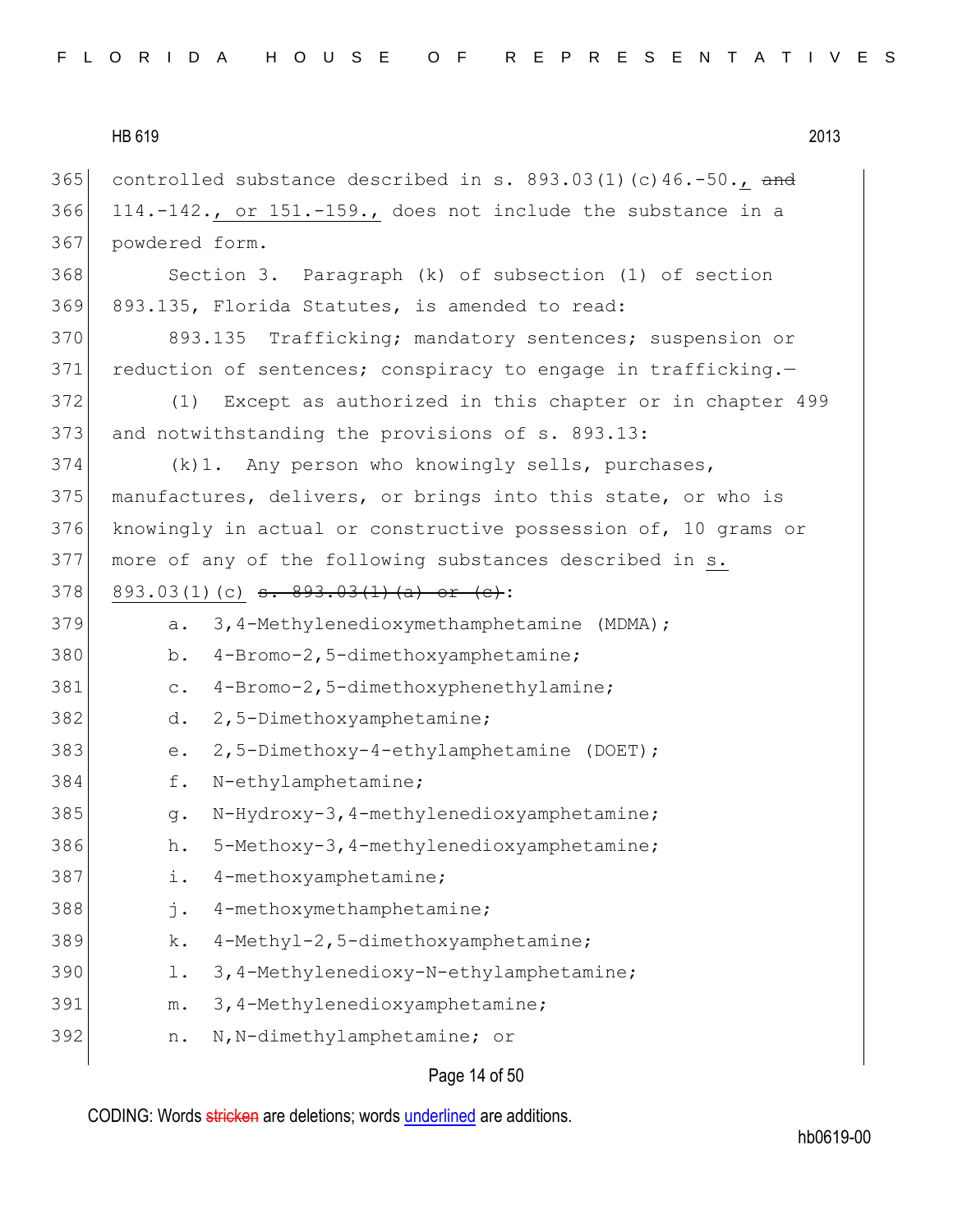|  |  |  |  |  |  |  |  | FLORIDA HOUSE OF REPRESENTATIVES |  |  |  |  |  |  |  |  |  |  |  |  |  |  |  |  |  |  |  |  |  |  |  |  |  |  |
|--|--|--|--|--|--|--|--|----------------------------------|--|--|--|--|--|--|--|--|--|--|--|--|--|--|--|--|--|--|--|--|--|--|--|--|--|--|
|--|--|--|--|--|--|--|--|----------------------------------|--|--|--|--|--|--|--|--|--|--|--|--|--|--|--|--|--|--|--|--|--|--|--|--|--|--|

HB 619 2013 393 o. 3, 4, 5-Trimethoxyamphetamine, 394 395 individually or in any combination of or any mixture containing 396 any substance listed in sub-subparagraphs  $a.-o.,$  commits a 397 felony of the first degree, which felony shall be known as 398 "trafficking in Phenethylamines," punishable as provided in s. 399 775.082, s. 775.083, or s. 775.084. 400 2. If the quantity involved: 401 a. Is 10 grams or more but less than 200 grams, such 402 person shall be sentenced to a mandatory minimum term of 403 imprisonment of 3 years, and the defendant shall be ordered to 404 pay a fine of \$50,000. 405 b. Is 200 grams or more, but less than 400 grams, such 406 person shall be sentenced to a mandatory minimum term of 407 imprisonment of 7 years, and the defendant shall be ordered to 408 pay a fine of \$100,000. 409 c. Is 400 grams or more, such person shall be sentenced to 410 a mandatory minimum term of imprisonment of 15 calendar years 411 and pay a fine of \$250,000. 412 3. Any person who knowingly manufactures or brings into 413 this state 30 kilograms or more of any of the following 414 substances described in s.  $893.03(1)(c)$  s.  $893.03(1)(a)$  or  $(c)$ : 415 a. 3,4-Methylenedioxymethamphetamine (MDMA); 416 b. 4-Bromo-2,5-dimethoxyamphetamine; 417 c. 4-Bromo-2,5-dimethoxyphenethylamine; 418 d. 2,5-Dimethoxyamphetamine; 419 e. 2,5-Dimethoxy-4-ethylamphetamine (DOET); 420 f. N-ethylamphetamine;

# Page 15 of 50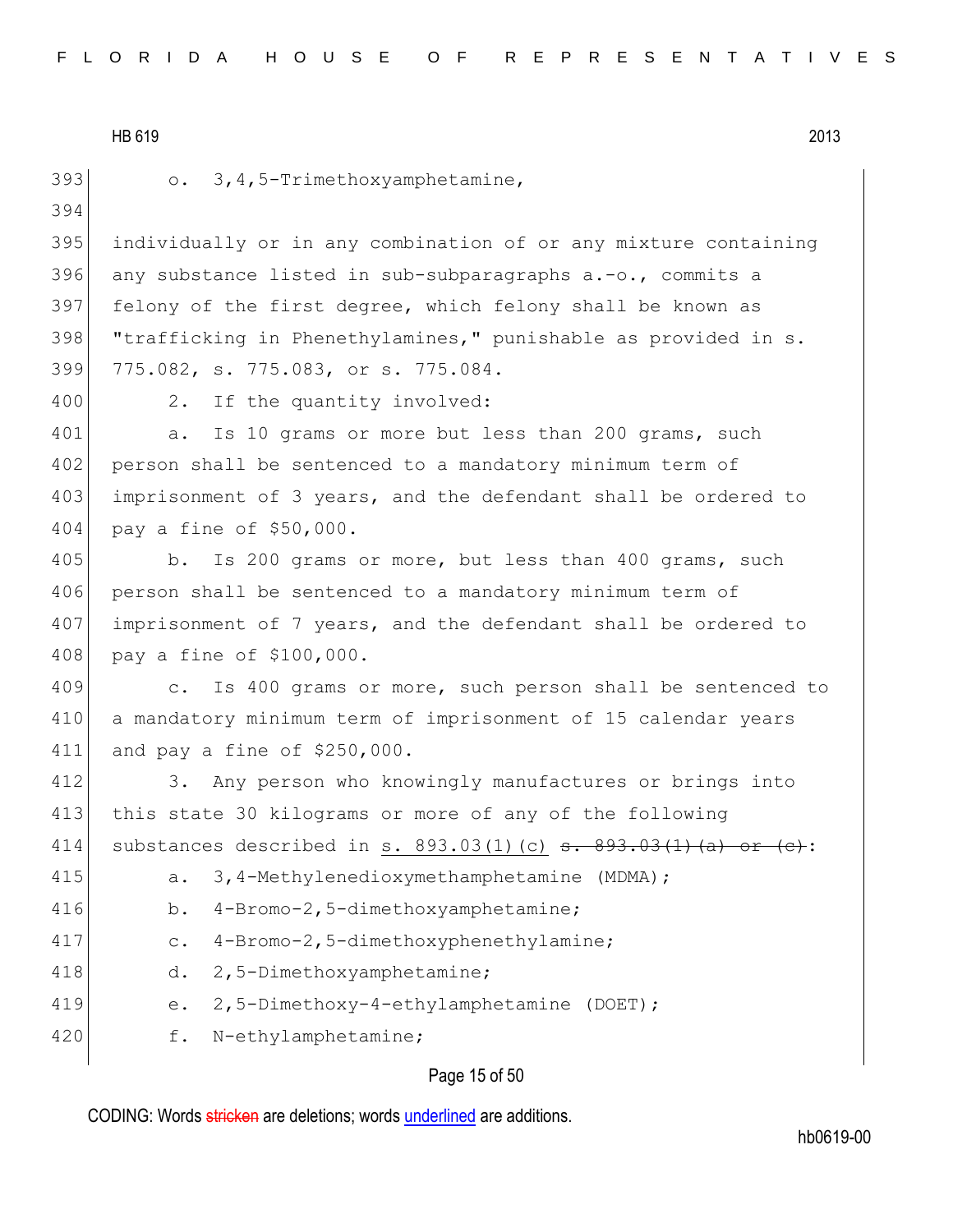| FLORIDA HOUSE OF REPRESENTATIVES |  |  |  |  |  |  |  |  |  |  |  |  |  |  |  |  |  |  |  |  |  |  |  |  |  |  |  |  |  |  |  |
|----------------------------------|--|--|--|--|--|--|--|--|--|--|--|--|--|--|--|--|--|--|--|--|--|--|--|--|--|--|--|--|--|--|--|
|----------------------------------|--|--|--|--|--|--|--|--|--|--|--|--|--|--|--|--|--|--|--|--|--|--|--|--|--|--|--|--|--|--|--|

| 421 | N-Hydroxy-3, 4-methylenedioxyamphetamine;<br>q.                 |
|-----|-----------------------------------------------------------------|
| 422 | 5-Methoxy-3, 4-methylenedioxyamphetamine;<br>h.                 |
| 423 | 4-methoxyamphetamine;<br>i.                                     |
| 424 | 4-methoxymethamphetamine;<br>j.                                 |
| 425 | 4-Methyl-2,5-dimethoxyamphetamine;<br>k.                        |
| 426 | 3, 4-Methylenedioxy-N-ethylamphetamine;<br>$\perp$ .            |
| 427 | 3, 4-Methylenedioxyamphetamine;<br>${\mathfrak m}$ .            |
| 428 | N, N-dimethylamphetamine; or<br>n.                              |
| 429 | 3, 4, 5-Trimethoxyamphetamine,<br>$\circ$ .                     |
| 430 |                                                                 |
| 431 | individually or in any combination of or any mixture containing |
| 432 | any substance listed in sub-subparagraphs a.-o., and who knows  |
| 433 | that the probable result of such manufacture or importation     |
| 434 | would be the death of any person commits capital manufacture or |
| 435 | importation of Phenethylamines, a capital felony punishable as  |
| 436 | provided in ss. 775.082 and 921.142. Any person sentenced for a |
| 437 | capital felony under this paragraph shall also be sentenced to  |
| 438 | pay the maximum fine provided under subparagraph 1.             |
| 439 | Section 4. For the purpose of incorporating the amendment       |
| 440 | made by this act to section 893.03, Florida Statutes, in a      |
| 441 | reference thereto, subsections (1) through (6) of section       |
| 442 | 893.13, Florida Statutes, are reenacted to read:                |
| 443 | 893.13 Prohibited acts; penalties.-                             |
| 444 | $(1)$ (a) Except as authorized by this chapter and chapter      |
| 445 | 499, it is unlawful for any person to sell, manufacture, or     |
| 446 | deliver, or possess with intent to sell, manufacture, or        |
| 447 | deliver, a controlled substance. Any person who violates this   |
| 448 | provision with respect to:                                      |
|     | Page 16 of 50                                                   |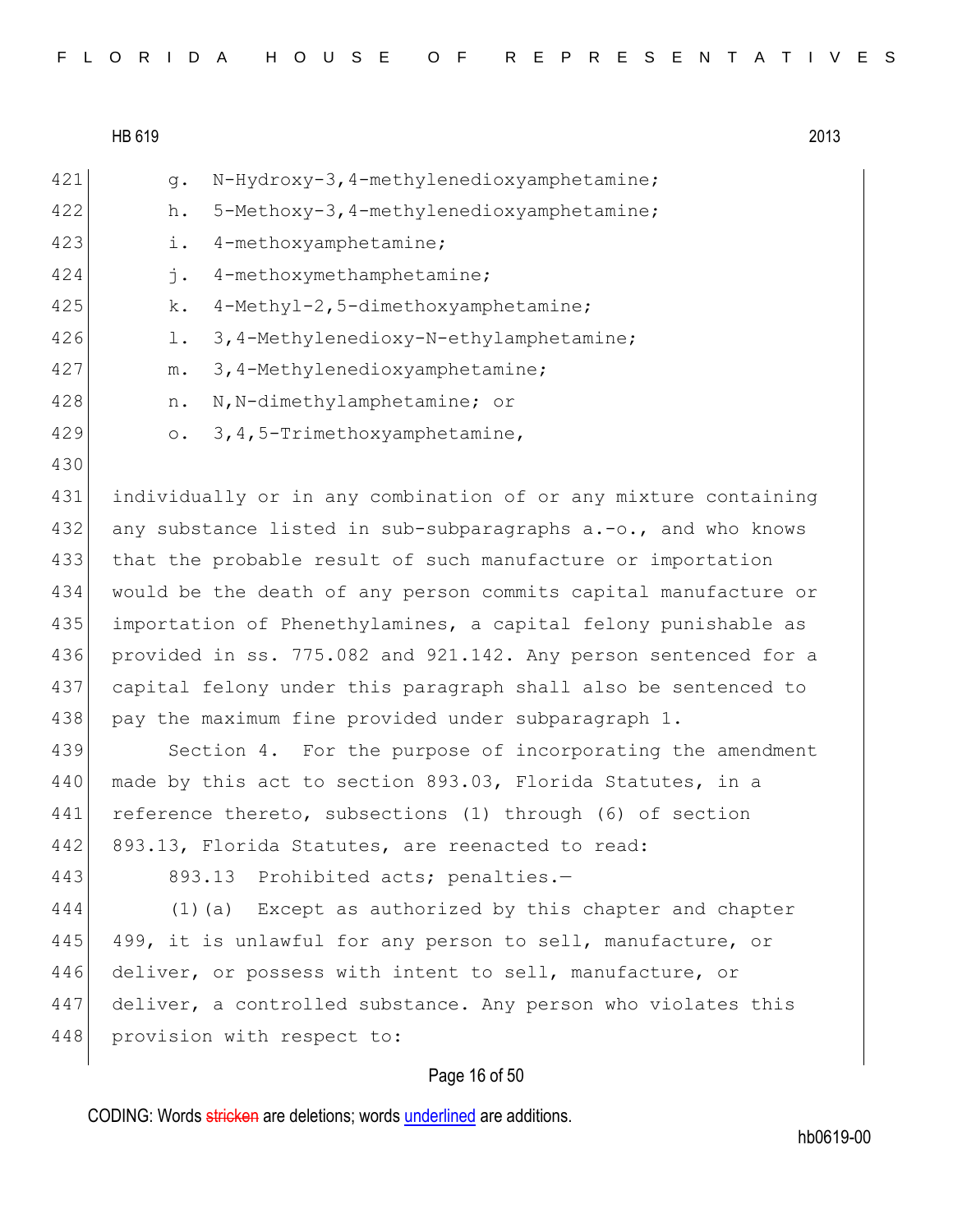449 1. A controlled substance named or described in s. 450 893.03(1)(a), (1)(b), (1)(d), (2)(a), (2)(b), or (2)(c)4., 451 commits a felony of the second degree, punishable as provided in 452 s. 775.082, s. 775.083, or s. 775.084. 453 2. A controlled substance named or described in s. 454 893.03(1)(c), (2)(c)1., (2)(c)2., (2)(c)3., (2)(c)5., (2)(c)6., 455 (2)(c)7., (2)(c)8., (2)(c)9., (3), or (4) commits a felony of 456 the third degree, punishable as provided in s. 775.082, s. 457 775.083, or s. 775.084. 458 3. A controlled substance named or described in s. 459 893.03(5) commits a misdemeanor of the first degree, punishable 460 as provided in s. 775.082 or s. 775.083. 461 (b) Except as provided in this chapter, it is unlawful to 462 sell or deliver in excess of 10 grams of any substance named or 463 described in s. 893.03(1)(a) or (1)(b), or any combination 464 thereof, or any mixture containing any such substance. Any 465 person who violates this paragraph commits a felony of the first 466 degree, punishable as provided in s. 775.082, s. 775.083, or s. 467 775.084. 468 (c) Except as authorized by this chapter, it is unlawful 469 for any person to sell, manufacture, or deliver, or possess with

470 intent to sell, manufacture, or deliver, a controlled substance 471 in, on, or within 1,000 feet of the real property comprising a 472 child care facility as defined in s. 402.302 or a public or 473 private elementary, middle, or secondary school between the 474 hours of 6 a.m. and 12 midnight, or at any time in, on, or 475 within 1,000 feet of real property comprising a state, county, 476 or municipal park, a community center, or a publicly owned

#### Page 17 of 50

CODING: Words stricken are deletions; words underlined are additions.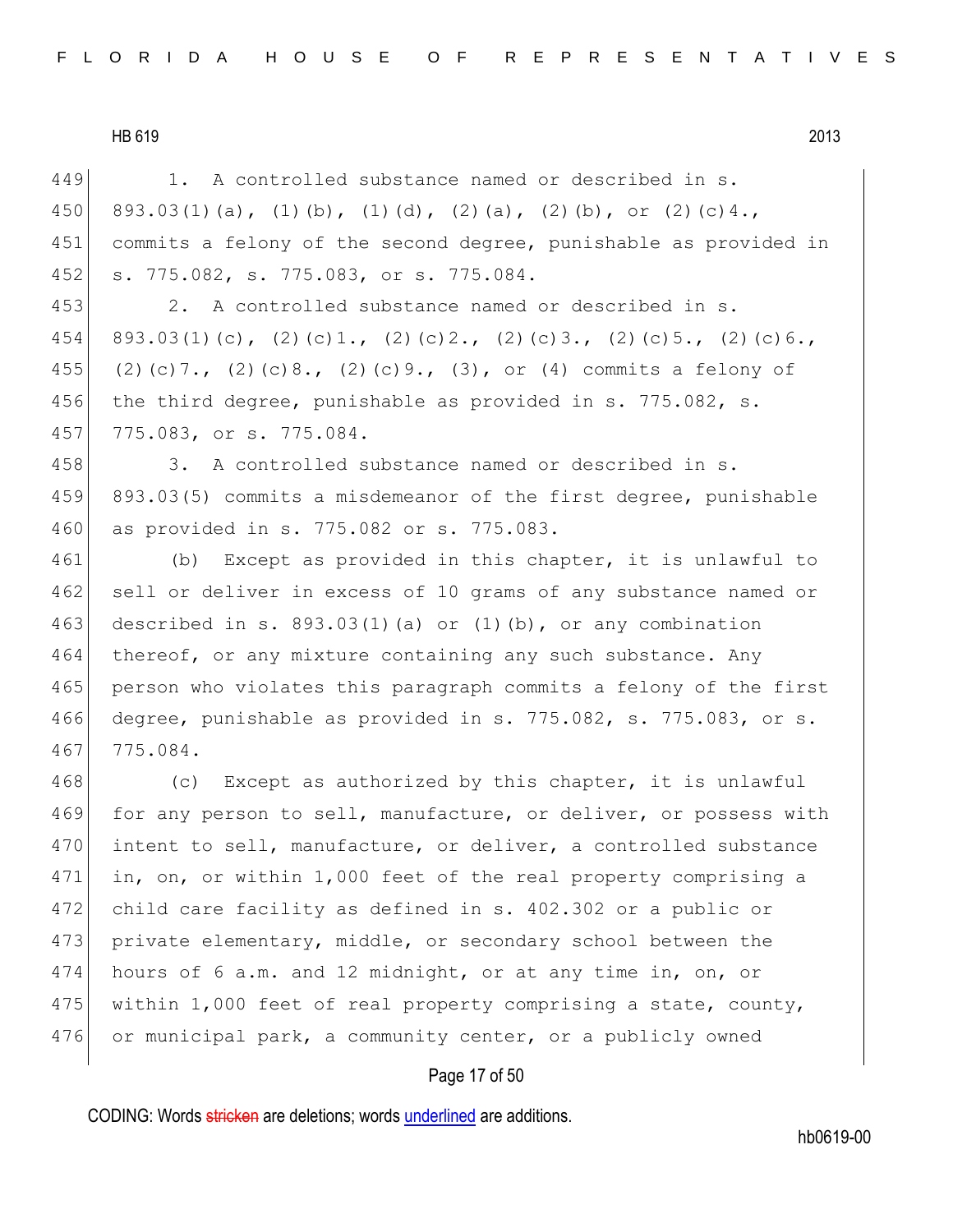499

477 recreational facility. For the purposes of this paragraph, the 478 term "community center" means a facility operated by a nonprofit 479 community-based organization for the provision of recreational, 480 social, or educational services to the public. Any person who 481 violates this paragraph with respect to:

482 1. A controlled substance named or described in s. 483 893.03(1)(a), (1)(b), (1)(d), (2)(a), (2)(b), or (2)(c)4., 484 commits a felony of the first degree, punishable as provided in 485 s. 775.082, s. 775.083, or s. 775.084. The defendant must be 486 sentenced to a minimum term of imprisonment of 3 calendar years 487 unless the offense was committed within 1,000 feet of the real 488 property comprising a child care facility as defined in s. 489 402.302.

490 2. A controlled substance named or described in s. 491 893.03(1)(c), (2)(c)1., (2)(c)2., (2)(c)3., (2)(c)5., (2)(c)6., 492 (2)(c)7., (2)(c)8., (2)(c)9., (3), or (4) commits a felony of 493 the second degree, punishable as provided in s. 775.082, s. 494 775.083, or s. 775.084.

495 3. Any other controlled substance, except as lawfully 496 sold, manufactured, or delivered, must be sentenced to pay a 497 \$500 fine and to serve 100 hours of public service in addition 498 to any other penalty prescribed by law.

500 This paragraph does not apply to a child care facility unless 501 the owner or operator of the facility posts a sign that is not 502 less than 2 square feet in size with a word legend identifying 503 the facility as a licensed child care facility and that is 504 posted on the property of the child care facility in a

#### Page 18 of 50

CODING: Words stricken are deletions; words underlined are additions.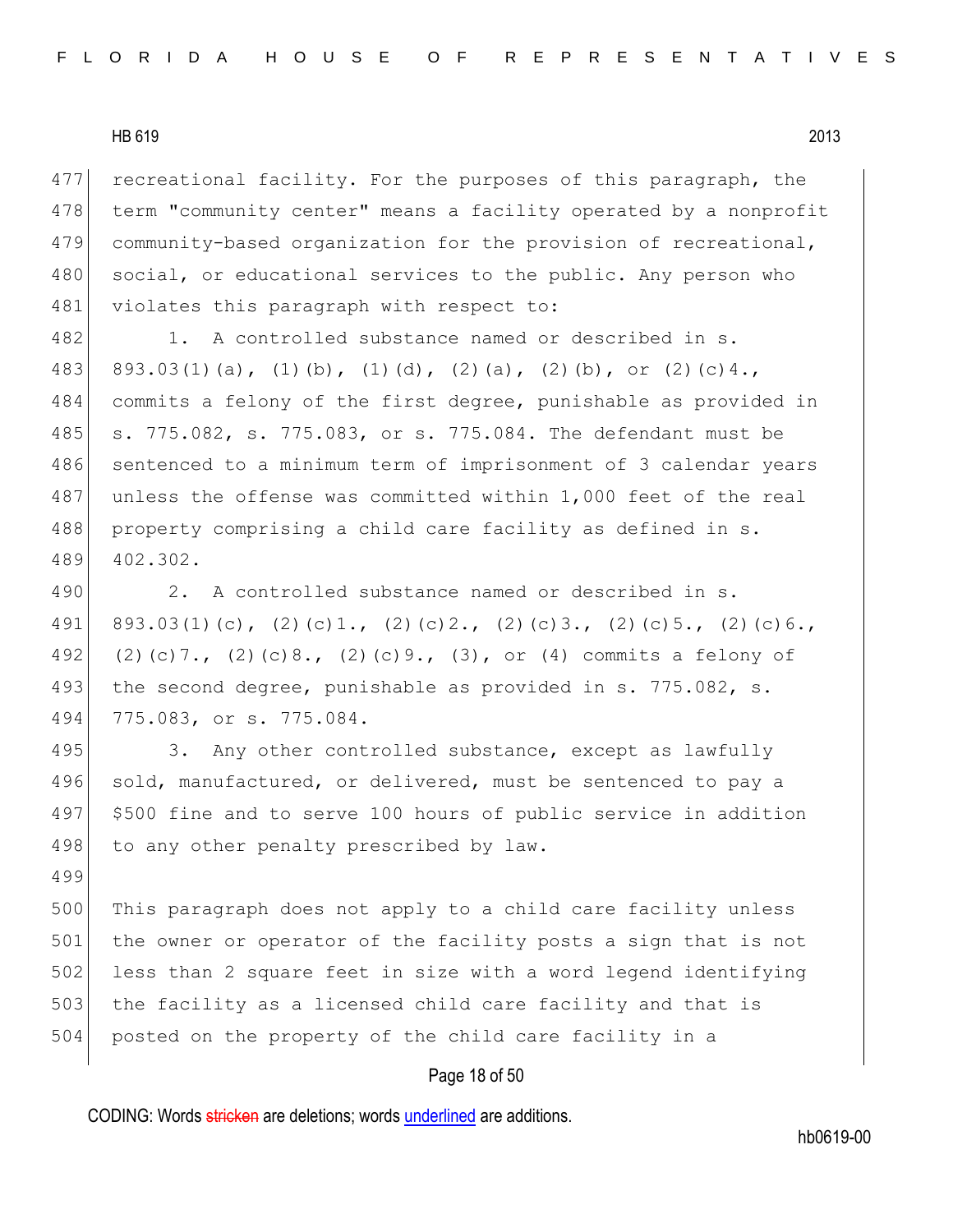505 conspicuous place where the sign is reasonably visible to the 506 public.

 (d) Except as authorized by this chapter, it is unlawful 508 for any person to sell, manufacture, or deliver, or possess with intent to sell, manufacture, or deliver, a controlled substance in, on, or within 1,000 feet of the real property comprising a public or private college, university, or other postsecondary educational institution. Any person who violates this paragraph 513 with respect to:

 1. A controlled substance named or described in s. 515 893.03(1)(a), (1)(b), (1)(d), (2)(a), (2)(b), or (2)(c)4., commits a felony of the first degree, punishable as provided in s. 775.082, s. 775.083, or s. 775.084.

518 2. A controlled substance named or described in s. 519 893.03(1)(c), (2)(c)1., (2)(c)2., (2)(c)3., (2)(c)5., (2)(c)6., 520 (2)(c)7., (2)(c)8., (2)(c)9., (3), or (4) commits a felony of 521 the second degree, punishable as provided in s. 775.082, s. 522 775.083, or s. 775.084.

523 3. Any other controlled substance, except as lawfully 524 sold, manufactured, or delivered, must be sentenced to pay a 525 \$500 fine and to serve 100 hours of public service in addition 526 to any other penalty prescribed by law.

527 (e) Except as authorized by this chapter, it is unlawful 528 for any person to sell, manufacture, or deliver, or possess with 529 intent to sell, manufacture, or deliver, a controlled substance 530 not authorized by law in, on, or within 1,000 feet of a physical 531 place for worship at which a church or religious organization 532 regularly conducts religious services or within 1,000 feet of a

#### Page 19 of 50

CODING: Words stricken are deletions; words underlined are additions.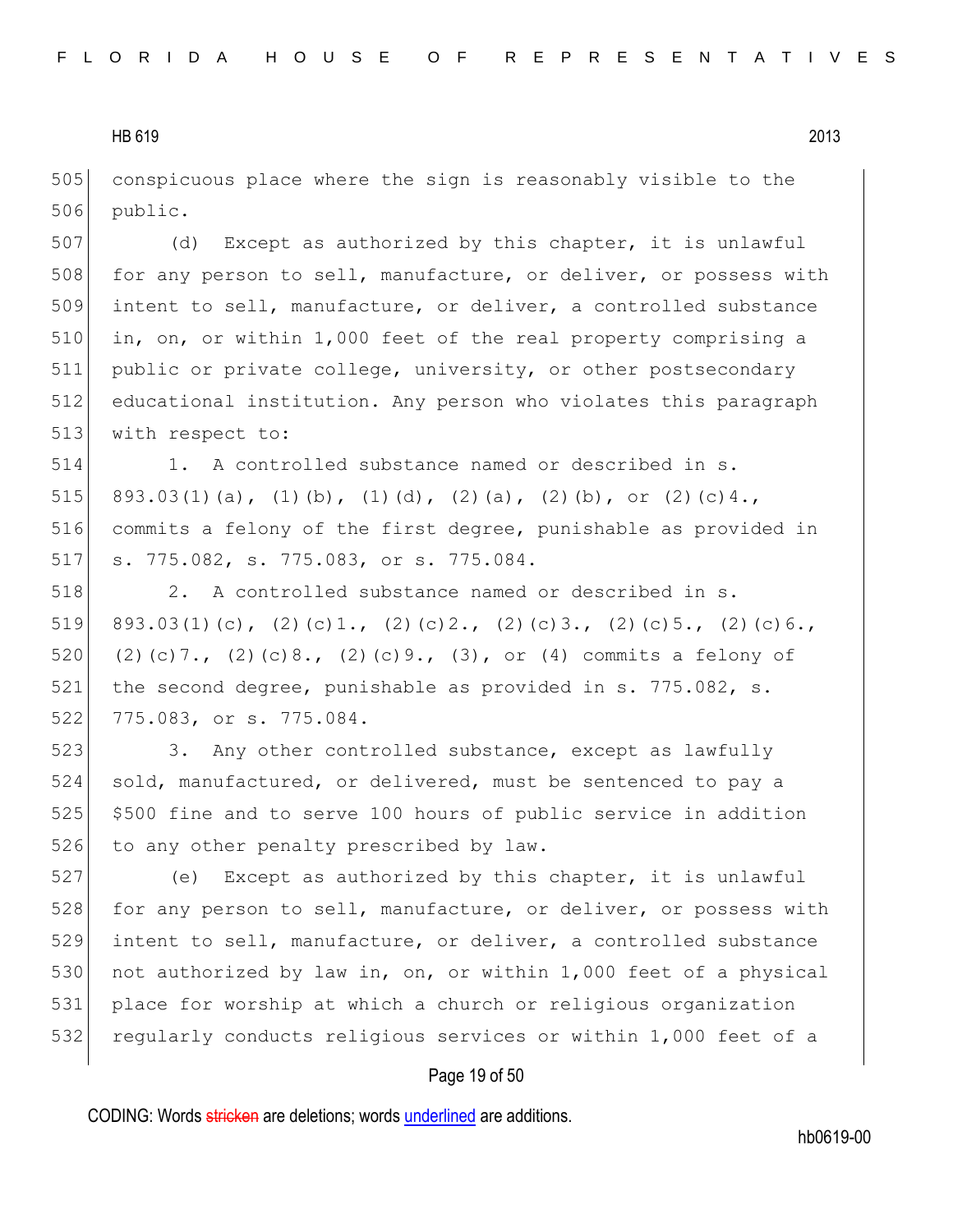533 convenience business as defined in s. 812.171. Any person who 534 violates this paragraph with respect to:

535 1. A controlled substance named or described in s. 536 893.03(1)(a), (1)(b), (1)(d), (2)(a), (2)(b), or (2)(c)4., 537 commits a felony of the first degree, punishable as provided in 538 s. 775.082, s. 775.083, or s. 775.084.

539 2. A controlled substance named or described in s. 540 893.03(1)(c), (2)(c)1., (2)(c)2., (2)(c)3., (2)(c)5., (2)(c)6., 541 (2)(c)7., (2)(c)8., (2)(c)9., (3), or (4) commits a felony of 542 the second degree, punishable as provided in s. 775.082, s. 543 775.083, or s. 775.084.

544 3. Any other controlled substance, except as lawfully 545 sold, manufactured, or delivered, must be sentenced to pay a 546 \$500 fine and to serve 100 hours of public service in addition 547 to any other penalty prescribed by law.

548 (f) Except as authorized by this chapter, it is unlawful 549 for any person to sell, manufacture, or deliver, or possess with 550 intent to sell, manufacture, or deliver, a controlled substance 551 in, on, or within 1,000 feet of the real property comprising a 552 public housing facility at any time. For purposes of this 553 section, the term "real property comprising a public housing 554 facility" means real property, as defined in s. 421.03(12), of a 555 public corporation created as a housing authority pursuant to 556 part I of chapter 421. Any person who violates this paragraph 557 with respect to:

558 1. A controlled substance named or described in s. 559 893.03(1)(a), (1)(b), (1)(d), (2)(a), (2)(b), or (2)(c)4., 560 commits a felony of the first degree, punishable as provided in

# Page 20 of 50

CODING: Words stricken are deletions; words underlined are additions.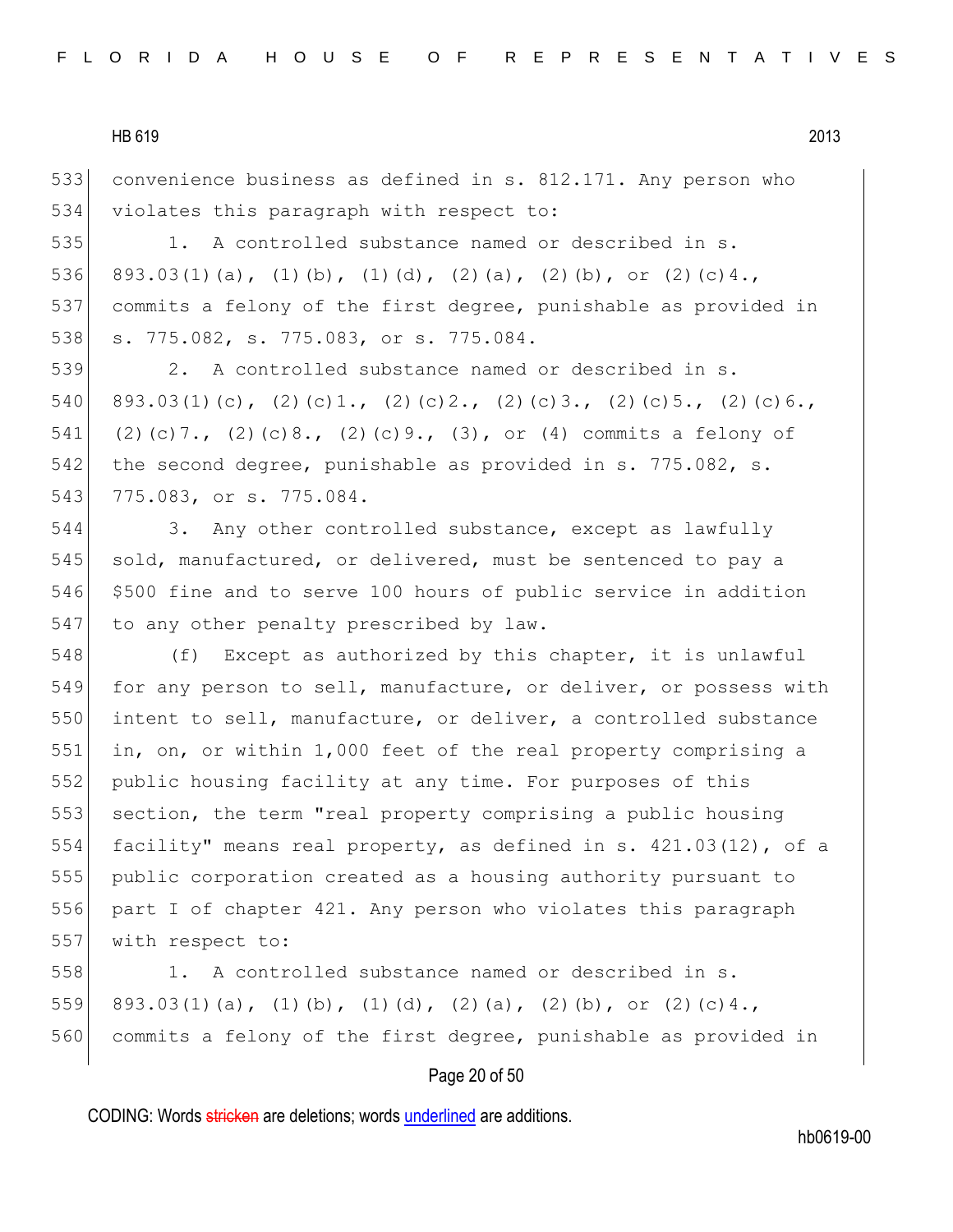561 s. 775.082, s. 775.083, or s. 775.084.

562 2. A controlled substance named or described in s. 563 893.03(1)(c), (2)(c)1., (2)(c)2., (2)(c)3., (2)(c)5., (2)(c)6., 564 (2)(c)7., (2)(c)8., (2)(c)9., (3), or (4) commits a felony of 565 the second degree, punishable as provided in s. 775.082, s. 566 775.083, or s. 775.084.

567 3. Any other controlled substance, except as lawfully 568 sold, manufactured, or delivered, must be sentenced to pay a 569 \$500 fine and to serve 100 hours of public service in addition 570 to any other penalty prescribed by law.

571 (g) Except as authorized by this chapter, it is unlawful 572 for any person to manufacture methamphetamine or phencyclidine, 573 or possess any listed chemical as defined in s. 893.033 in 574 violation of s. 893.149 and with intent to manufacture 575 methamphetamine or phencyclidine. If any person violates this 576 paragraph and:

577 1. The commission or attempted commission of the crime 578 occurs in a structure or conveyance where any child under 16 579 years of age is present, the person commits a felony of the 580 first degree, punishable as provided in s. 775.082, s. 775.083, 581 or s. 775.084. In addition, the defendant must be sentenced to a 582 minimum term of imprisonment of 5 calendar years.

583 2. The commission of the crime causes any child under 16 584 years of age to suffer great bodily harm, the person commits a 585 felony of the first degree, punishable as provided in s. 586 775.082, s. 775.083, or s. 775.084. In addition, the defendant 587 must be sentenced to a minimum term of imprisonment of 10 588 calendar years.

# Page 21 of 50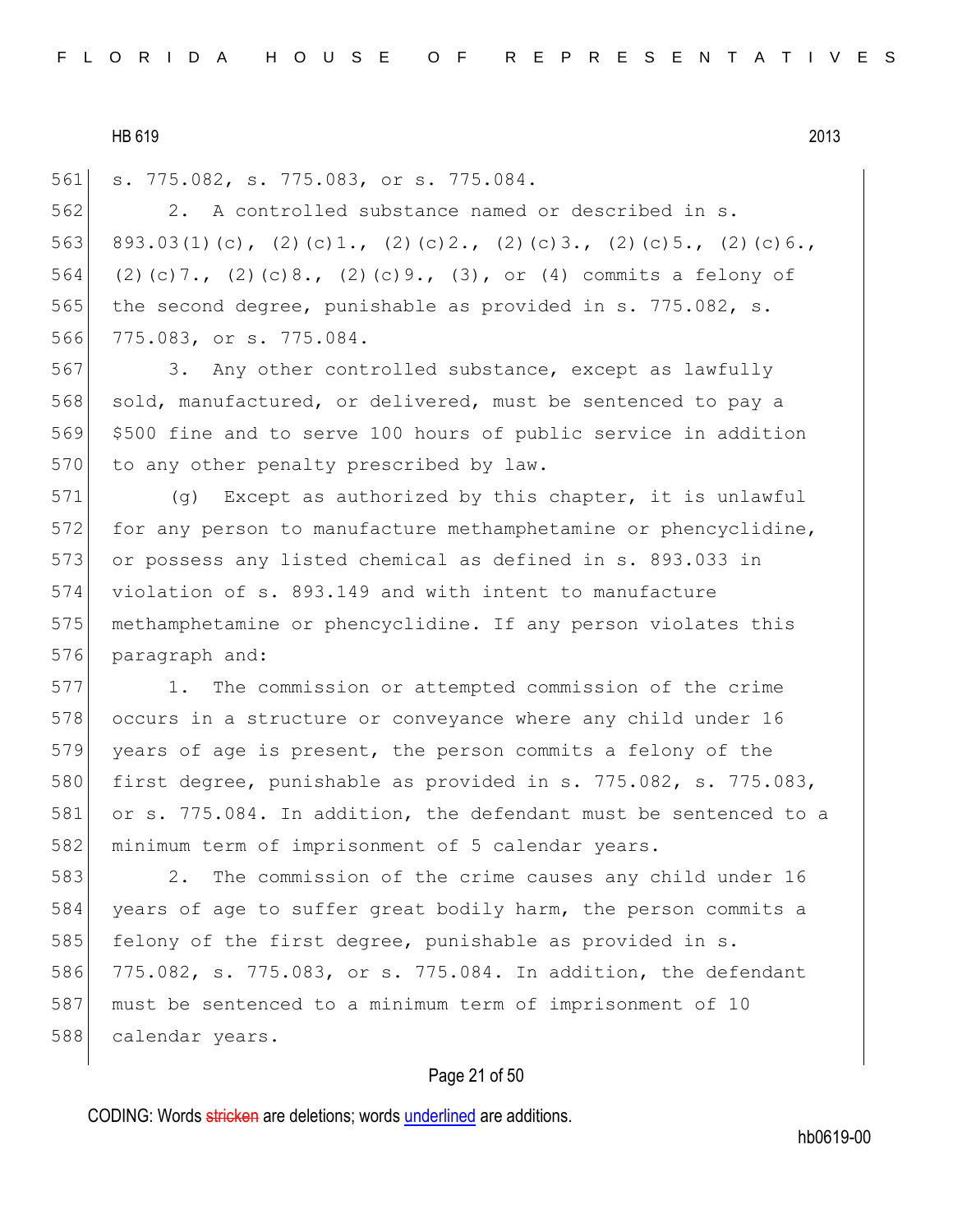589 (h) Except as authorized by this chapter, it is unlawful 590 for any person to sell, manufacture, or deliver, or possess with 591 intent to sell, manufacture, or deliver, a controlled substance 592 in, on, or within 1,000 feet of the real property comprising an 593 assisted living facility, as that term is used in chapter 429. 594 Any person who violates this paragraph with respect to: 595 1. A controlled substance named or described in s.

596 893.03(1)(a), (1)(b), (1)(d), (2)(a), (2)(b), or (2)(c)4. 597 commits a felony of the first degree, punishable as provided in 598 s. 775.082, s. 775.083, or s. 775.084.

599 2. A controlled substance named or described in s. 600 893.03(1)(c), (2)(c)1., (2)(c)2., (2)(c)3., (2)(c)5., (2)(c)6., 601 (2)(c)7., (2)(c)8., (2)(c)9., (3), or (4) commits a felony of 602 the second degree, punishable as provided in s. 775.082, s. 603 775.083, or s. 775.084.

604 (2)(a) Except as authorized by this chapter and chapter 605 499, it is unlawful for any person to purchase, or possess with 606 intent to purchase, a controlled substance. Any person who 607 violates this provision with respect to:

608 1. A controlled substance named or described in s. 609 893.03(1)(a), (1)(b), (1)(d), (2)(a), (2)(b), or (2)(c)4., 610 commits a felony of the second degree, punishable as provided in 611 s. 775.082, s. 775.083, or s. 775.084.

612 2. A controlled substance named or described in s. 613 893.03(1)(c), (2)(c)1., (2)(c)2., (2)(c)3., (2)(c)5., (2)(c)6., 614 (2)(c)7., (2)(c)8., (2)(c)9., (3), or (4) commits a felony of 615 the third degree, punishable as provided in s. 775.082, s. 616 775.083, or s. 775.084.

# Page 22 of 50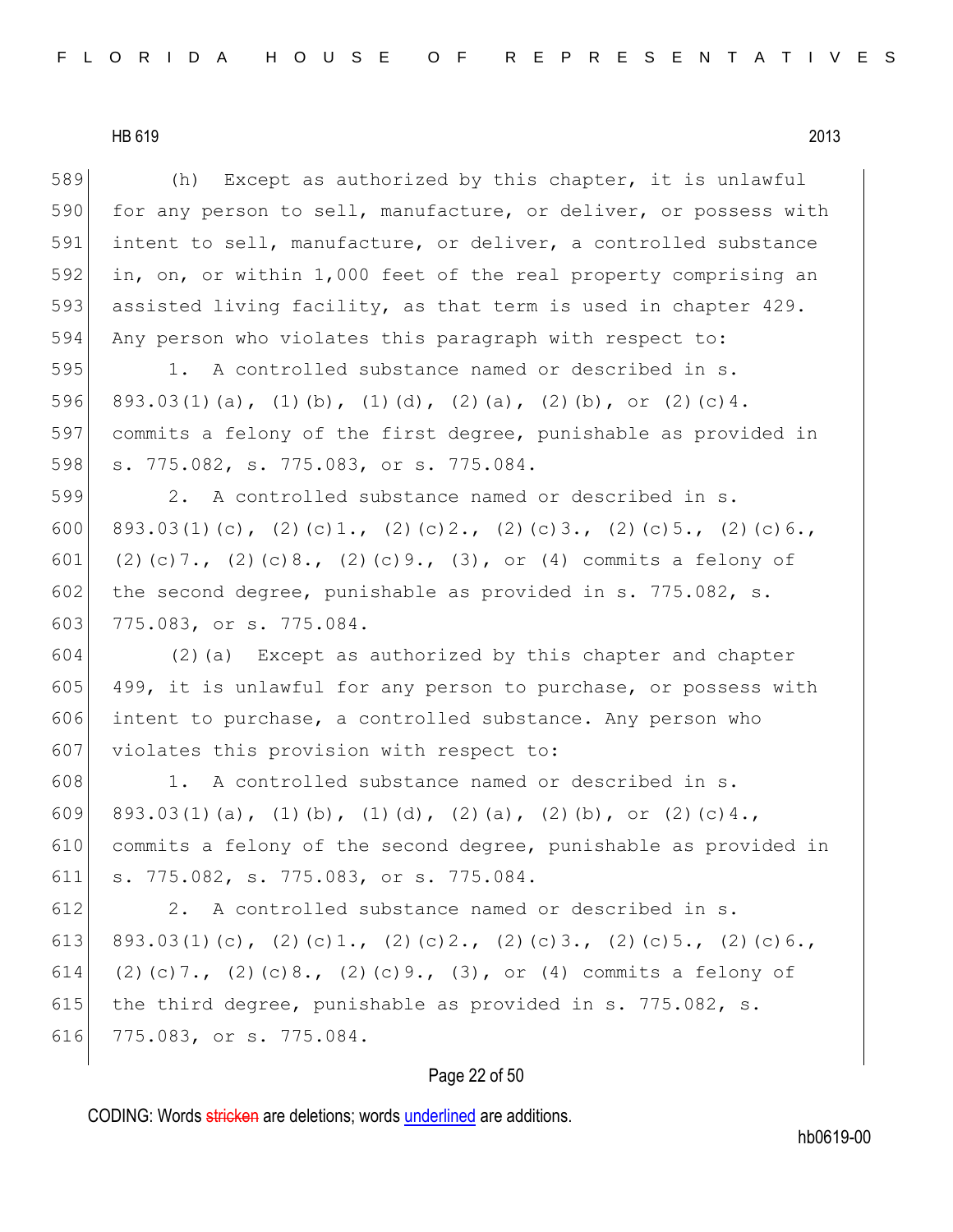617 3. A controlled substance named or described in s. 618 893.03(5) commits a misdemeanor of the first degree, punishable 619 as provided in s. 775.082 or s. 775.083.

620 (b) Except as provided in this chapter, it is unlawful to 621 purchase in excess of 10 grams of any substance named or 622 described in s. 893.03(1)(a) or (1)(b), or any combination 623 thereof, or any mixture containing any such substance. Any 624 person who violates this paragraph commits a felony of the first 625 degree, punishable as provided in s. 775.082, s. 775.083, or s. 626 775.084.

627 (3) Any person who delivers, without consideration, not 628 more than 20 grams of cannabis, as defined in this chapter, 629 commits a misdemeanor of the first degree, punishable as 630 provided in s. 775.082 or s. 775.083. For the purposes of this 631 paragraph, "cannabis" does not include the resin extracted from 632 the plants of the genus *Cannabis* or any compound manufacture, 633 salt, derivative, mixture, or preparation of such resin.

634  $(4)$  Except as authorized by this chapter, it is unlawful 635 for any person 18 years of age or older to deliver any 636 controlled substance to a person under the age of 18 years, or 637 to use or hire a person under the age of 18 years as an agent or 638 employee in the sale or delivery of such a substance, or to use 639 such person to assist in avoiding detection or apprehension for 640 a violation of this chapter. Any person who violates this 641 provision with respect to:

642 (a) A controlled substance named or described in s. 643 893.03(1)(a), (1)(b), (1)(d), (2)(a), (2)(b), or (2)(c)4., 644 commits a felony of the first degree, punishable as provided in

#### Page 23 of 50

CODING: Words stricken are deletions; words underlined are additions.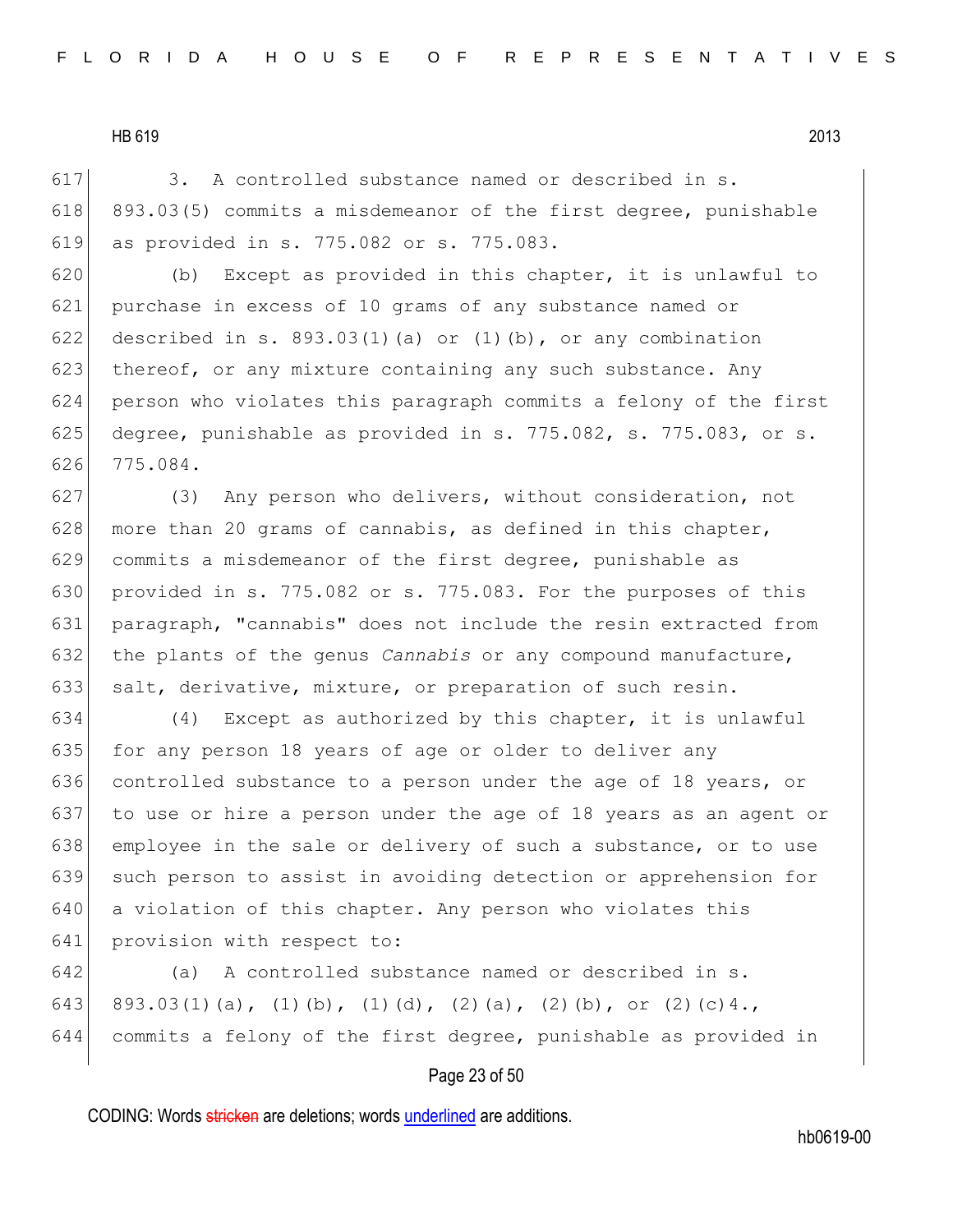651

645 s. 775.082, s. 775.083, or s. 775.084.

646 (b) A controlled substance named or described in s. 647 893.03(1)(c), (2)(c)1., (2)(c)2., (2)(c)3., (2)(c)5., (2)(c)6., 648 (2)(c)7., (2)(c)8., (2)(c)9., (3), or (4) commits a felony of 649 the second degree, punishable as provided in s. 775.082, s. 650 775.083, or s. 775.084.

652 Imposition of sentence may not be suspended or deferred, nor 653 shall the person so convicted be placed on probation.

654 (5) It is unlawful for any person to bring into this state 655 any controlled substance unless the possession of such 656 controlled substance is authorized by this chapter or unless 657 such person is licensed to do so by the appropriate federal 658 agency. Any person who violates this provision with respect to:

659 (a) A controlled substance named or described in s. 660 893.03(1)(a), (1)(b), (1)(d), (2)(a), (2)(b), or (2)(c)4., 661 commits a felony of the second degree, punishable as provided in 662 s. 775.082, s. 775.083, or s. 775.084.

663 (b) A controlled substance named or described in s. 664 893.03(1)(c), (2)(c)1., (2)(c)2., (2)(c)3., (2)(c)5., (2)(c)6., 665 (2)(c)7., (2)(c)8., (2)(c)9., (3), or (4) commits a felony of 666 the third degree, punishable as provided in s. 775.082, s. 667 775.083, or s. 775.084.

668 (c) A controlled substance named or described in s. 669 893.03(5) commits a misdemeanor of the first degree, punishable 670 as provided in s. 775.082 or s. 775.083.

671 (6)(a) It is unlawful for any person to be in actual or 672 constructive possession of a controlled substance unless such

#### Page 24 of 50

CODING: Words stricken are deletions; words underlined are additions.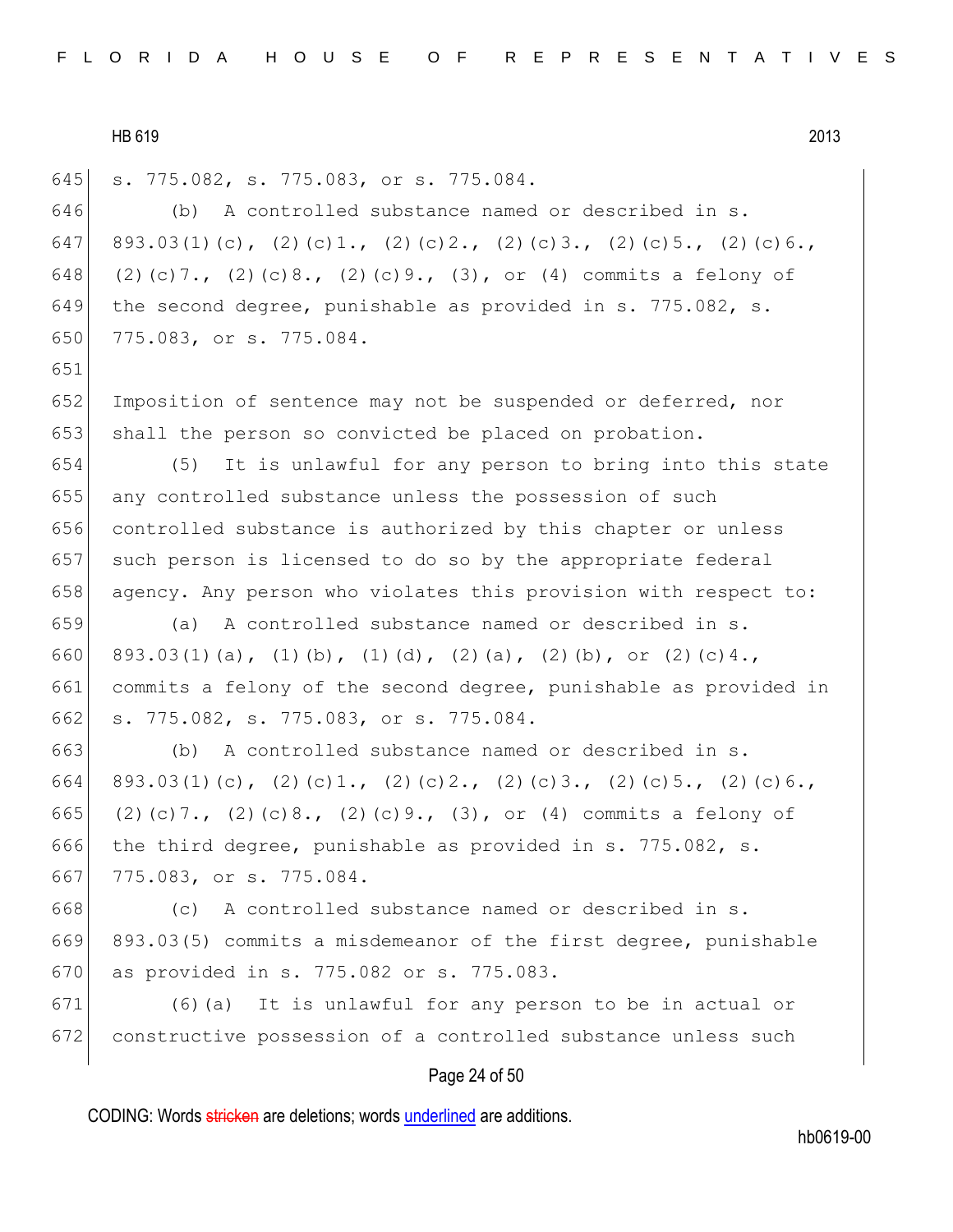controlled substance was lawfully obtained from a practitioner or pursuant to a valid prescription or order of a practitioner while acting in the course of his or her professional practice 676 or to be in actual or constructive possession of a controlled substance except as otherwise authorized by this chapter. Any 678 person who violates this provision commits a felony of the third degree, punishable as provided in s. 775.082, s. 775.083, or s. 680 775.084.

681 (b) If the offense is the possession of not more than 20 682 grams of cannabis, as defined in this chapter, or 3 grams or 683 less of a controlled substance described in s. 893.03(1)(c)46.-684  $\vert$  50. and 114.-142., the person commits a misdemeanor of the first 685 degree, punishable as provided in s. 775.082 or s. 775.083. For 686 the purposes of this subsection, "cannabis" does not include the 687 resin extracted from the plants of the genus *Cannabis*, or any 688 compound manufacture, salt, derivative, mixture, or preparation 689 of such resin, and a controlled substance described in s. 690 893.03(1)(c)46.-50. and 114.-142. does not include the substance 691 in a powdered form.

692 (c) Except as provided in this chapter, it is unlawful to 693 possess in excess of 10 grams of any substance named or 694 described in s. 893.03(1)(a) or (1)(b), or any combination 695 thereof, or any mixture containing any such substance. Any 696 person who violates this paragraph commits a felony of the first 697 degree, punishable as provided in s. 775.082, s. 775.083, or s. 698 775.084.

699 (d) Notwithstanding any provision to the contrary of the 700 laws of this state relating to arrest, a law enforcement officer

#### Page 25 of 50

CODING: Words stricken are deletions; words underlined are additions.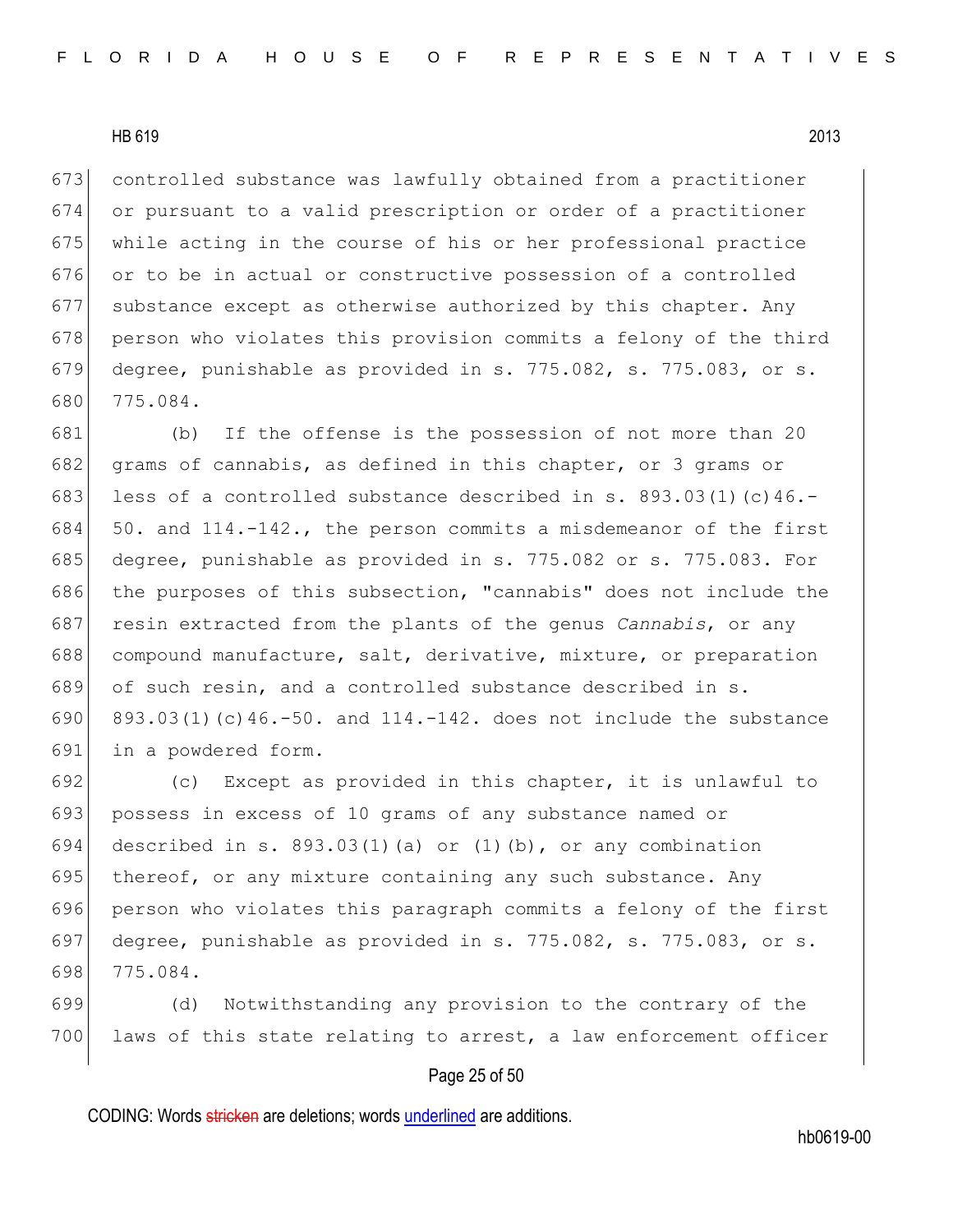|  |  |  |  |  |  |  |  | FLORIDA HOUSE OF REPRESENTATIVES |  |  |  |  |  |  |  |  |  |  |  |  |  |  |  |  |  |  |  |  |  |  |  |  |  |  |
|--|--|--|--|--|--|--|--|----------------------------------|--|--|--|--|--|--|--|--|--|--|--|--|--|--|--|--|--|--|--|--|--|--|--|--|--|--|
|--|--|--|--|--|--|--|--|----------------------------------|--|--|--|--|--|--|--|--|--|--|--|--|--|--|--|--|--|--|--|--|--|--|--|--|--|--|

|     | HB 619             |        | 2013                                                               |
|-----|--------------------|--------|--------------------------------------------------------------------|
| 701 |                    |        | may arrest without warrant any person who the officer has          |
| 702 |                    |        | probable cause to believe is violating the provisions of this      |
| 703 |                    |        | chapter relating to possession of cannabis.                        |
| 704 |                    |        | Section 5. For the purpose of incorporating the amendment          |
| 705 |                    |        | made by this act to section 893.03, Florida Statutes, in a         |
| 706 |                    |        | reference thereto, paragraphs $(b)$ , $(c)$ , $(d)$ , and $(e)$ of |
| 707 |                    |        | subsection (3) of section 921.0022, Florida Statutes, are          |
| 708 | reenacted to read: |        |                                                                    |
| 709 |                    |        | 921.0022 Criminal Punishment Code; offense severity                |
| 710 | ranking chart.-    |        |                                                                    |
| 711 |                    |        | (3) OFFENSE SEVERITY RANKING CHART                                 |
| 712 | LEVEL 2<br>(b)     |        |                                                                    |
| 713 |                    |        |                                                                    |
|     | Florida            | Felony |                                                                    |
|     | Statute            | Degree | Description                                                        |
| 714 |                    |        |                                                                    |
|     | 379.2431           | 3rd    | Possession of 11 or fewer marine turtle                            |
|     | $(1)$ (e) $3$ .    |        | eggs in violation of the Marine Turtle                             |
|     |                    |        | Protection Act.                                                    |
| 715 |                    |        |                                                                    |
|     | 379.2431           | 3rd    | Possession of more than 11 marine turtle                           |
|     | $(1)$ (e) 4.       |        | eggs in violation of the Marine Turtle                             |
|     |                    |        | Protection Act.                                                    |
| 716 |                    |        |                                                                    |
|     | 403.413(5)(c)      | 3rd    | Dumps waste litter exceeding 500 lbs. in                           |
|     |                    |        | weight or 100 cubic feet in volume or                              |
|     |                    |        | any quantity for commercial purposes, or                           |
|     |                    |        | hazardous waste.                                                   |
|     |                    |        |                                                                    |

Page 26 of 50

CODING: Words stricken are deletions; words underlined are additions.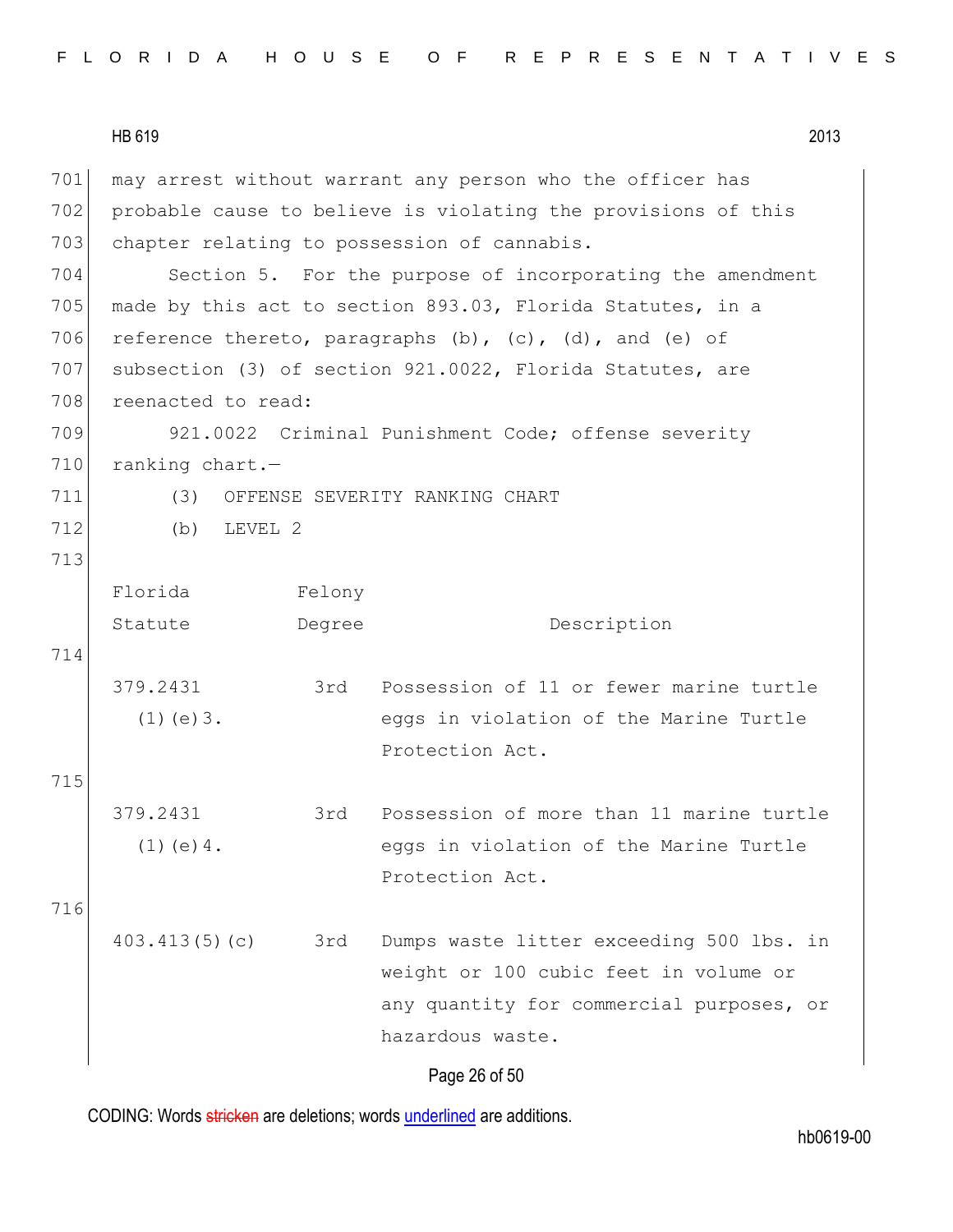| FLORIDA HOUSE OF REPRESENTATIVES |  |
|----------------------------------|--|
|----------------------------------|--|

|            | HB 619          |     | 2013                                                                                                     |
|------------|-----------------|-----|----------------------------------------------------------------------------------------------------------|
| 717        | 517.07(2)       | 3rd | Failure to furnish a prospectus meeting<br>requirements.                                                 |
| 718<br>719 | 590.28(1)       | 3rd | Intentional burning of lands.                                                                            |
|            | 784.05(3)       | 3rd | Storing or leaving a loaded firearm<br>within reach of minor who uses it to<br>inflict injury or death.  |
| 720        | 787.04(1)       | 3rd | In violation of court order, take,<br>entice, etc., minor beyond state limits.                           |
| 721        | 806.13(1)(b)3.  |     | 3rd Criminal mischief; damage \$1,000 or more<br>to public communication or any other<br>public service. |
| 722        | 810.061(2)      | 3rd | Impairing or impeding telephone or power<br>to a dwelling; facilitating or<br>furthering burglary.       |
| 723        | 810.09(2)(e)    | 3rd | Trespassing on posted commercial<br>horticulture property.                                               |
| 724        | 812.014(2)(c)1. | 3rd | Grand theft, 3rd degree; \$300 or more<br>but less than \$5,000.                                         |
| 725        | 812.014(2)(d)   | 3rd | Grand theft, 3rd degree; \$100 or more<br>Page 27 of 50                                                  |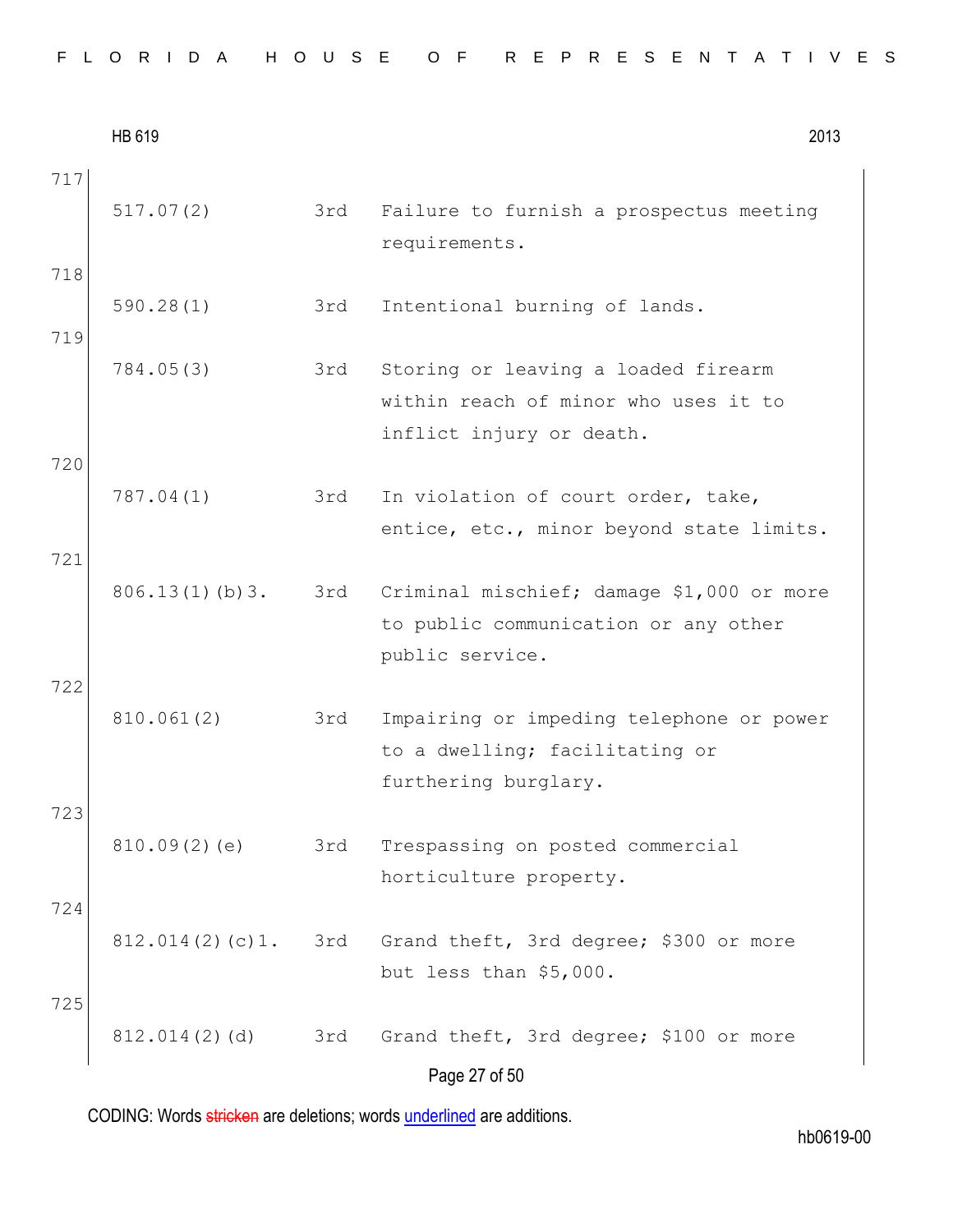|  |  |  |  |  |  |  |  |  |  |  |  |  |  |  |  |  |  |  |  |  |  |  |  |  |  |  |  |  |  |  | FLORIDA HOUSE OF REPRESENTATIVES |  |
|--|--|--|--|--|--|--|--|--|--|--|--|--|--|--|--|--|--|--|--|--|--|--|--|--|--|--|--|--|--|--|----------------------------------|--|
|--|--|--|--|--|--|--|--|--|--|--|--|--|--|--|--|--|--|--|--|--|--|--|--|--|--|--|--|--|--|--|----------------------------------|--|

|            | HB 619          |     | 2013                                                                                                      |
|------------|-----------------|-----|-----------------------------------------------------------------------------------------------------------|
| 726        |                 |     | but less than \$300, taken from<br>unenclosed curtilage of dwelling.                                      |
|            | 812.015(7)      | 3rd | Possession, use, or attempted use of an<br>antishoplifting or inventory control<br>device countermeasure. |
| 727<br>728 | 817.234(1)(a)2. |     | 3rd False statement in support of insurance<br>claim.                                                     |
|            | 817.481(3)(a)   | 3rd | Obtain credit or purchase with false,<br>expired, counterfeit, etc., credit card,<br>value over \$300.    |
| 729<br>730 | 817.52(3)       | 3rd | Failure to redeliver hired vehicle.                                                                       |
|            | 817.54          | 3rd | With intent to defraud, obtain mortgage<br>note, etc., by false representation.                           |
| 731<br>732 | 817.60(5)       | 3rd | Dealing in credit cards of another.                                                                       |
|            | 817.60(6)(a)    | 3rd | Forgery; purchase goods, services with<br>false card.                                                     |
| 733        | 817.61          | 3rd | Fraudulent use of credit cards over \$100<br>or more within 6 months.                                     |
| 734        | 826.04          | 3rd | Knowingly marries or has sexual<br>Page 28 of 50                                                          |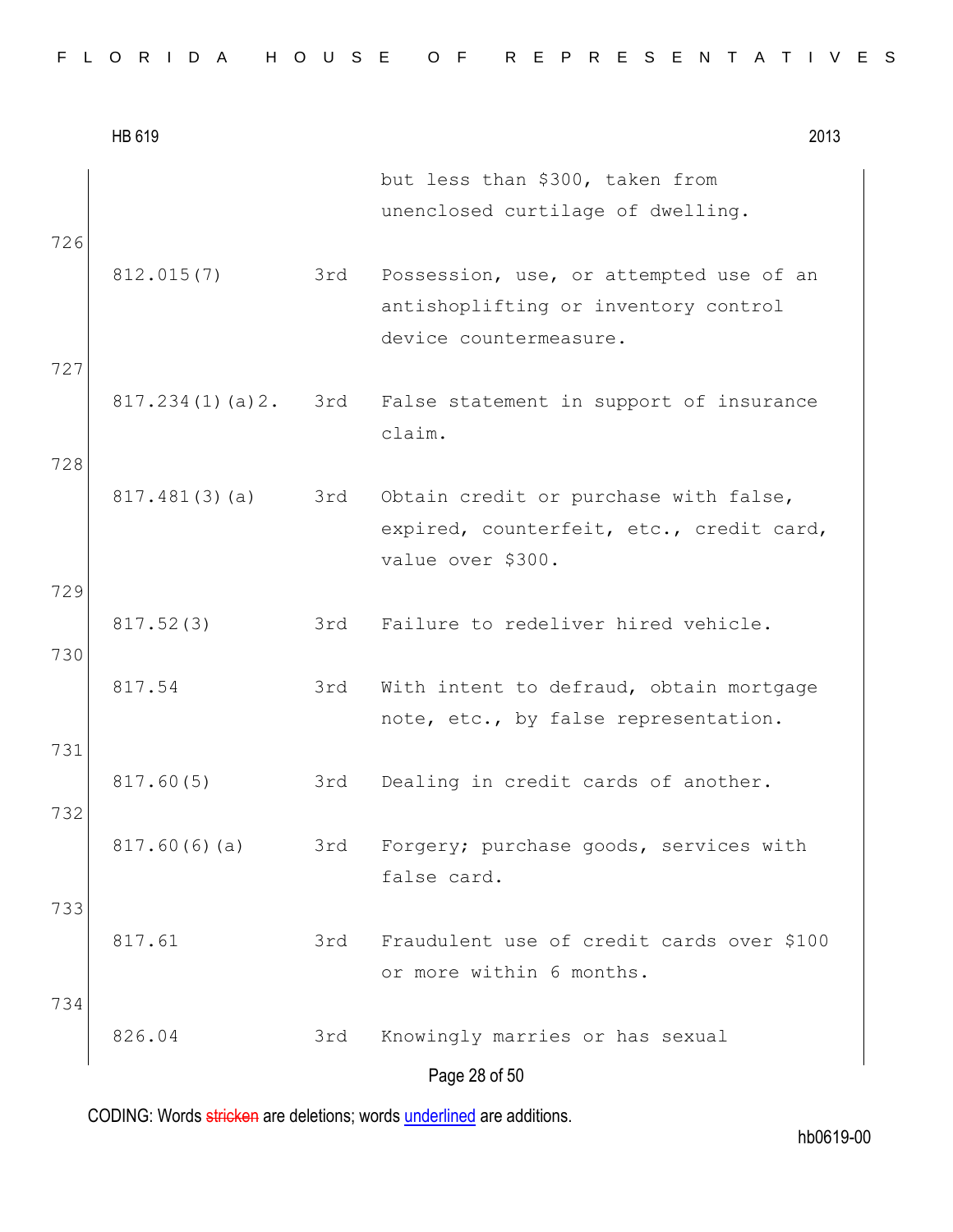|            | HB 619         |     | 2013                                                                                                                                                        |
|------------|----------------|-----|-------------------------------------------------------------------------------------------------------------------------------------------------------------|
| 735        |                |     | intercourse with person to whom related.                                                                                                                    |
|            | 831.01         | 3rd | Forgery.                                                                                                                                                    |
| 736        | 831.02         | 3rd | Uttering forged instrument; utters or<br>publishes alteration with intent to<br>defraud.                                                                    |
| 737        | 831.07         | 3rd | Forging bank bills, checks, drafts, or<br>promissory notes.                                                                                                 |
| 738        | 831.08         | 3rd | Possessing 10 or more forged notes,<br>bills, checks, or drafts.                                                                                            |
| 739        | 831.09         | 3rd | Uttering forged notes, bills, checks,<br>drafts, or promissory notes.                                                                                       |
| 740        | 831.11         | 3rd | Bringing into the state forged bank<br>bills, checks, drafts, or notes.                                                                                     |
| 741        | 832.05(3)(a)   | 3rd | Cashing or depositing item with intent<br>to defraud.                                                                                                       |
| 742<br>743 | 843.08         | 3rd | Falsely impersonating an officer.                                                                                                                           |
|            | 893.13(2)(a)2. | 3rd | Purchase of any s. 893.03(1)(c),<br>$(2)$ (c) 1., (2) (c) 2., (2) (c) 3., (2) (c) 5.,<br>$(2)$ (c) 6., (2) (c) 7., (2) (c) 8., (2) (c) 9.,<br>Page 29 of 50 |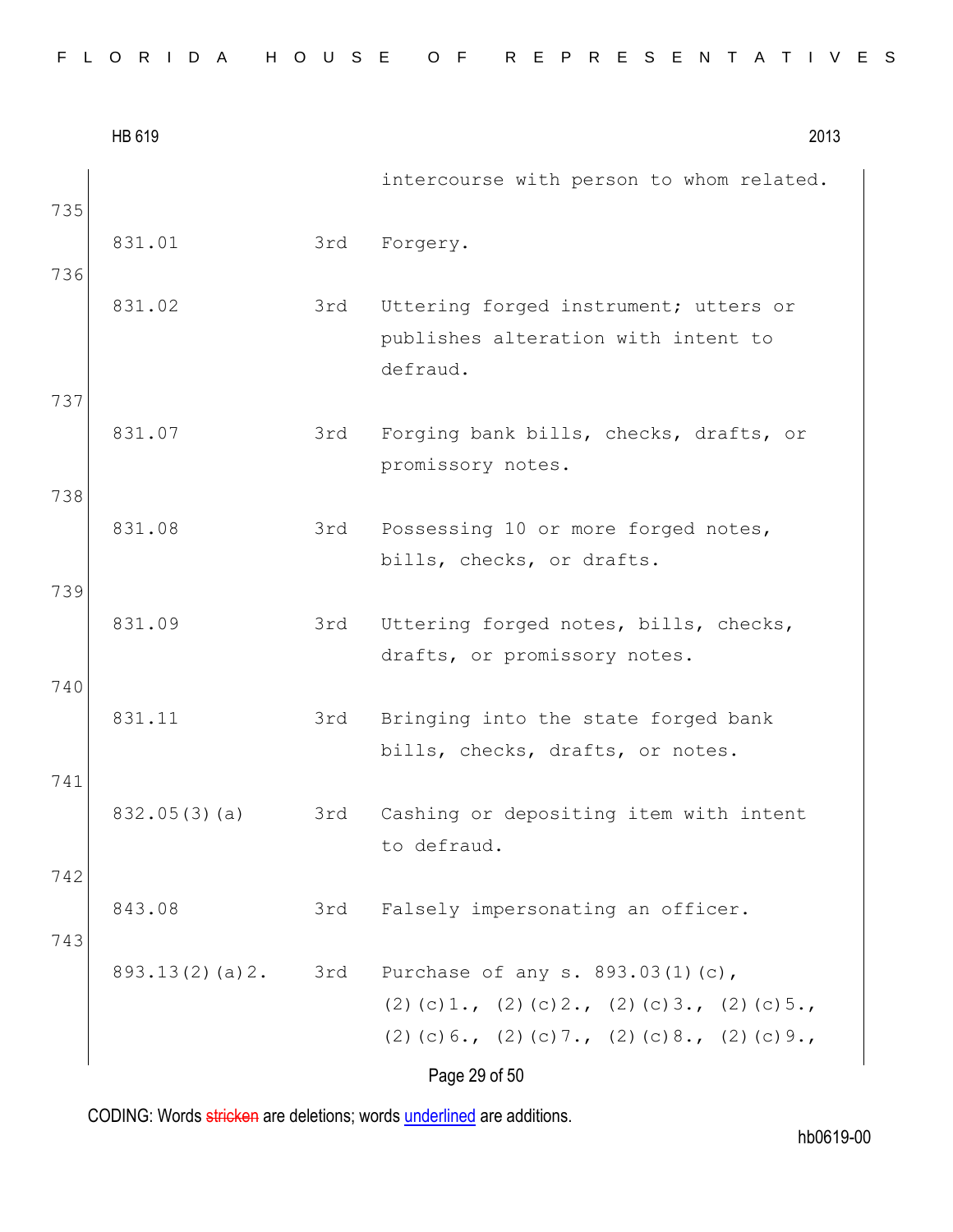|     | HB 619           |        | 2013                                              |
|-----|------------------|--------|---------------------------------------------------|
| 744 |                  |        | (3), or (4) drugs other than cannabis.            |
|     | 893.147(2)       | 3rd    | Manufacture or delivery of drug<br>paraphernalia. |
| 745 |                  |        |                                                   |
| 746 | (C)<br>LEVEL 3   |        |                                                   |
| 747 |                  |        |                                                   |
|     | Florida          | Felony |                                                   |
|     | Statute          | Degree | Description                                       |
| 748 |                  |        |                                                   |
|     | $119.10(2)$ (b)  | 3rd    | Unlawful use of confidential information          |
|     |                  |        | from police reports.                              |
| 749 |                  |        |                                                   |
|     | 316.066          | 3rd    | Unlawfully obtaining or using                     |
|     | $(3)$ (b) – (d)  |        | confidential crash reports.                       |
| 750 |                  |        |                                                   |
|     | $316.193(2)$ (b) | 3rd    | Felony DUI, 3rd conviction.                       |
| 751 |                  |        |                                                   |
|     | 316.1935(2)      | 3rd    | Fleeing or attempting to elude law                |
|     |                  |        | enforcement officer in patrol vehicle             |
|     |                  |        | with siren and lights activated.                  |
| 752 |                  |        |                                                   |
|     | 319.30(4)        | 3rd    | Possession by junkyard of motor vehicle           |
|     |                  |        | with identification number plate                  |
|     |                  |        | removed.                                          |
| 753 |                  |        |                                                   |
|     | 319.33(1)(a)     | 3rd    | Alter or forge any certificate of title           |
|     |                  |        | to a motor vehicle or mobile home.                |
|     |                  |        | Page 30 of 50                                     |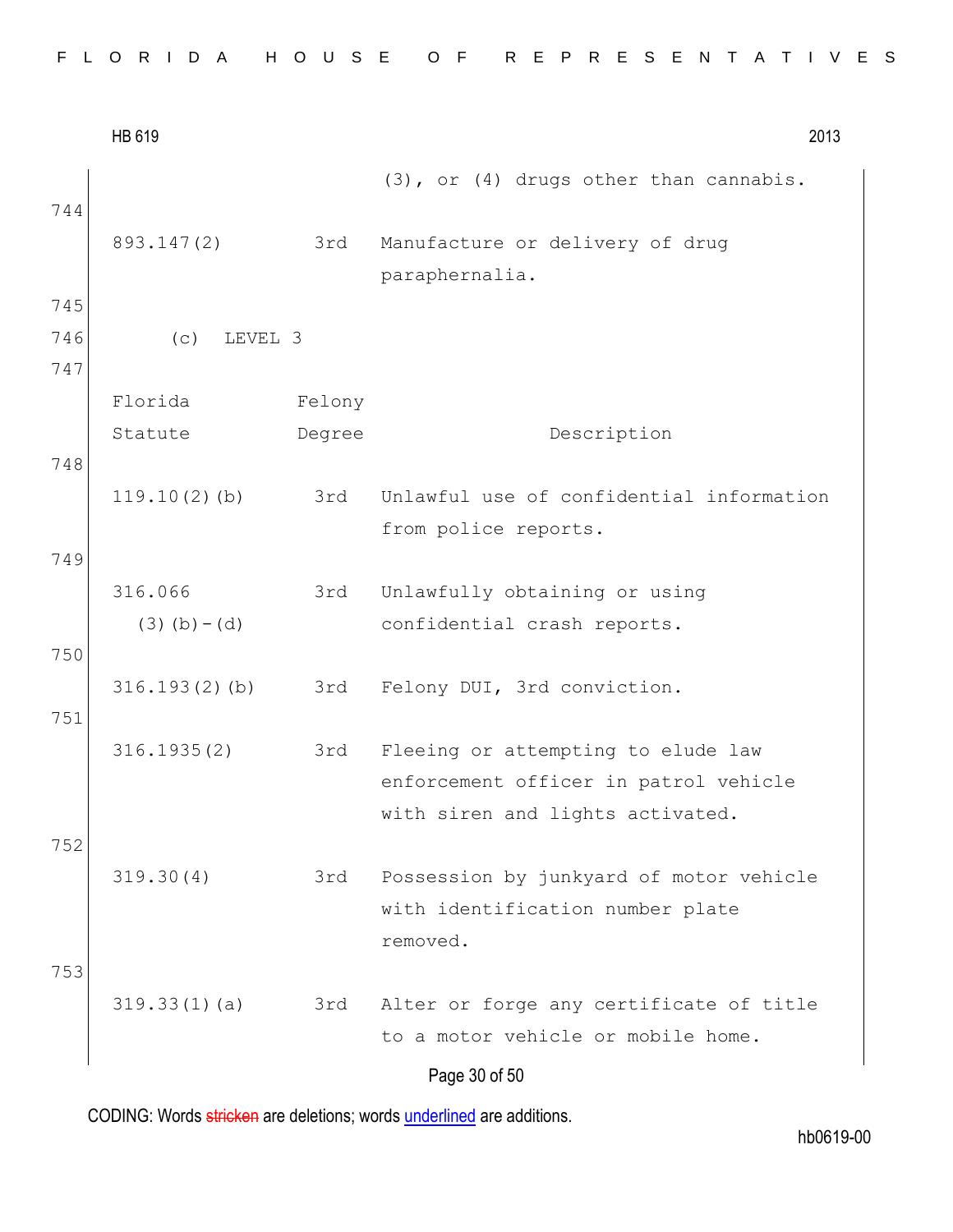| FLORIDA HOUSE OF REPRESENTATIVES |  |  |  |
|----------------------------------|--|--|--|
|----------------------------------|--|--|--|

HB 619 2013 754 319.33(1)(c) 3rd Procure or pass title on stolen vehicle. 755 319.33(4) 3rd With intent to defraud, possess, sell, etc., a blank, forged, or unlawfully obtained title or registration. 756 327.35(2)(b) 3rd Felony BUI. 757 328.05(2) 3rd Possess, sell, or counterfeit fictitious, stolen, or fraudulent titles or bills of sale of vessels. 758 328.07(4) 3rd Manufacture, exchange, or possess vessel with counterfeit or wrong ID number. 759 376.302(5) 3rd Fraud related to reimbursement for cleanup expenses under the Inland Protection Trust Fund. 760 379.2431 (1)(e)5. 3rd Taking, disturbing, mutilating, destroying, causing to be destroyed, transferring, selling, offering to sell, molesting, or harassing marine turtles, marine turtle eggs, or marine turtle nests in violation of the Marine Turtle Protection Act. 761

Page 31 of 50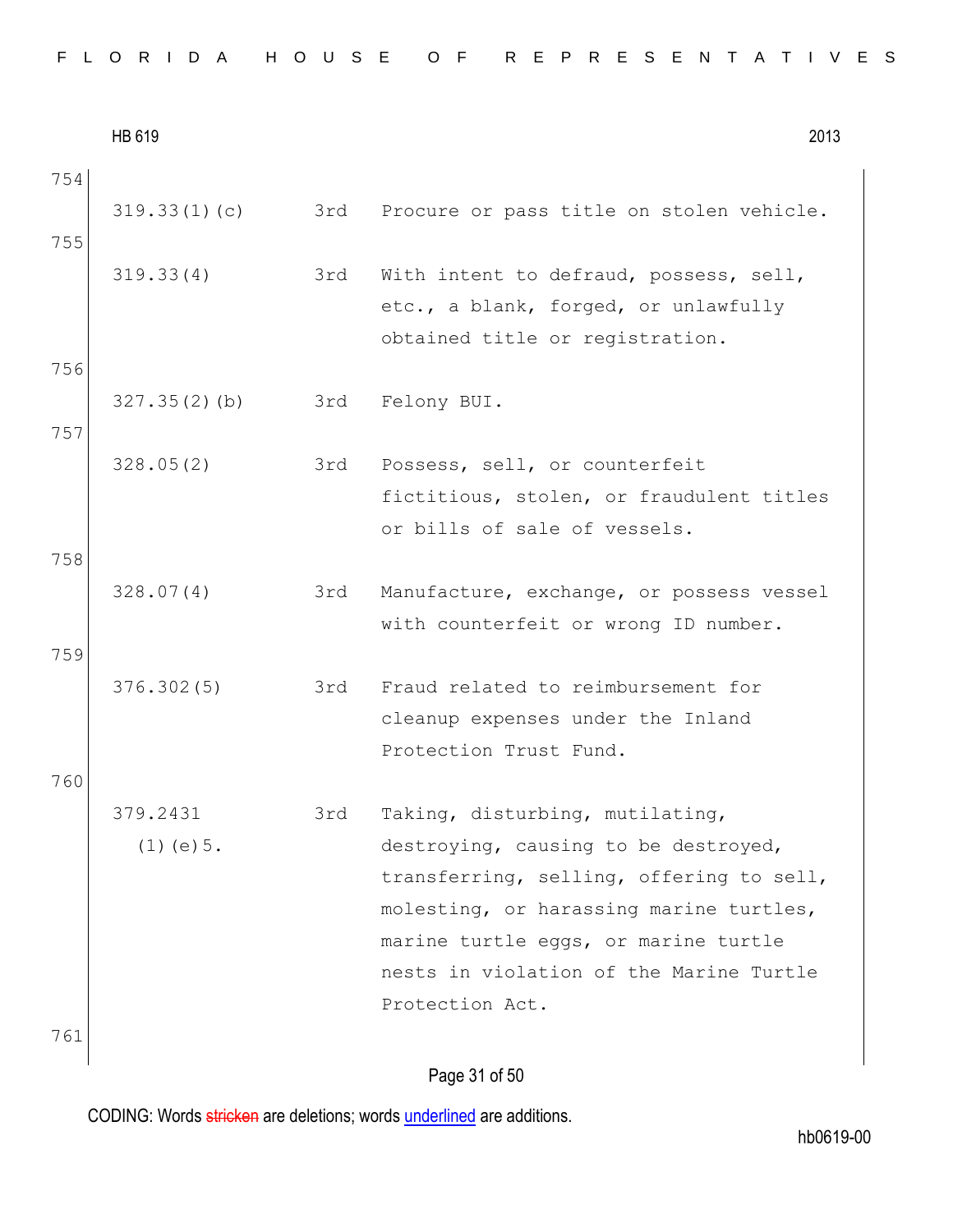|  |  |  | FLORIDA HOUSE OF REPRESENTATIVES |  |  |  |  |  |  |  |  |  |  |  |  |  |
|--|--|--|----------------------------------|--|--|--|--|--|--|--|--|--|--|--|--|--|
|  |  |  |                                  |  |  |  |  |  |  |  |  |  |  |  |  |  |

|            | HB 619                      |     | 2013                                                                                                          |
|------------|-----------------------------|-----|---------------------------------------------------------------------------------------------------------------|
| 762        | 379.2431<br>$(1)$ (e) $6$ . | 3rd | Soliciting to commit or conspiring to<br>commit a violation of the Marine Turtle<br>Protection Act.           |
|            | 400.9935(4)                 | 3rd | Operating a clinic without a license or<br>filing false license application or<br>other required information. |
| 763<br>764 | 440.1051(3)                 | 3rd | False report of workers' compensation<br>fraud or retaliation for making such a<br>report.                    |
| 765        | $501.001(2)$ (b)            | 2nd | Tampers with a consumer product or the<br>container using materially<br>false/misleading information.         |
| 766        | 624.401(4)(a)               | 3rd | Transacting insurance without a<br>certificate of authority.                                                  |
| 767        | 624.401(4)(b)1.             | 3rd | Transacting insurance without a<br>certificate of authority; premium<br>collected less than \$20,000.         |
| 768        | (b)                         |     | 626.902(1)(a) & 3rd Representing an unauthorized insurer.                                                     |
| 769        | 697.08                      | 3rd | Equity skimming.                                                                                              |
|            |                             |     | Page 32 of 50                                                                                                 |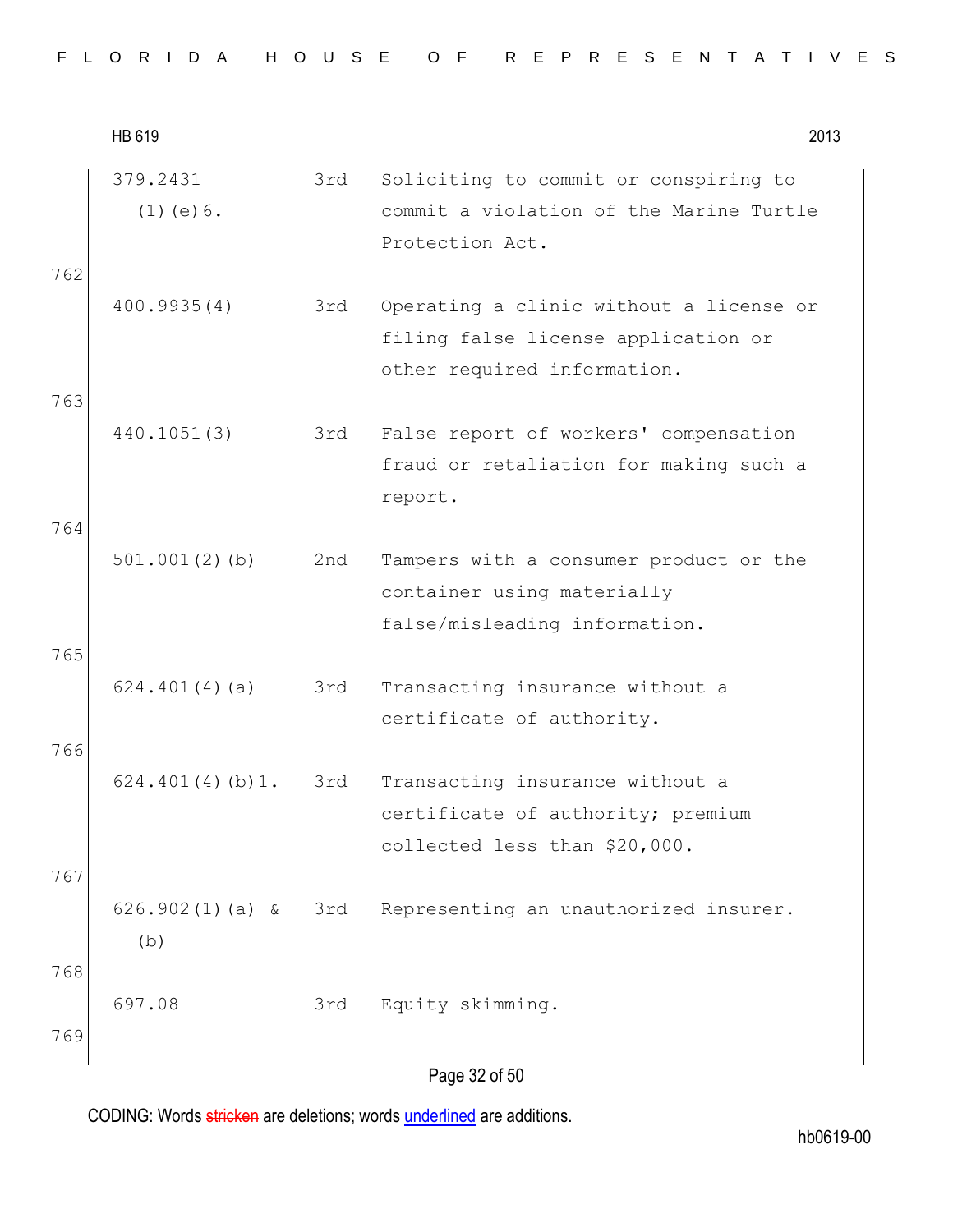|  |  |  |  |  |  |  |  |  |  |  |  |  |  | FLORIDA HOUSE OF REPRESENTATIVES |  |  |  |  |  |  |  |  |  |  |  |  |  |  |  |  |  |  |
|--|--|--|--|--|--|--|--|--|--|--|--|--|--|----------------------------------|--|--|--|--|--|--|--|--|--|--|--|--|--|--|--|--|--|--|
|--|--|--|--|--|--|--|--|--|--|--|--|--|--|----------------------------------|--|--|--|--|--|--|--|--|--|--|--|--|--|--|--|--|--|--|

|            | HB 619          |     |                                                                                                       | 2013 |
|------------|-----------------|-----|-------------------------------------------------------------------------------------------------------|------|
| 770        | 790.15(3)       | 3rd | Person directs another to discharge<br>firearm from a vehicle.                                        |      |
| 771        | 796.05(1)       | 3rd | Live on earnings of a prostitute.                                                                     |      |
|            | 806.10(1)       | 3rd | Maliciously injure, destroy, or<br>interfere with vehicles or equipment<br>used in firefighting.      |      |
| 772<br>773 | 806.10(2)       | 3rd | Interferes with or assaults firefighter<br>in performance of duty.                                    |      |
| 774        | 810.09(2)(c)    | 3rd | Trespass on property other than<br>structure or conveyance armed with<br>firearm or dangerous weapon. |      |
|            | 812.014(2)(c)2. | 3rd | Grand theft; \$5,000 or more but less<br>than \$10,000.                                               |      |
| 775<br>776 | 812.0145(2)(c)  | 3rd | Theft from person 65 years of age or<br>older; \$300 or more but less than<br>\$10,000.               |      |
| 777        | 815.04(4)(b)    | 2nd | Computer offense devised to defraud or<br>obtain property.                                            |      |
|            | 817.034(4)(a)3. | 3rd | Engages in scheme to defraud (Florida<br>Communications Fraud Act), property<br>Page 33 of 50         |      |
|            |                 |     |                                                                                                       |      |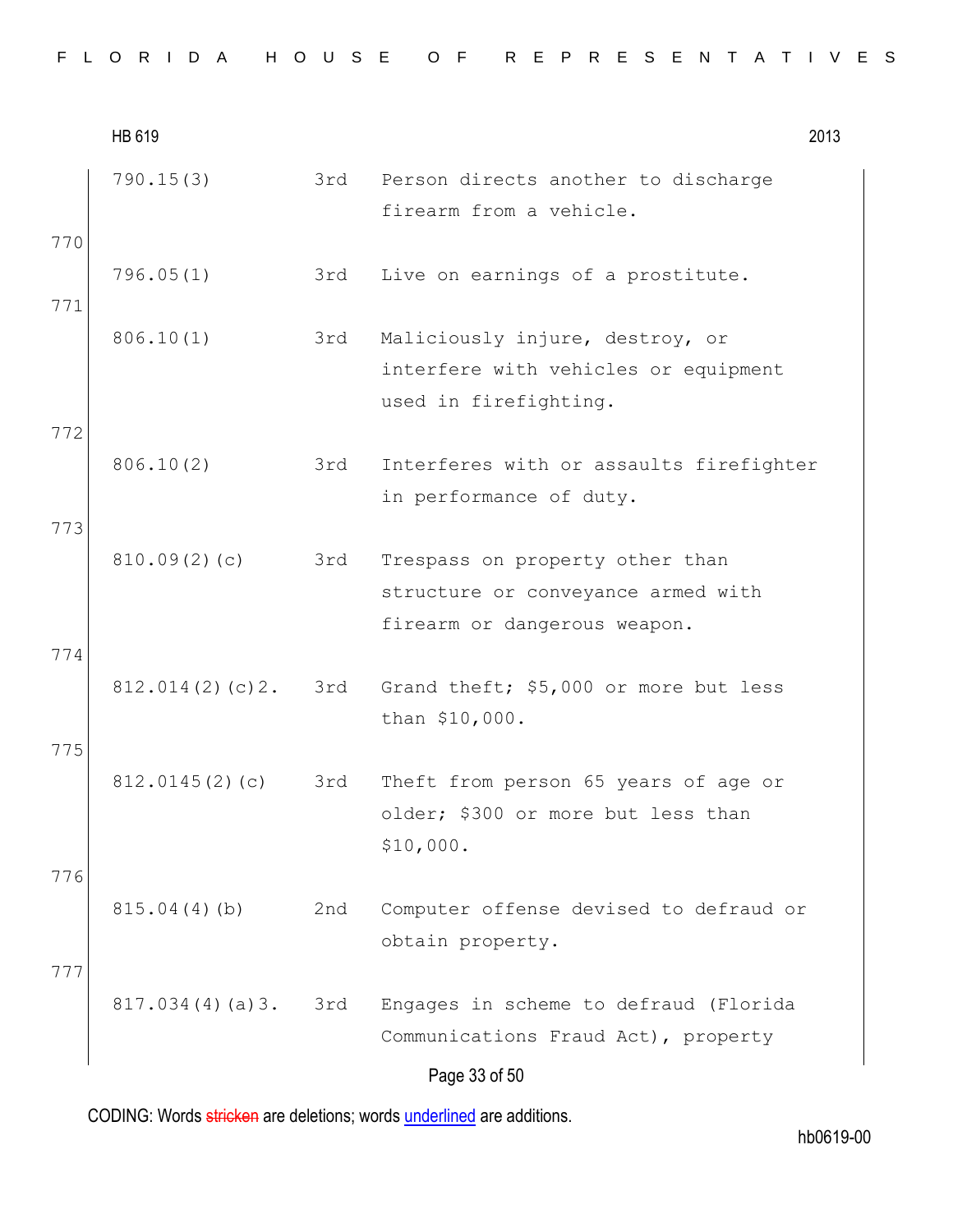| FLORIDA HOUSE OF REPRESENTATIVES |  |  |  |  |  |  |  |  |  |  |  |  |  |  |  |  |  |  |  |  |  |  |  |  |  |  |  |  |  |  |  |
|----------------------------------|--|--|--|--|--|--|--|--|--|--|--|--|--|--|--|--|--|--|--|--|--|--|--|--|--|--|--|--|--|--|--|
|----------------------------------|--|--|--|--|--|--|--|--|--|--|--|--|--|--|--|--|--|--|--|--|--|--|--|--|--|--|--|--|--|--|--|

|            | HB 619                     |     |                                                                                                                  | 2013 |
|------------|----------------------------|-----|------------------------------------------------------------------------------------------------------------------|------|
|            |                            |     | valued at less than \$20,000.                                                                                    |      |
| 778<br>779 | 817.233                    | 3rd | Burning to defraud insurer.                                                                                      |      |
|            | 817.234<br>$(8)$ (b) – (c) |     | 3rd Unlawful solicitation of persons<br>involved in motor vehicle accidents.                                     |      |
| 780        |                            |     |                                                                                                                  |      |
|            | 817.234(11)(a)             | 3rd | Insurance fraud; property value less<br>than \$20,000.                                                           |      |
| 781        |                            |     |                                                                                                                  |      |
|            | 817.236                    | 3rd | Filing a false motor vehicle insurance<br>application.                                                           |      |
| 782        | 817.2361                   | 3rd | Creating, marketing, or presenting a<br>false or fraudulent motor vehicle<br>insurance card.                     |      |
| 783        |                            |     |                                                                                                                  |      |
| 784        | 817.413(2)                 | 3rd | Sale of used goods as new.                                                                                       |      |
| 785        | 817.505(4)                 |     | 3rd Patient brokering.                                                                                           |      |
|            | 828.12(2)                  | 3rd | Tortures any animal with intent to<br>inflict intense pain, serious physical<br>injury, or death.                |      |
| 786        | 831.28(2)(a)               | 3rd | Counterfeiting a payment instrument with<br>intent to defraud or possessing a<br>counterfeit payment instrument. |      |
|            |                            |     | Page 34 of 50                                                                                                    |      |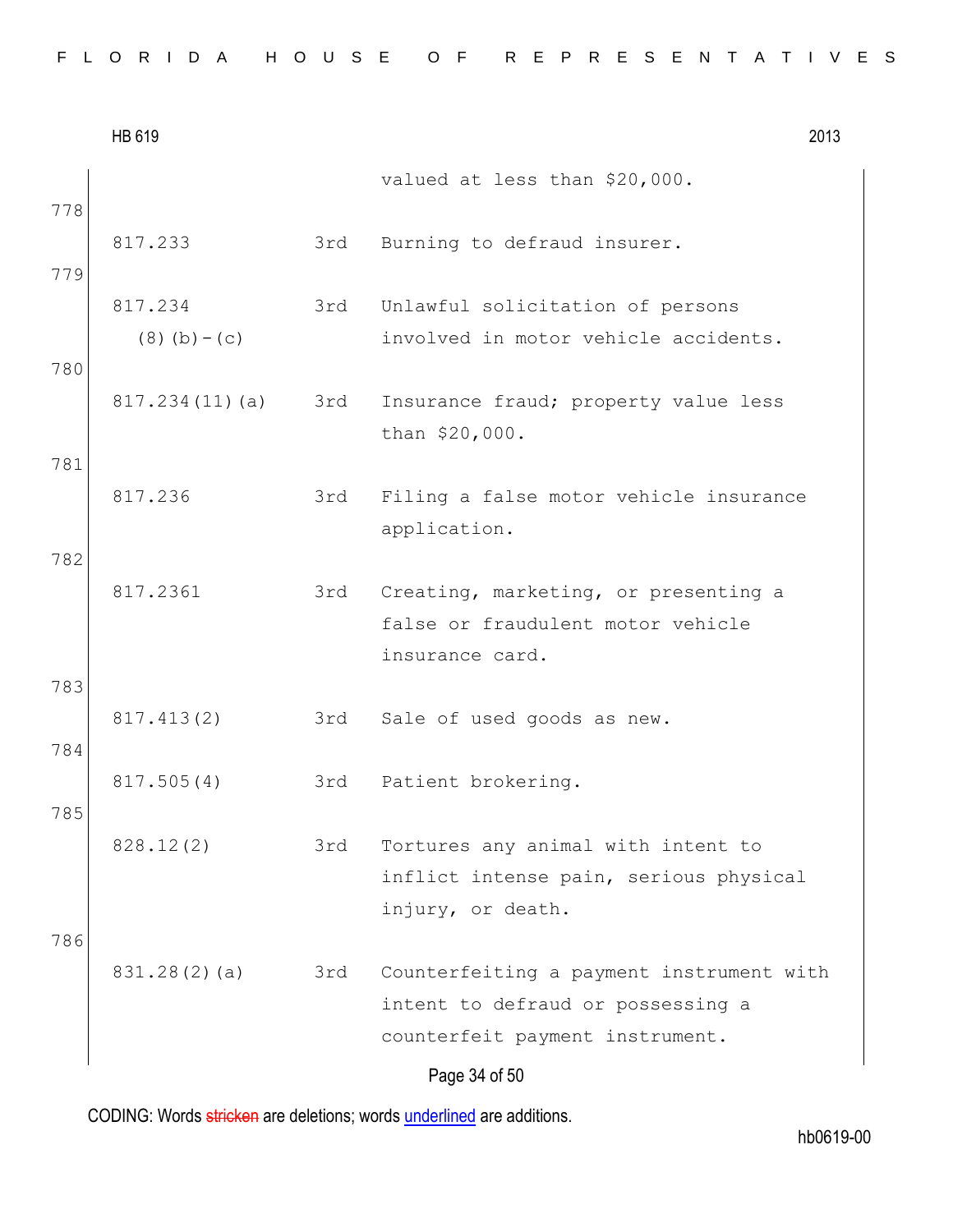HB 619 2013 Page 35 of 50 787 831.29 2nd Possession of instruments for counterfeiting drivers' licenses or identification cards. 788 838.021(3)(b) 3rd Threatens unlawful harm to public servant. 789 843.19 3rd Injure, disable, or kill police dog or horse. 790 860.15(3) 3rd Overcharging for repairs and parts. 791 870.01(2) 3rd Riot; inciting or encouraging. 792 893.13(1)(a)2. 3rd Sell, manufacture, or deliver cannabis (or other s. 893.03(1)(c), (2)(c)1., (2)(c)2., (2)(c)3., (2)(c)5., (2)(c)6., (2)(c)7., (2)(c)8., (2)(c)9., (3), or (4) drugs). 793 893.13(1)(d)2. 2nd Sell, manufacture, or deliver s. 893.03(1)(c), (2)(c)1., (2)(c)2., (2)(c)3., (2)(c)5., (2)(c)6., (2)(c)7., (2)(c)8., (2)(c)9., (3), or (4) drugs within 1,000 feet of university. 794 893.13(1)(f)2. 2nd Sell, manufacture, or deliver s.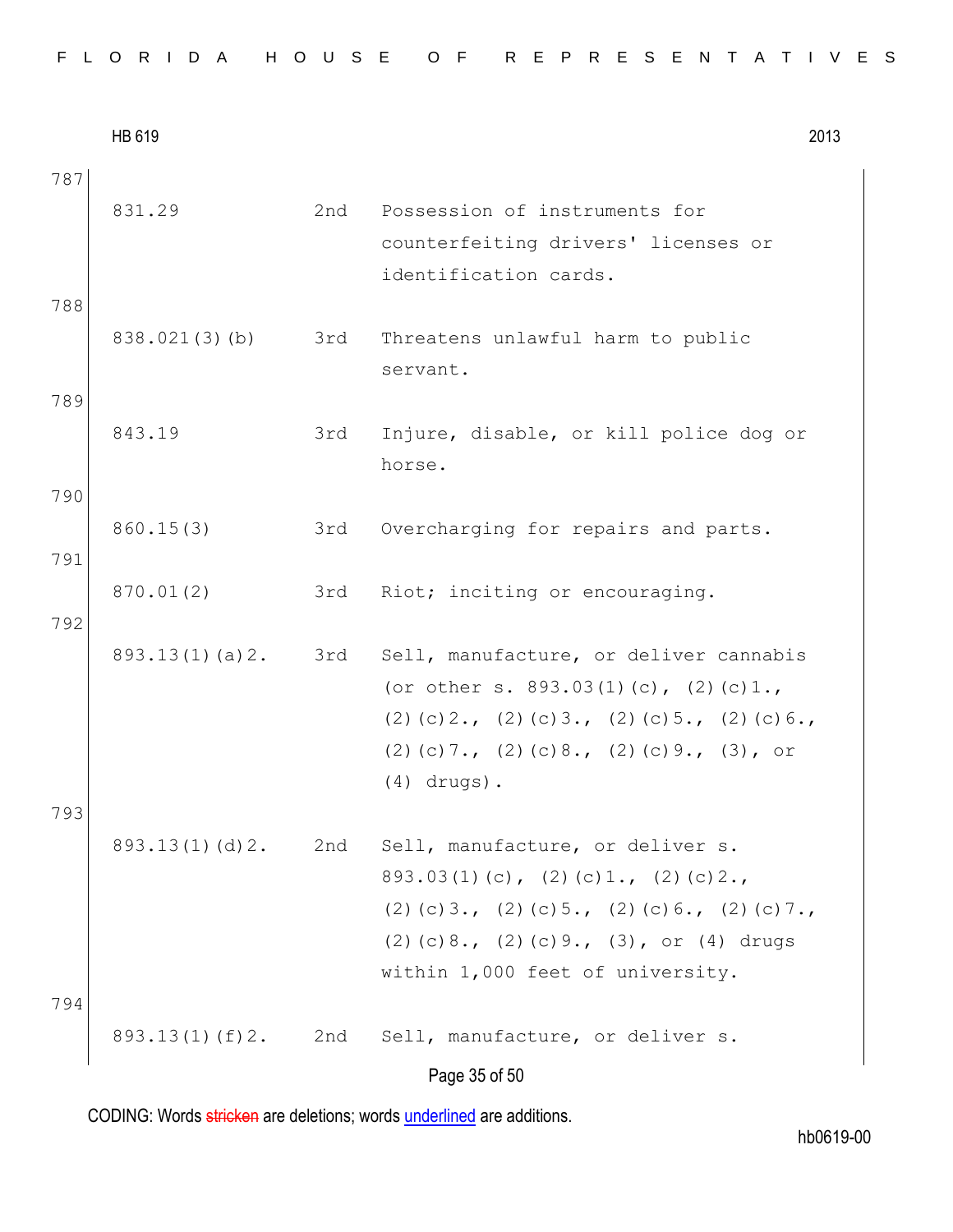|  |  |  | FLORIDA HOUSE OF REPRESENTATIVES |  |  |  |  |  |  |  |  |  |  |  |  |  |
|--|--|--|----------------------------------|--|--|--|--|--|--|--|--|--|--|--|--|--|
|  |  |  |                                  |  |  |  |  |  |  |  |  |  |  |  |  |  |

HB 619 2013 Page 36 of 50 893.03(1)(c), (2)(c)1., (2)(c)2., (2)(c)3., (2)(c)5., (2)(c)6., (2)(c)7., (2)(c)8., (2)(c)9., (3), or (4) drugs within 1,000 feet of public housing facility. 795 893.13(6)(a) 3rd Possession of any controlled substance other than felony possession of cannabis. 796 893.13(7)(a)8. 3rd Withhold information from practitioner regarding previous receipt of or prescription for a controlled substance. 797 893.13(7)(a)9. 3rd Obtain or attempt to obtain controlled substance by fraud, forgery, misrepresentation, etc. 798 893.13(7)(a)10. 3rd Affix false or forged label to package of controlled substance. 799 893.13(7)(a)11. 3rd Furnish false or fraudulent material information on any document or record required by chapter 893. 800 893.13(8)(a)1. 3rd Knowingly assist a patient, other person, or owner of an animal in obtaining a controlled substance through

CODING: Words stricken are deletions; words underlined are additions.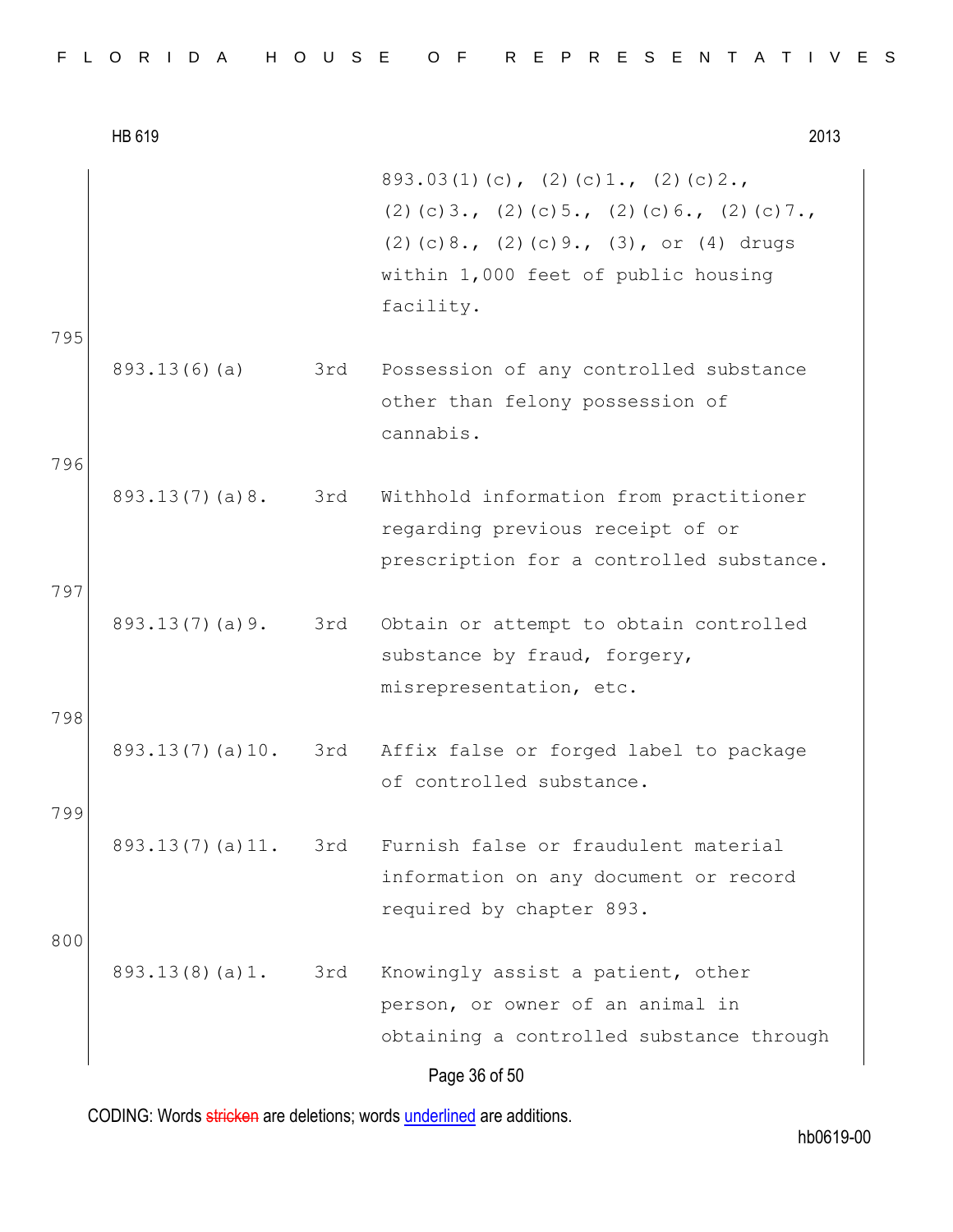|  |  |  |  |  |  |  |  |  |  |  |  |  |  |  |  |  |  |  |  |  |  |  |  |  |  |  |  |  |  |  | FLORIDA HOUSE OF REPRESENTATIVES |  |
|--|--|--|--|--|--|--|--|--|--|--|--|--|--|--|--|--|--|--|--|--|--|--|--|--|--|--|--|--|--|--|----------------------------------|--|
|--|--|--|--|--|--|--|--|--|--|--|--|--|--|--|--|--|--|--|--|--|--|--|--|--|--|--|--|--|--|--|----------------------------------|--|

|     | HB 619                       |     | 2013                                                                                                                                                                                              |  |
|-----|------------------------------|-----|---------------------------------------------------------------------------------------------------------------------------------------------------------------------------------------------------|--|
| 801 |                              |     | deceptive, untrue, or fraudulent<br>representations in or related to the<br>practitioner's practice.                                                                                              |  |
|     | 893.13(8)(a)2.               | 3rd | Employ a trick or scheme in the<br>practitioner's practice to assist a<br>patient, other person, or owner of an<br>animal in obtaining a controlled<br>substance.                                 |  |
| 802 |                              |     |                                                                                                                                                                                                   |  |
|     | 893.13(8)(a)3.               | 3rd | Knowingly write a prescription for a<br>controlled substance for a fictitious<br>person.                                                                                                          |  |
| 803 |                              |     |                                                                                                                                                                                                   |  |
|     | 893.13(8)(a)4.               | 3rd | Write a prescription for a controlled<br>substance for a patient, other person,<br>or an animal if the sole purpose of<br>writing the prescription is a monetary<br>benefit for the practitioner. |  |
| 804 |                              |     |                                                                                                                                                                                                   |  |
|     | 918.13(1)(a)                 | 3rd | Alter, destroy, or conceal investigation<br>evidence.                                                                                                                                             |  |
| 805 |                              |     |                                                                                                                                                                                                   |  |
| 806 | 944.47<br>$(1)$ (a) $1.-2$ . | 3rd | Introduce contraband to correctional<br>facility.                                                                                                                                                 |  |
|     | 944.47(1)(c)                 | 2nd | Possess contraband while upon the<br>grounds of a correctional institution.                                                                                                                       |  |
|     |                              |     | Page 37 of 50                                                                                                                                                                                     |  |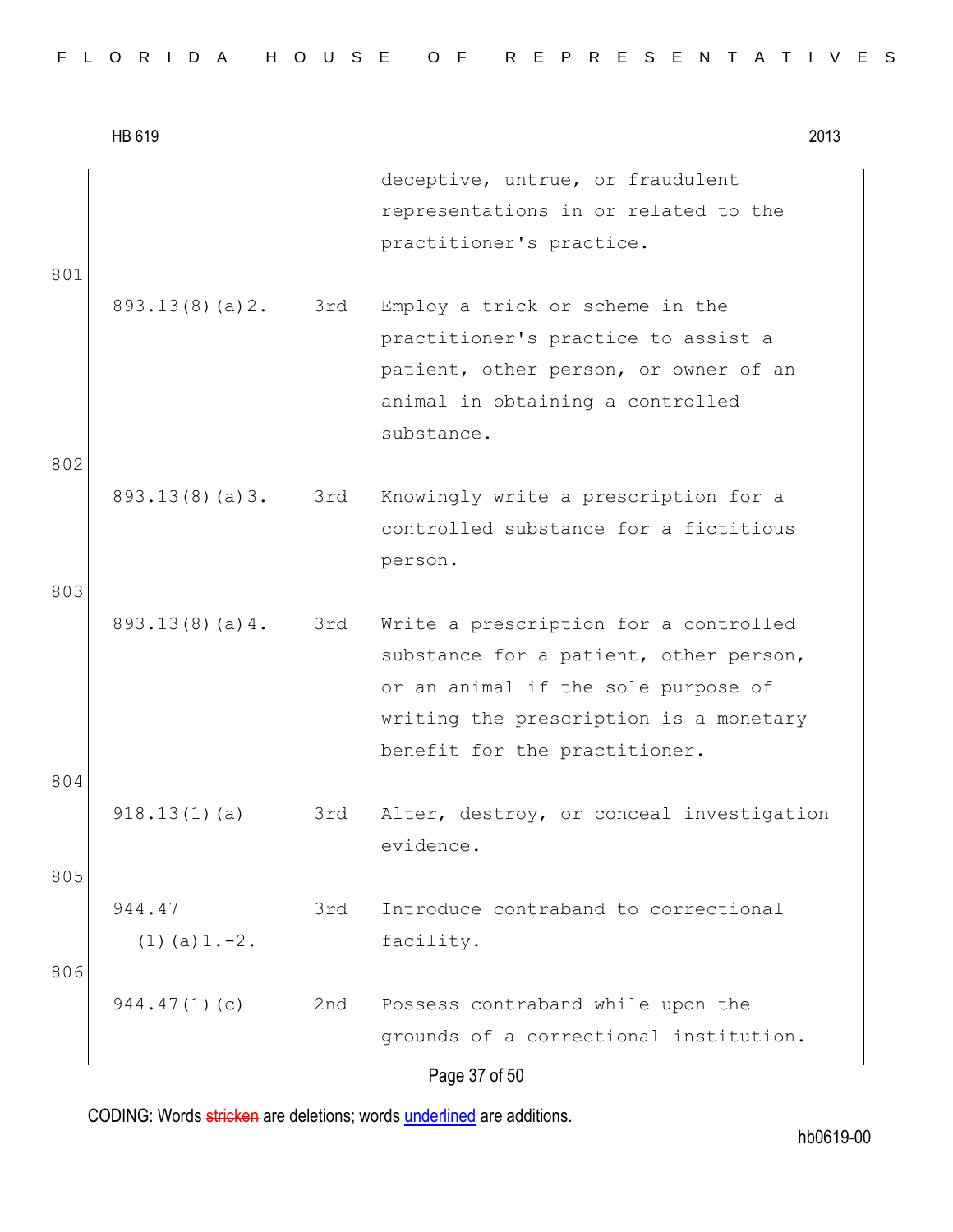|  |  |  |  |  |  |  |  |  |  | FLORIDA HOUSE OF REPRESENTATIVES |  |  |  |  |  |  |  |  |  |  |  |  |  |  |  |  |
|--|--|--|--|--|--|--|--|--|--|----------------------------------|--|--|--|--|--|--|--|--|--|--|--|--|--|--|--|--|
|--|--|--|--|--|--|--|--|--|--|----------------------------------|--|--|--|--|--|--|--|--|--|--|--|--|--|--|--|--|

HB 619 2013 Page 38 of 50 807 985.721 3rd Escapes from a juvenile facility (secure detention or residential commitment facility). 808 809 (d) LEVEL 4 810 Florida Statute Felony Degree Description 811 316.1935(3)(a) 2nd Driving at high speed or with wanton disregard for safety while fleeing or attempting to elude law enforcement officer who is in a patrol vehicle with siren and lights activated. 812 499.0051(1) 3rd Failure to maintain or deliver pedigree papers. 813 499.0051(2) 3rd Failure to authenticate pedigree papers. 814 499.0051(6) 2nd Knowing sale or delivery, or possession with intent to sell, contraband prescription drugs. 815 517.07(1) 3rd Failure to register securities. 816 517.12(1) 3rd Failure of dealer, associated person, or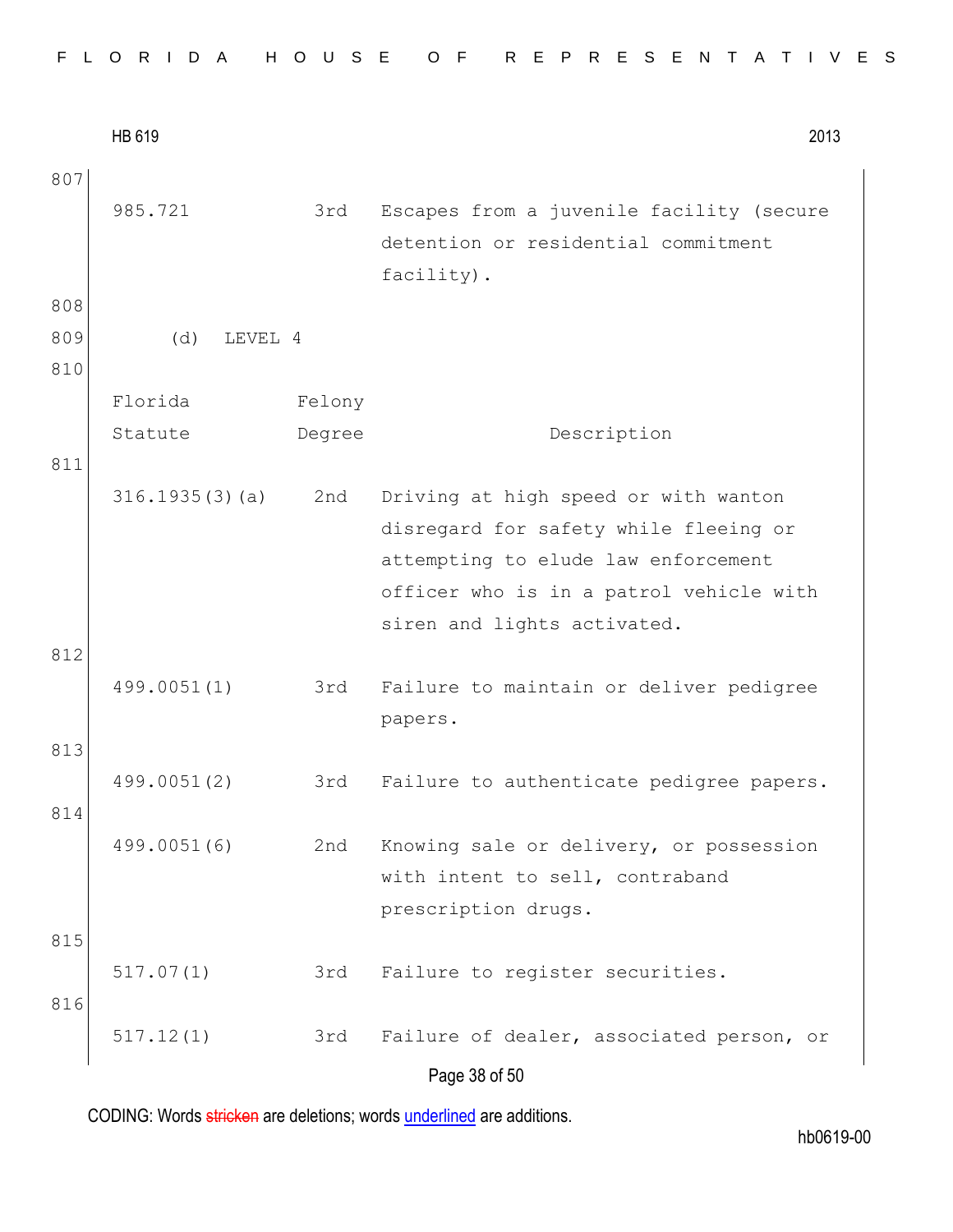|  |  | FLORIDA HOUSE OF REPRESENTATIVES |
|--|--|----------------------------------|
|--|--|----------------------------------|

|            | HB 619        |     | 2013                                                                                               |  |
|------------|---------------|-----|----------------------------------------------------------------------------------------------------|--|
| 817        |               |     | issuer of securities to register.                                                                  |  |
|            | 784.07(2)(b)  | 3rd | Battery of law enforcement officer,<br>firefighter, etc.                                           |  |
| 818        | 784.074(1)(c) | 3rd | Battery of sexually violent predators<br>facility staff.                                           |  |
| 819        | 784.075       | 3rd | Battery on detention or commitment<br>facility staff.                                              |  |
| 820        | 784.078       | 3rd | Battery of facility employee by<br>throwing, tossing, or expelling certain<br>fluids or materials. |  |
| 821        | 784.08(2)(c)  | 3rd | Battery on a person 65 years of age or<br>older.                                                   |  |
| 822        | 784.081(3)    | 3rd | Battery on specified official or<br>employee.                                                      |  |
| 823        | 784.082(3)    | 3rd | Battery by detained person on visitor or<br>other detainee.                                        |  |
| 824<br>825 | 784.083(3)    | 3rd | Battery on code inspector.                                                                         |  |
|            | 784.085       | 3rd | Battery of child by throwing, tossing,<br>projecting, or expelling certain fluids                  |  |
|            |               |     | Page 39 of 50                                                                                      |  |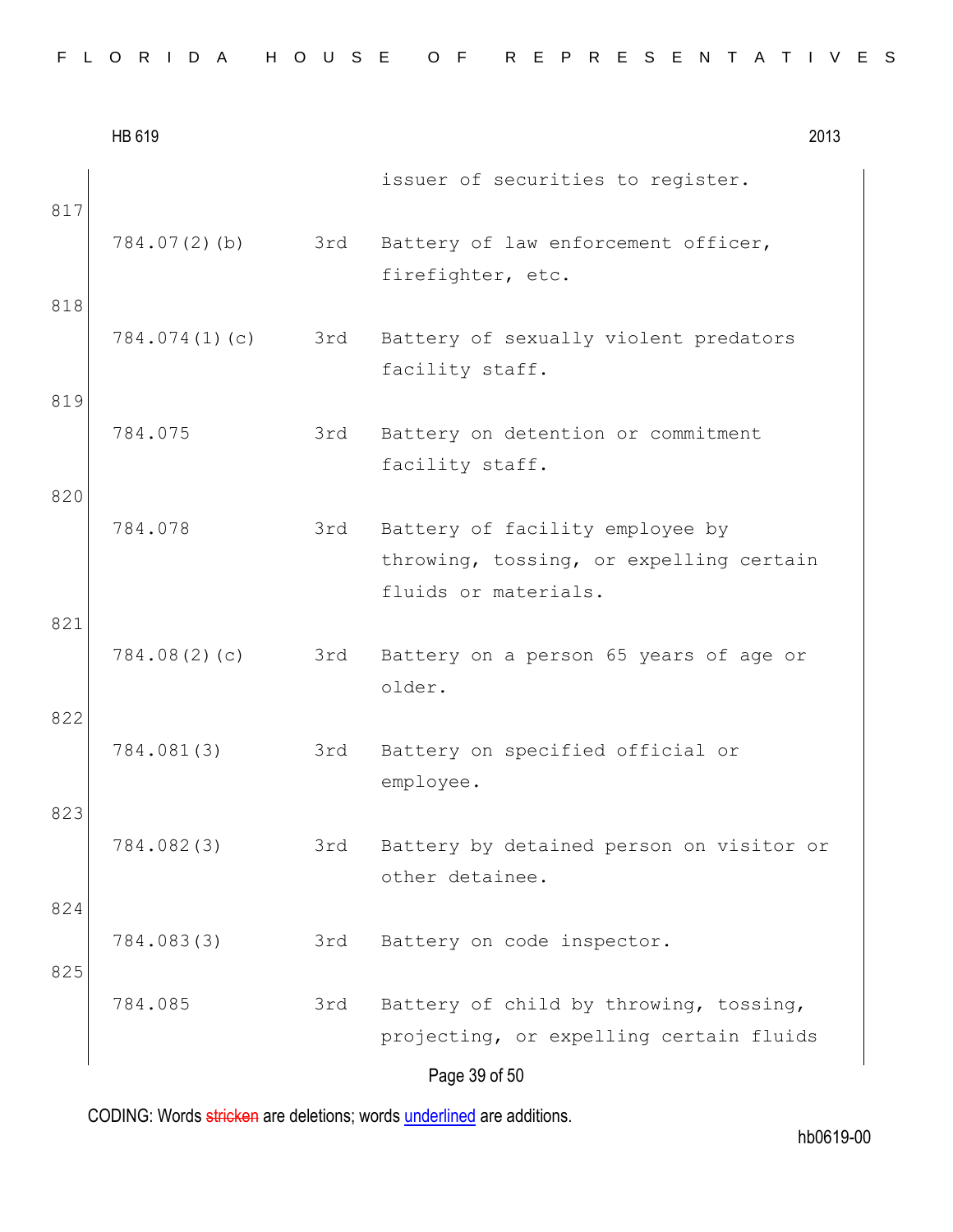|  |  | FLORIDA HOUSE OF REPRESENTATIVES |
|--|--|----------------------------------|
|--|--|----------------------------------|

|     | HB 619        |     | 2013                                                                                                                                            |
|-----|---------------|-----|-------------------------------------------------------------------------------------------------------------------------------------------------|
| 826 |               |     | or materials.                                                                                                                                   |
|     | 787.03(1)     | 3rd | Interference with custody; wrongly takes<br>minor from appointed guardian.                                                                      |
| 827 |               |     |                                                                                                                                                 |
|     | 787.04(2)     | 3rd | Take, entice, or remove child beyond<br>state limits with criminal intent<br>pending custody proceedings.                                       |
| 828 |               |     |                                                                                                                                                 |
|     | 787.04(3)     | 3rd | Carrying child beyond state lines with<br>criminal intent to avoid producing child<br>at custody hearing or delivering to<br>designated person. |
| 829 |               |     |                                                                                                                                                 |
| 830 | 787.07        | 3rd | Human smuggling.                                                                                                                                |
|     | 790.115(1)    | 3rd | Exhibiting firearm or weapon within<br>1,000 feet of a school.                                                                                  |
| 831 |               |     |                                                                                                                                                 |
|     | 790.115(2)(b) | 3rd | Possessing electric weapon or device,<br>destructive device, or other weapon on<br>school property.                                             |
| 832 |               |     |                                                                                                                                                 |
| 833 | 790.115(2)(c) | 3rd | Possessing firearm on school property.                                                                                                          |
|     | 800.04(7)(c)  | 3rd | Lewd or lascivious exhibition; offender<br>less than 18 years.                                                                                  |
| 834 |               |     |                                                                                                                                                 |
|     |               |     | Page 40 of 50                                                                                                                                   |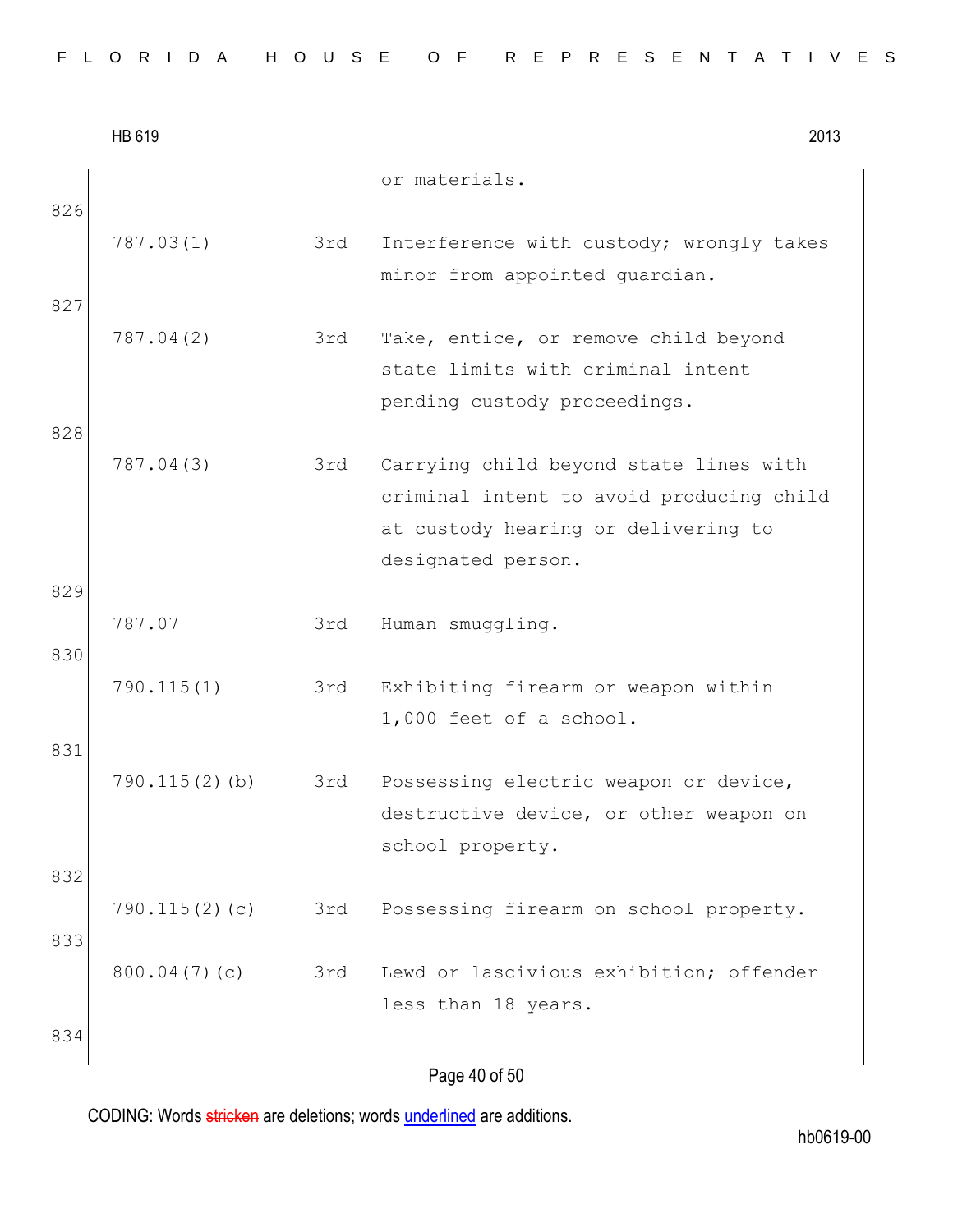|  |  |  |  |  |  |  |  |  |  |  |  |  |  |  |  |  |  |  |  |  |  |  |  |  |  |  |  |  |  |  | FLORIDA HOUSE OF REPRESENTATIVES |  |
|--|--|--|--|--|--|--|--|--|--|--|--|--|--|--|--|--|--|--|--|--|--|--|--|--|--|--|--|--|--|--|----------------------------------|--|
|--|--|--|--|--|--|--|--|--|--|--|--|--|--|--|--|--|--|--|--|--|--|--|--|--|--|--|--|--|--|--|----------------------------------|--|

HB 619 2013 Page 41 of 50 810.02(4)(a) 3rd Burglary, or attempted burglary, of an unoccupied structure; unarmed; no assault or battery. 835 810.02(4)(b) 3rd Burglary, or attempted burglary, of an unoccupied conveyance; unarmed; no assault or battery. 836 810.06 3rd Burglary; possession of tools. 837 810.08(2)(c) 3rd Trespass on property, armed with firearm or dangerous weapon. 838 812.014(2)(c)3. 3rd Grand theft, 3rd degree \$10,000 or more but less than \$20,000. 839 812.014  $(2)(c)4.-10.$ 3rd Grand theft, 3rd degree, a will, firearm, motor vehicle, livestock, etc. 840 812.0195(2) 3rd Dealing in stolen property by use of the Internet; property stolen \$300 or more. 841 817.563(1) 3rd Sell or deliver substance other than controlled substance agreed upon, excluding s. 893.03(5) drugs. 842 817.568(2)(a) 3rd Fraudulent use of personal identification information.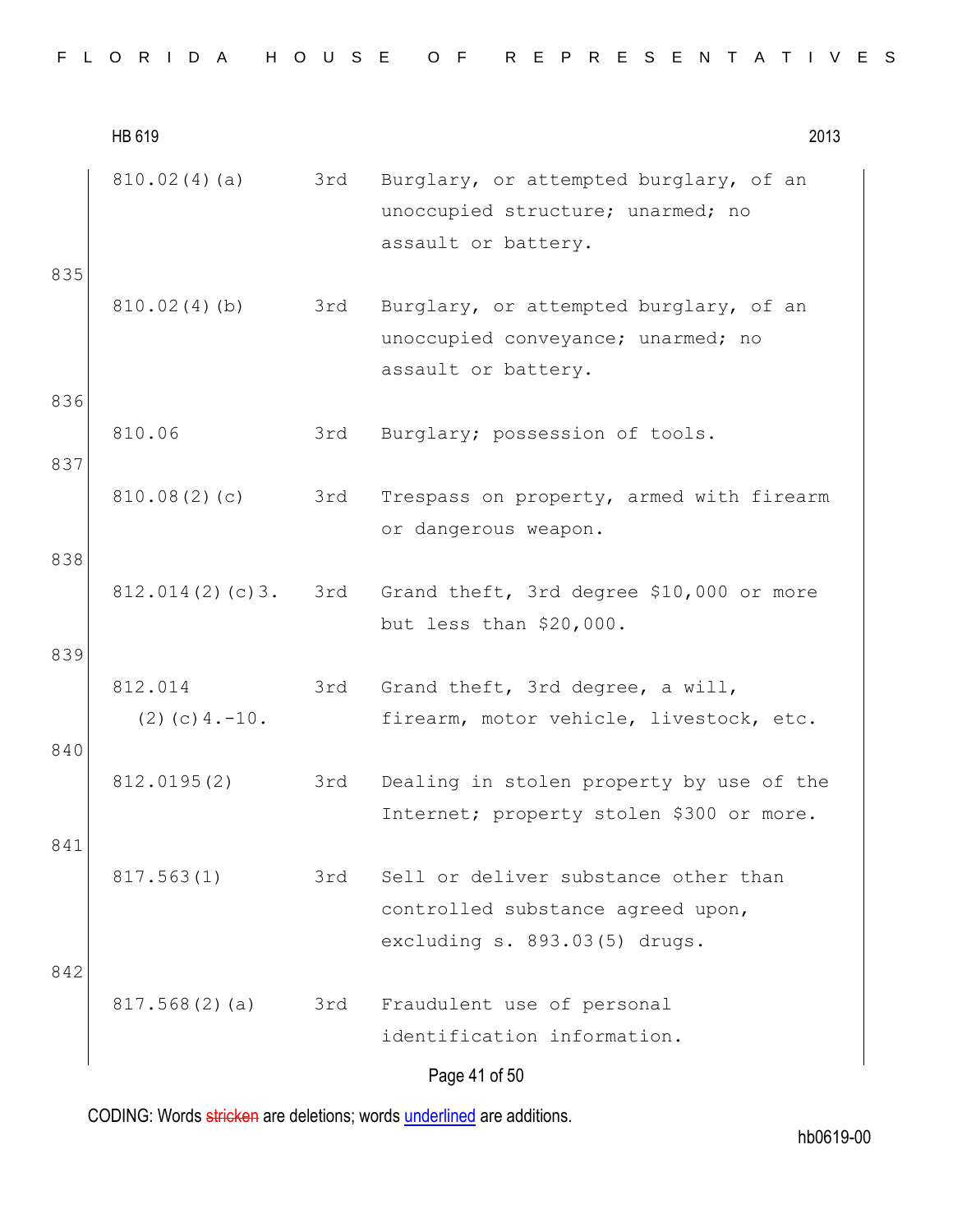|  |  |  |  |  |  |  |  |  |  | FLORIDA HOUSE OF REPRESENTATIVES |  |  |  |  |  |  |  |  |  |  |  |  |  |  |  |
|--|--|--|--|--|--|--|--|--|--|----------------------------------|--|--|--|--|--|--|--|--|--|--|--|--|--|--|--|
|--|--|--|--|--|--|--|--|--|--|----------------------------------|--|--|--|--|--|--|--|--|--|--|--|--|--|--|--|

|            | HB 619        |     | 2013                                                                                                                    |
|------------|---------------|-----|-------------------------------------------------------------------------------------------------------------------------|
| 843<br>844 | 817.625(2)(a) | 3rd | Fraudulent use of scanning device or<br>reencoder.                                                                      |
|            | 828.125(1)    | 2nd | Kill, maim, or cause great bodily harm<br>or permanent breeding disability to any<br>registered horse or cattle.        |
| 845<br>846 | 837.02(1)     | 3rd | Perjury in official proceedings.                                                                                        |
|            | 837.021(1)    | 3rd | Make contradictory statements in<br>official proceedings.                                                               |
| 847<br>848 | 838.022       | 3rd | Official misconduct.                                                                                                    |
|            | 839.13(2)(a)  | 3rd | Falsifying records of an individual in<br>the care and custody of a state agency.                                       |
| 849        | 839.13(2)(c)  | 3rd | Falsifying records of the Department of<br>Children and Family Services.                                                |
| 850        | 843.021       | 3rd | Possession of a concealed handcuff key<br>by a person in custody.                                                       |
| 851        | 843.025       | 3rd | Deprive law enforcement, correctional,<br>or correctional probation officer of<br>means of protection or communication. |
| 852        |               |     | Page 42 of 50                                                                                                           |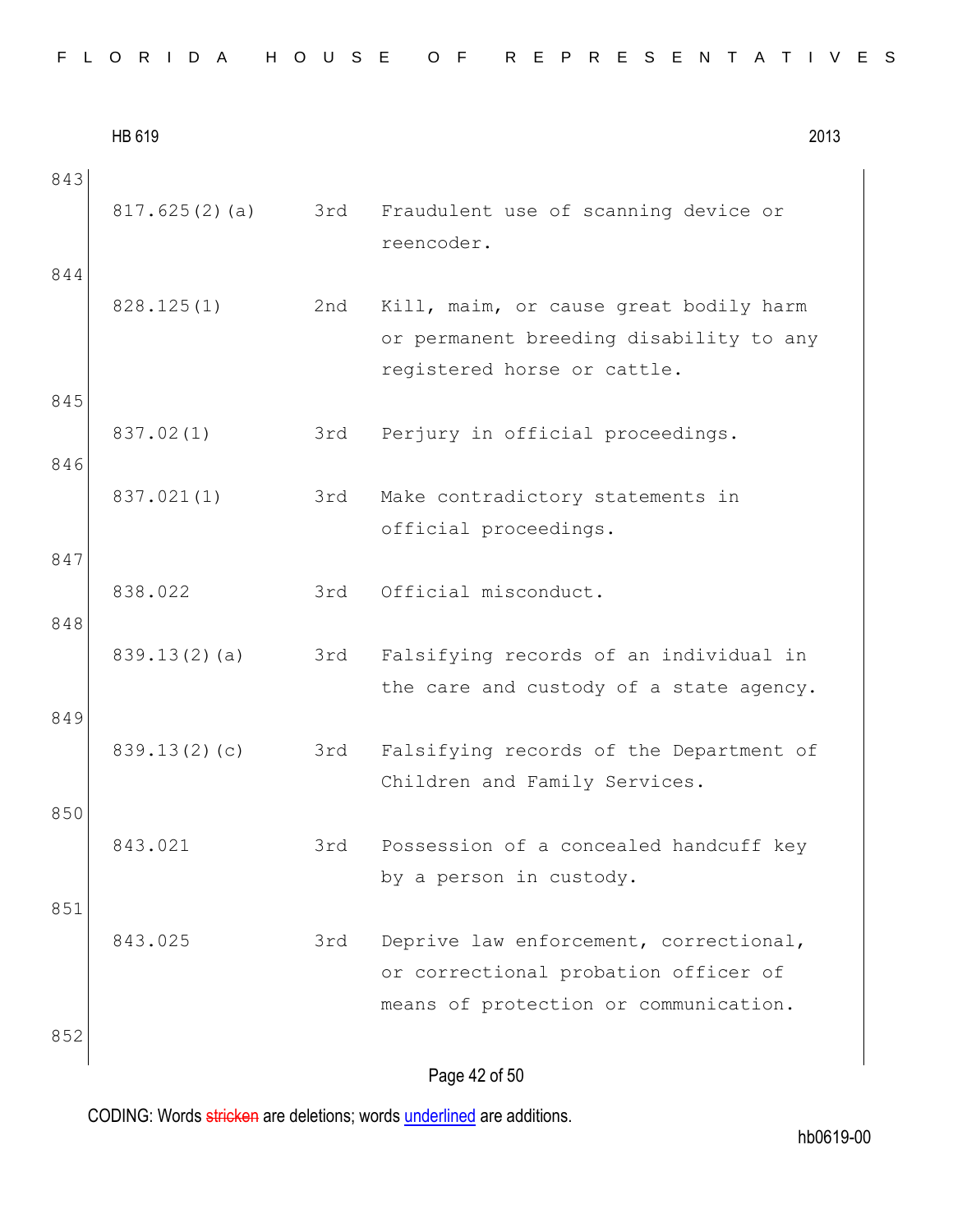|            | HB 619         |     | 2013                                                                                                             |
|------------|----------------|-----|------------------------------------------------------------------------------------------------------------------|
| 853        | 843.15(1)(a)   | 3rd | Failure to appear while on bail for<br>felony (bond estreature or bond<br>jumping).                              |
| 854        | 847.0135(5)(c) |     | 3rd Lewd or lascivious exhibition using<br>computer; offender less than 18 years.                                |
|            | 874.05(1)      | 3rd | Encouraging or recruiting another to<br>join a criminal gang.                                                    |
| 855        | 893.13(2)(a)1. |     | 2nd Purchase of cocaine (or other s.<br>893.03(1)(a), (b), or (d), (2)(a),<br>$(2)$ (b), or $(2)$ (c) 4. drugs). |
| 856<br>857 | 914.14(2)      | 3rd | Witnesses accepting bribes.                                                                                      |
|            | 914.22(1)      | 3rd | Force, threaten, etc., witness, victim,<br>or informant.                                                         |
| 858        | 914.23(2)      | 3rd | Retaliation against a witness, victim,<br>or informant, no bodily injury.                                        |
| 859<br>860 | 918.12         | 3rd | Tampering with jurors.                                                                                           |
|            | 934.215        | 3rd | Use of two-way communications device to<br>facilitate commission of a crime.                                     |
| 861        |                |     |                                                                                                                  |
| 862        | LEVEL 5<br>(e) |     |                                                                                                                  |
|            |                |     | Page 43 of 50                                                                                                    |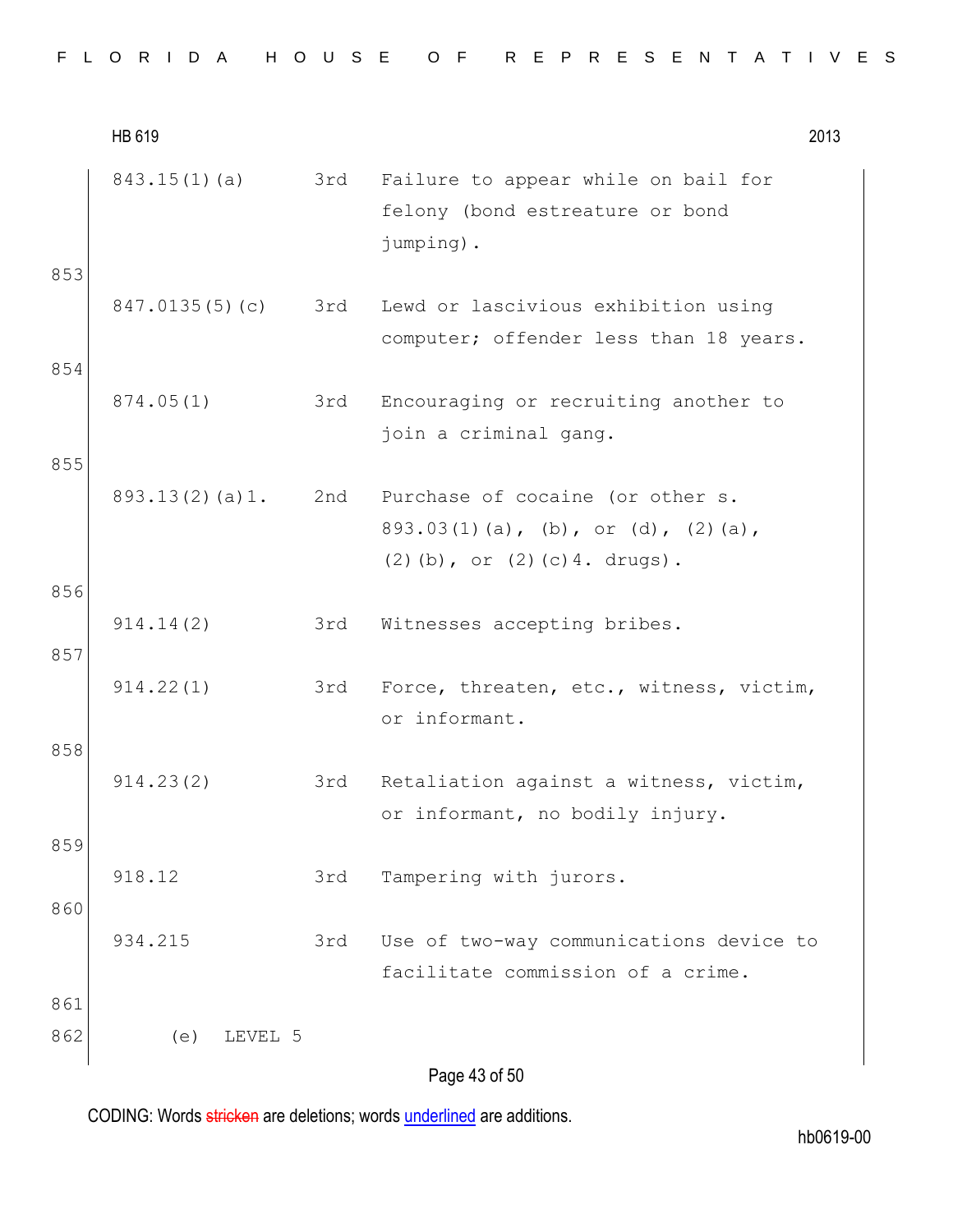| 863 |                  |        |                                         |
|-----|------------------|--------|-----------------------------------------|
|     | Florida          | Felony |                                         |
|     | Statute          | Degree | Description                             |
| 864 |                  |        |                                         |
|     | 316.027(1)(a)    | 3rd    | Accidents involving personal injuries,  |
|     |                  |        | failure to stop; leaving scene.         |
| 865 |                  |        |                                         |
|     | 316.1935(4)(a)   | 2nd    | Aggravated fleeing or eluding.          |
| 866 | 322.34(6)        | 3rd    | Careless operation of motor vehicle     |
|     |                  |        | with suspended license, resulting in    |
|     |                  |        | death or serious bodily injury.         |
| 867 |                  |        |                                         |
|     | 327.30(5)        | 3rd    | Vessel accidents involving personal     |
| 868 |                  |        | injury; leaving scene.                  |
|     | 379.367(4)       | 3rd    | Willful molestation of a commercial     |
|     |                  |        | harvester's spiny lobster trap, line,   |
|     |                  |        | or buoy.                                |
| 869 |                  |        |                                         |
|     | 379.3671(2)(c)3. | 3rd    | Willful molestation, possession, or     |
|     |                  |        | removal of a commercial harvester's     |
|     |                  |        | trap contents or trap gear by another   |
|     |                  |        | harvester.                              |
| 870 |                  |        |                                         |
|     | 381.0041(11)(b)  | 3rd    | Donate blood, plasma, or organs knowing |
|     |                  |        | HIV positive.                           |
| 871 |                  |        |                                         |
|     |                  |        | Page 44 of 50                           |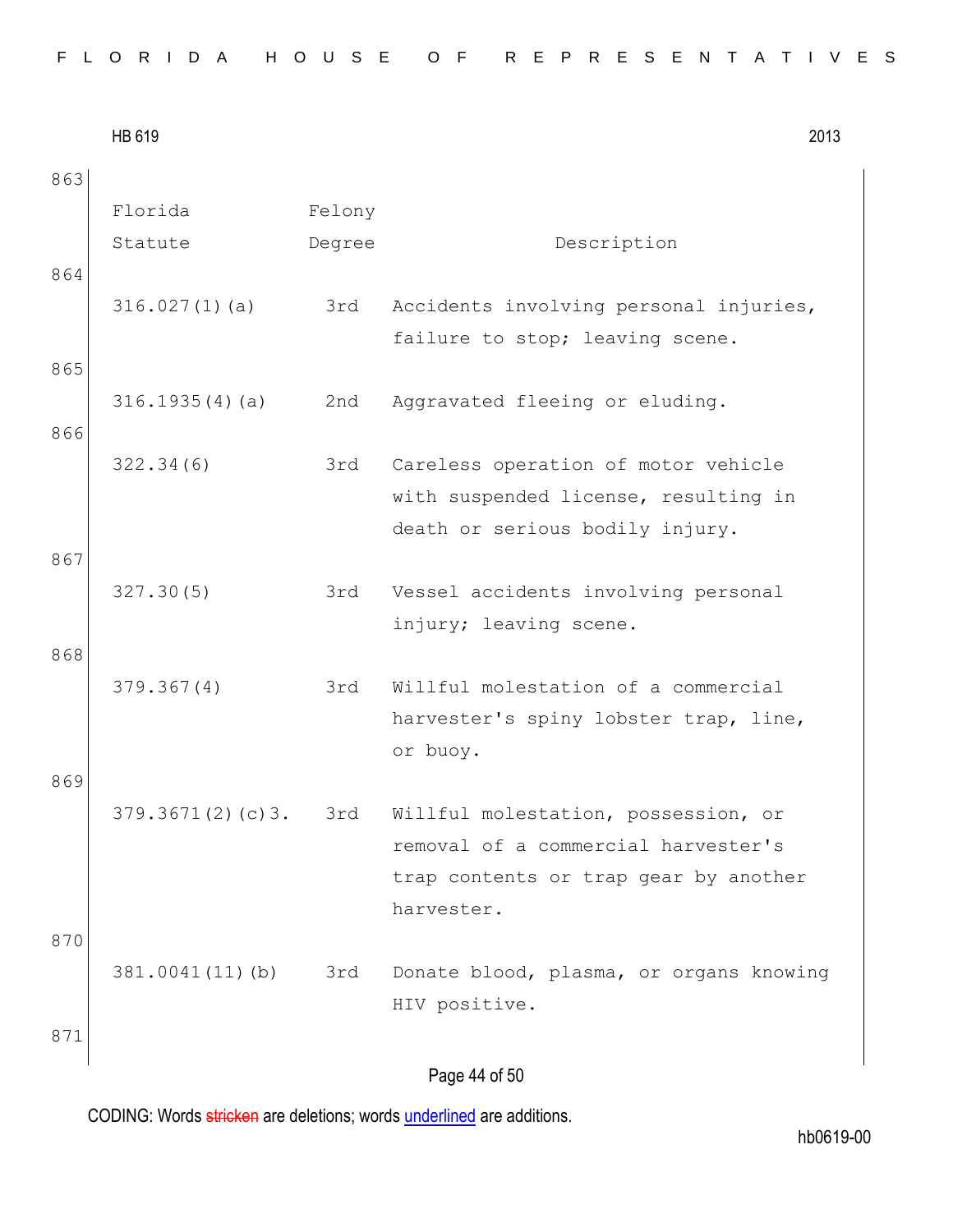|  |  |  |  |  |  |  |  |  |  |  |  |  |  | FLORIDA HOUSE OF REPRESENTATIVES |  |  |  |  |  |  |  |  |  |  |  |  |  |  |  |  |
|--|--|--|--|--|--|--|--|--|--|--|--|--|--|----------------------------------|--|--|--|--|--|--|--|--|--|--|--|--|--|--|--|--|
|--|--|--|--|--|--|--|--|--|--|--|--|--|--|----------------------------------|--|--|--|--|--|--|--|--|--|--|--|--|--|--|--|--|

|            | HB 619          |     | 2013                                                                                                                                         |
|------------|-----------------|-----|----------------------------------------------------------------------------------------------------------------------------------------------|
| 872        | 440.10(1)(q)    | 2nd | Failure to obtain workers' compensation<br>coverage.                                                                                         |
| 873        | 440.105(5)      | 2nd | Unlawful solicitation for the purpose<br>of making workers' compensation claims.                                                             |
| 874        | 440.381(2)      | 2nd | Submission of false, misleading, or<br>incomplete information with the purpose<br>of avoiding or reducing workers'<br>compensation premiums. |
| 875        | 624.401(4)(b)2. | 2nd | Transacting insurance without a<br>certificate or authority; premium<br>collected \$20,000 or more but less than<br>\$100,000.               |
|            | 626.902(1)(c)   | 2nd | Representing an unauthorized insurer;<br>repeat offender.                                                                                    |
| 876<br>877 | 790.01(2)       | 3rd | Carrying a concealed firearm.                                                                                                                |
|            | 790.162         | 2nd | Threat to throw or discharge<br>destructive device.                                                                                          |
| 878<br>879 | 790.163(1)      | 2nd | False report of deadly explosive or<br>weapon of mass destruction.                                                                           |
|            | 790.221(1)      | 2nd | Possession of short-barreled shotgun or<br>Page 45 of 50                                                                                     |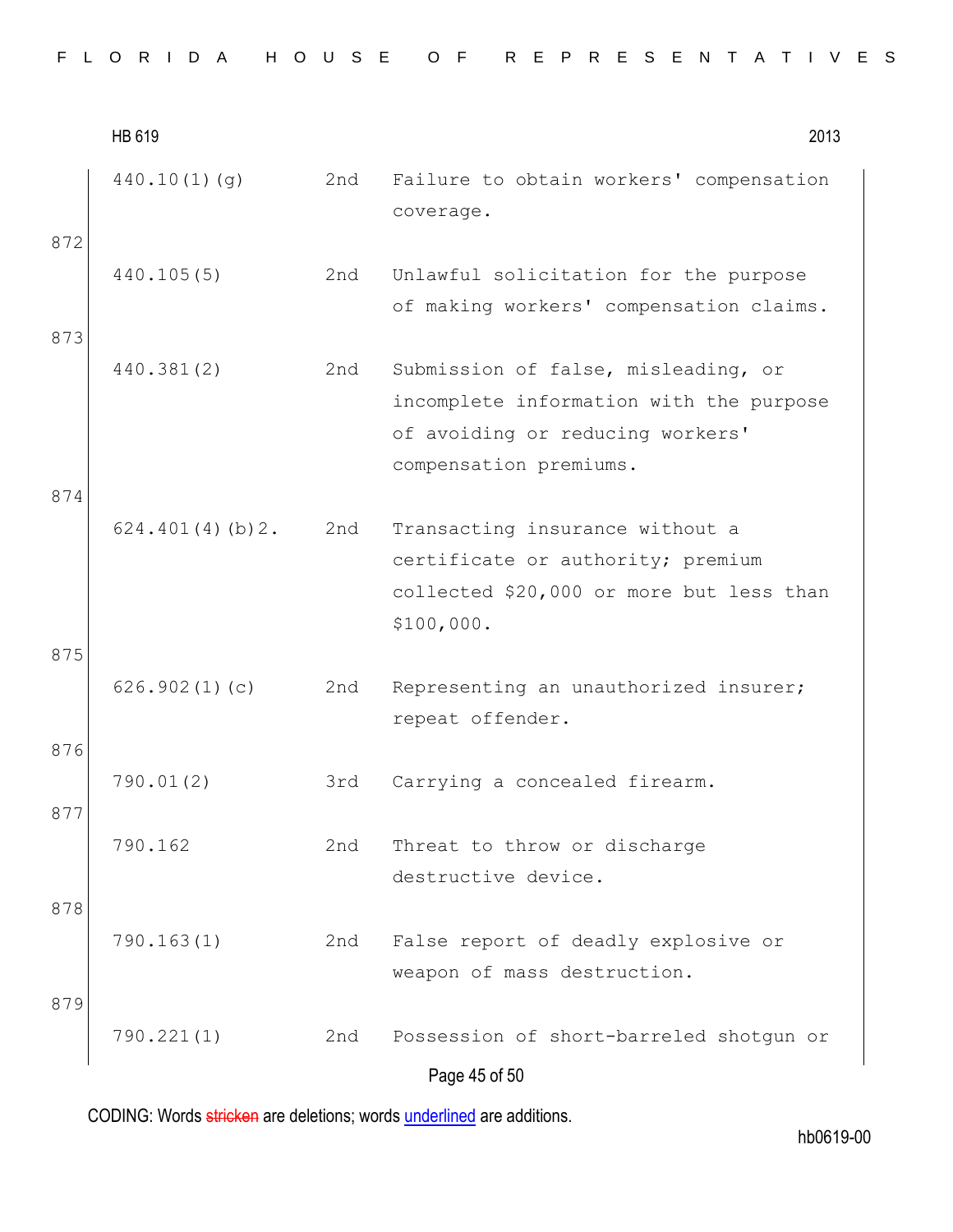|            | HB 619            |     | 2013                                                                                               |
|------------|-------------------|-----|----------------------------------------------------------------------------------------------------|
| 880        |                   |     | machine gun.                                                                                       |
|            | 790.23            | 2nd | Felons in possession of firearms,<br>ammunition, or electronic weapons or<br>devices.              |
| 881        | 800.04(6)(c)      | 3rd | Lewd or lascivious conduct; offender<br>less than 18 years.                                        |
| 882        | $800.04(7)$ (b)   | 2nd | Lewd or lascivious exhibition; offender<br>18 years or older.                                      |
| 883<br>884 | 806.111(1)        | 3rd | Possess, manufacture, or dispense fire<br>bomb with intent to damage any<br>structure or property. |
| 885        | $812.0145(2)$ (b) | 2nd | Theft from person 65 years of age or<br>older; \$10,000 or more but less than<br>\$50,000.         |
|            | 812.015(8)        | 3rd | Retail theft; property stolen is valued<br>at \$300 or more and one or more<br>specified acts.     |
| 886<br>887 | 812.019(1)        | 2nd | Stolen property; dealing in or<br>trafficking in.                                                  |
|            | $812.131(2)$ (b)  | 3rd | Robbery by sudden snatching.<br>Page 46 of 50                                                      |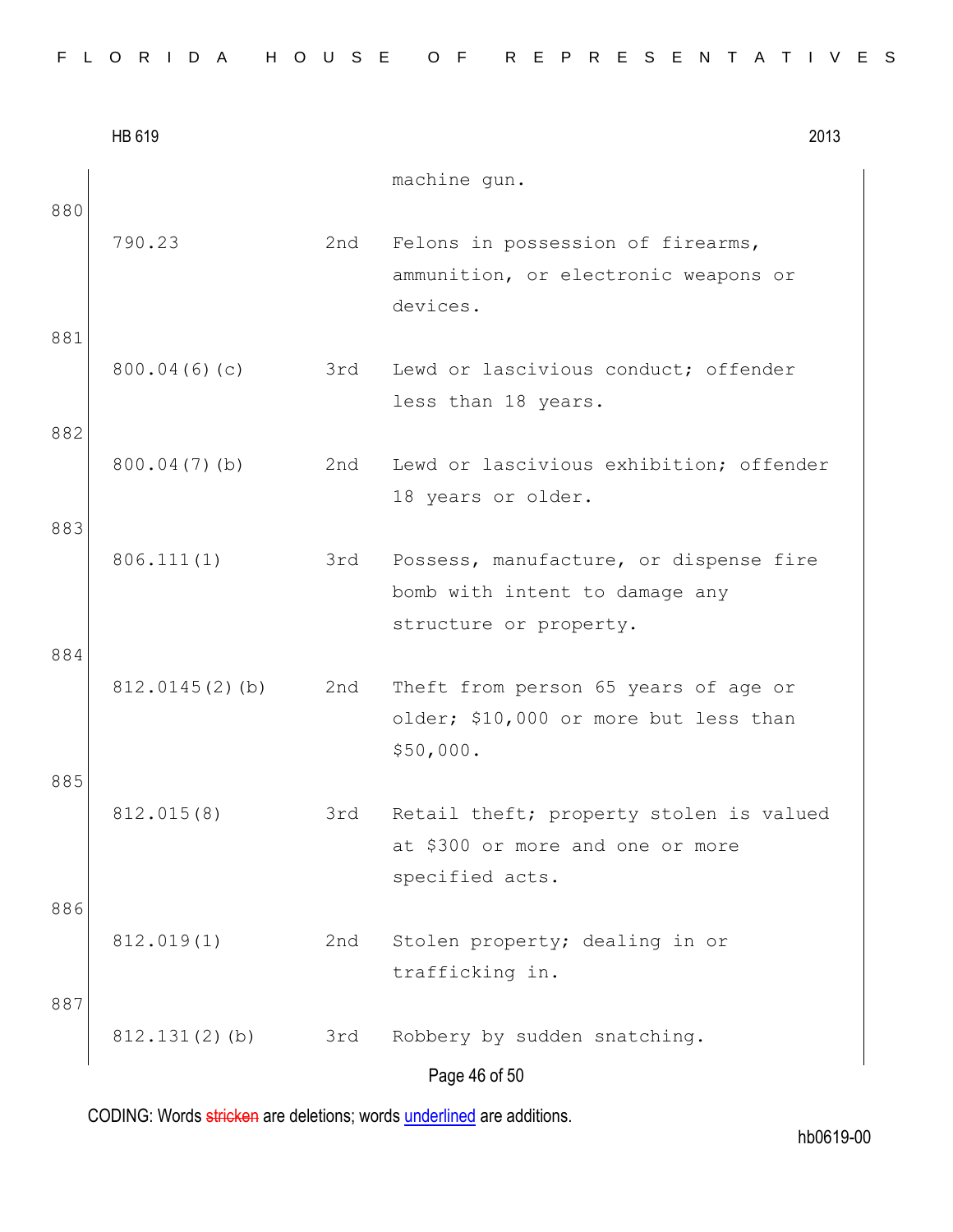|  |  |  |  |  |  |  |  |  | FLORIDA HOUSE OF REPRESENTATIVES |  |
|--|--|--|--|--|--|--|--|--|----------------------------------|--|
|--|--|--|--|--|--|--|--|--|----------------------------------|--|

|            | HB 619                                      |     | 2013                                                                                                                                                                                                                                                  |
|------------|---------------------------------------------|-----|-------------------------------------------------------------------------------------------------------------------------------------------------------------------------------------------------------------------------------------------------------|
| 888<br>889 | 812.16(2)                                   | 3rd | Owning, operating, or conducting a chop<br>shop.                                                                                                                                                                                                      |
|            | 817.034(4)(a)2.                             | 2nd | Communications fraud, value \$20,000 to<br>\$50,000.                                                                                                                                                                                                  |
| 890        | 817.234(11)(b)                              | 2nd | Insurance fraud; property value \$20,000<br>or more but less than \$100,000.                                                                                                                                                                          |
| 891        | $817.2341(1)$ ,<br>$(2)$ (a) &<br>$(3)$ (a) | 3rd | Filing false financial statements,<br>making false entries of material fact<br>or false statements regarding property<br>values relating to the solvency of an<br>insuring entity.                                                                    |
| 892        | 817.568(2)(b)                               | 2nd | Fraudulent use of personal<br>identification information; value of<br>benefit, services received, payment<br>avoided, or amount of injury or fraud,<br>\$5,000 or more or use of personal<br>identification information of 10 or<br>more individuals. |
| 893        | 817.625(2)(b)                               | 2nd | Second or subsequent fraudulent use of<br>scanning device or reencoder.                                                                                                                                                                               |
| 894        | 825.1025(4)                                 | 3rd | Lewd or lascivious exhibition in the<br>Page 47 of 50                                                                                                                                                                                                 |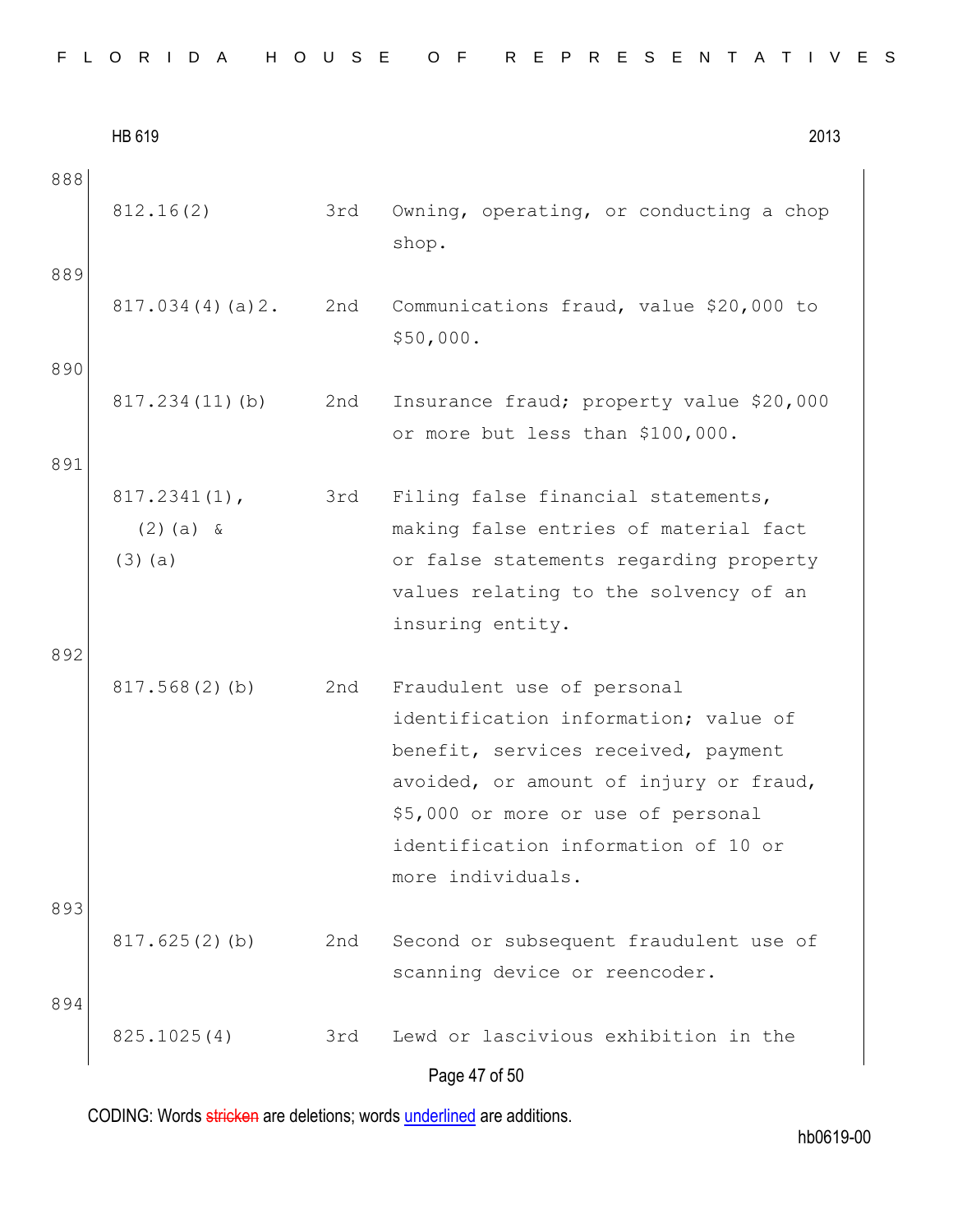| FLORIDA HOUSE OF REPRESENTATIVES |  |  |  |  |  |  |  |  |  |  |  |  |  |  |  |  |  |  |  |  |  |  |  |  |  |  |  |  |  |  |  |
|----------------------------------|--|--|--|--|--|--|--|--|--|--|--|--|--|--|--|--|--|--|--|--|--|--|--|--|--|--|--|--|--|--|--|
|----------------------------------|--|--|--|--|--|--|--|--|--|--|--|--|--|--|--|--|--|--|--|--|--|--|--|--|--|--|--|--|--|--|--|

|            | HB 619                    |     | 2013                                                                                                                                        |
|------------|---------------------------|-----|---------------------------------------------------------------------------------------------------------------------------------------------|
| 895        |                           |     | presence of an elderly person or<br>disabled adult.                                                                                         |
| 896        | 827.071(4)                | 2nd | Possess with intent to promote any<br>photographic material, motion picture,<br>etc., which includes sexual conduct by<br>a child.          |
| 897        | 827.071(5)                | 3rd | Possess, control, or intentionally view<br>any photographic material, motion<br>picture, etc., which includes sexual<br>conduct by a child. |
| 898        | $839.13(2)$ (b)           | 2nd | Falsifying records of an individual in<br>the care and custody of a state agency<br>involving great bodily harm or death.                   |
|            | 843.01                    | 3rd | Resist officer with violence to person;<br>resist arrest with violence.                                                                     |
| 899<br>900 | 847.0135(5)(b)            | 2nd | Lewd or lascivious exhibition using<br>computer; offender 18 years or older.                                                                |
| 901        | 847.0137<br>$(2)$ & $(3)$ | 3rd | Transmission of pornography by<br>electronic device or equipment.                                                                           |
|            | 847.0138<br>$(2)$ & $(3)$ | 3rd | Transmission of material harmful to<br>minors to a minor by electronic device<br>Page 48 of 50                                              |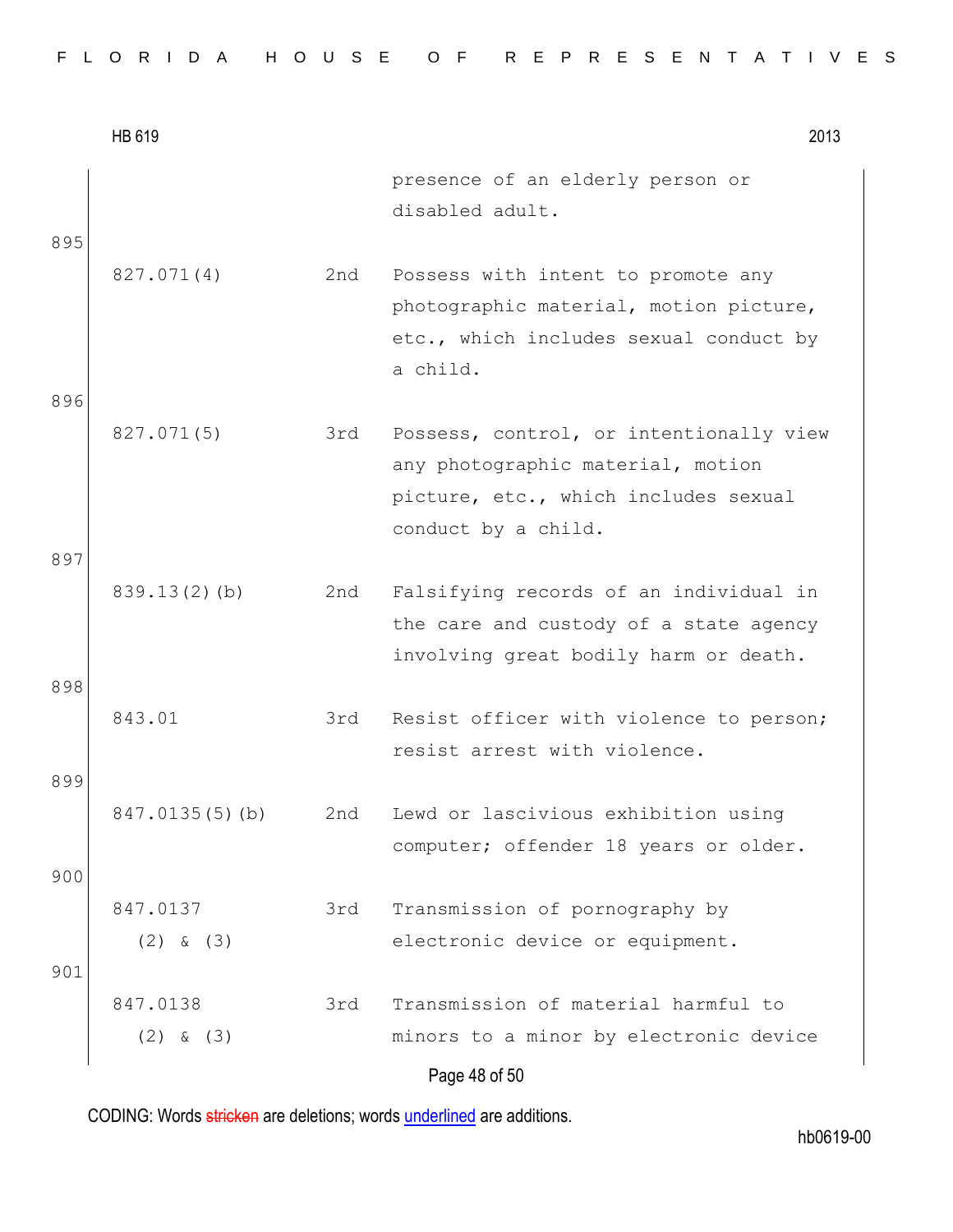|     | HB 619         |     | 2013                                                                                                                                                                                                                                                                                                                                                                |
|-----|----------------|-----|---------------------------------------------------------------------------------------------------------------------------------------------------------------------------------------------------------------------------------------------------------------------------------------------------------------------------------------------------------------------|
| 902 |                |     | or equipment.                                                                                                                                                                                                                                                                                                                                                       |
| 903 | 874.05(2)      | 2nd | Encouraging or recruiting another to<br>join a criminal gang; second or<br>subsequent offense.                                                                                                                                                                                                                                                                      |
|     | 893.13(1)(a)1. | 2nd | Sell, manufacture, or deliver cocaine<br>(or other s. 893.03(1)(a), (1)(b),<br>(1) (d), (2) (a), (2) (b), or (2) (c) 4.<br>drugs).                                                                                                                                                                                                                                  |
| 904 |                |     |                                                                                                                                                                                                                                                                                                                                                                     |
| 905 | 893.13(1)(c)2. | 2nd | Sell, manufacture, or deliver cannabis<br>(or other s. 893.03(1)(c), (2)(c)1.,<br>$(2)$ (c) 2., (2) (c) 3., (2) (c) 5., (2) (c) 6.,<br>$(2)$ (c) 7., (2) (c) 8., (2) (c) 9., (3), or<br>(4) drugs) within 1,000 feet of a child<br>care facility, school, or state,<br>county, or municipal park or publicly<br>owned recreational facility or<br>community center. |
|     | 893.13(1)(d)1. | 1st | Sell, manufacture, or deliver cocaine<br>(or other s. $893.03(1)(a)$ , $(1)(b)$ ,<br>(1) (d), (2) (a), (2) (b), or (2) (c) 4.<br>drugs) within 1,000 feet of university.                                                                                                                                                                                            |
| 906 |                |     |                                                                                                                                                                                                                                                                                                                                                                     |
|     | 893.13(1)(e)2. | 2nd | Sell, manufacture, or deliver cannabis<br>or other drug prohibited under s.                                                                                                                                                                                                                                                                                         |
|     |                |     | Page 49 of 50                                                                                                                                                                                                                                                                                                                                                       |